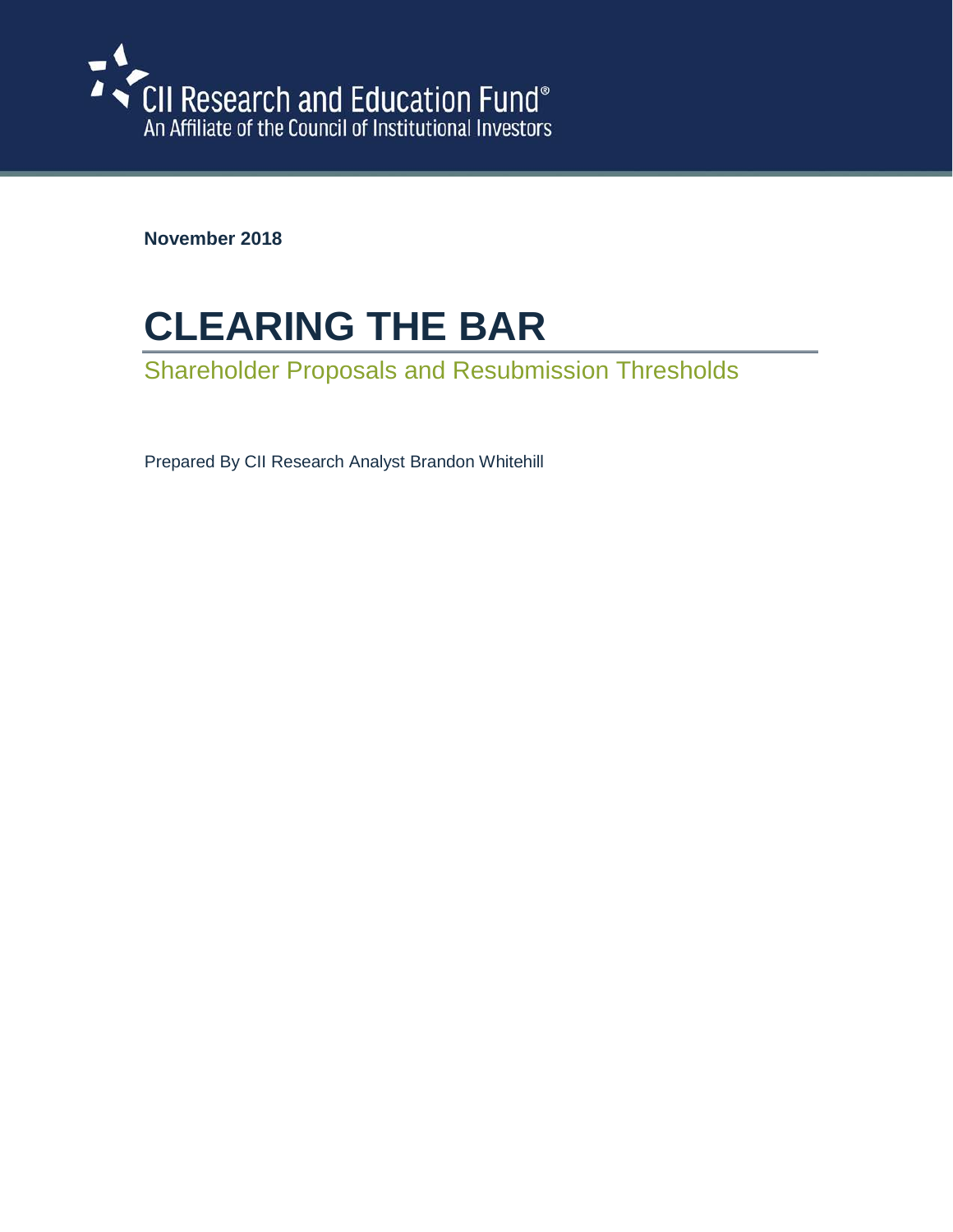Over the past few years, some financial market participants have questioned the currently required support thresholds for resubmitting shareholder proposals to be voted at the annual and special meetings of U.S. public companies. To provide a basis for informed discussion about this issue, the Council of Institutional Investors Research and Education Fund (CII-REF) has analyzed the more than 3,600 shareholder proposals that went to a vote at Russell 3000 companies between 2011 and 2018. This report discusses the findings.

The Council of Institutional Investors established the CII Research and Education Fund (CII-REF) in 2012 as <sup>a</sup> nonpartisan, tax-exempt organization to support and publish research and reports on <sup>a</sup> wide range of topics of interest to long-term investors. CII-REF focuses on educating the public, investors, corporations, other financial market participants and policymakers about topical issues, including corporate governance, shareholder rights, investment, capital markets, accounting standards and securities litigation.

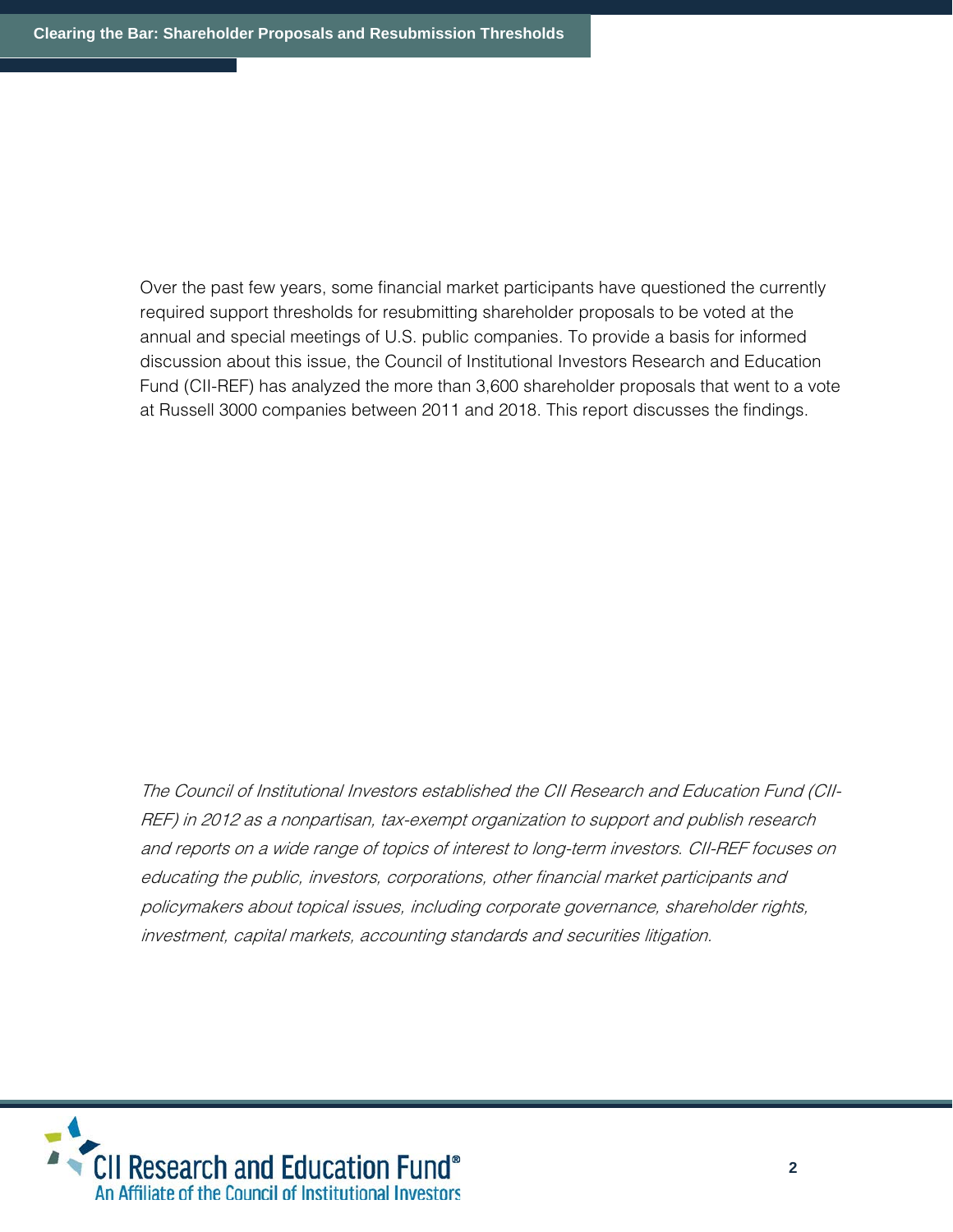### Executive Summary

The shareholder proposal process—when a public investor submits a proposal, the board of directors considers the issue and the company's shareholders vote on the proposal—is a leading conduit for engagement and dialogue between investors and issuers in the U.S. public capital markets. Between 2011 and 2018, more than 3,600 shareholder proposals went to a vote at Russell 3000 companies, and many more were submitted but not voted.<sup>[1](#page-2-0)</sup>

One-third of the proposals voted over this period went to a vote two or more times at the same company. But to be eligible for resubmission, a proposal must meet a minimum threshold of support in previous attempts. This analysis uses a dataset of the voted shareholder proposals between 2011 and 2018 at Russell 3000 companies to determine the impact of the current resubmission thresholds as well as the potential impact of proposals to raise them. $<sup>2</sup>$  $<sup>2</sup>$  $<sup>2</sup>$ </sup>

The key findings of this analysis include:

- The vast majority of shareholder proposals satisfy the current resubmission thresholds of 3%, 6% and 10%. About 95% of proposals are eligible for resubmission after the first attempt, 90% after the second and third attempts and nearly all proposals that clear those thresholds and are submitted again remain eligible in subsequent submissions.
- About 20% of proposals win majority shareholder support on the first attempt. Less than 5% of proposals that fail to win majority support the first time go on to pass in a subsequent attempt. Even so, proponents can often successfully engage companies if their proposals win substantial, but less than majority, support.
- Looking at environmental, social and governance classifications (ESG), governance issues comprise the most common proposal subject matter and win the highest levels of support. About 97% of governance proposals, 92% of environmental proposals and 87% of social proposals satisfy the current resubmission thresholds during this period.

<span id="page-2-1"></span><span id="page-2-0"></span> $<sup>2</sup>$  No analysis of shareholder proposals and resubmission thresholds is perfect, including this one. The</sup> dataset used here relies on the descriptions of shareholder proposals assigned by ISS Link, which does not always comport with what the SEC or courts might judge as a proposal on "substantially the same subject matter." For example, ISS classifies a proposal to reduce a supermajority voting threshold differently from one eliminating a supermajority threshold, when in reality the proposals could be the same or substantially similar. The dataset for this analysis does, however, take into account the five-year lookback on resubmission thresholds. For example, if a proposal was voted in 2011 and resubmitted in 2016, the 2016 attempt is coded to correspond with the first-year threshold.



 $1$  All data for the 2011–2018 dataset used in this analysis come from ISS Link, SEC Filings and CII analysis. Download the dataset a[t https://www.ciiref.org/resubmission-thresholds.](https://www.ciiref.org/resubmission-thresholds)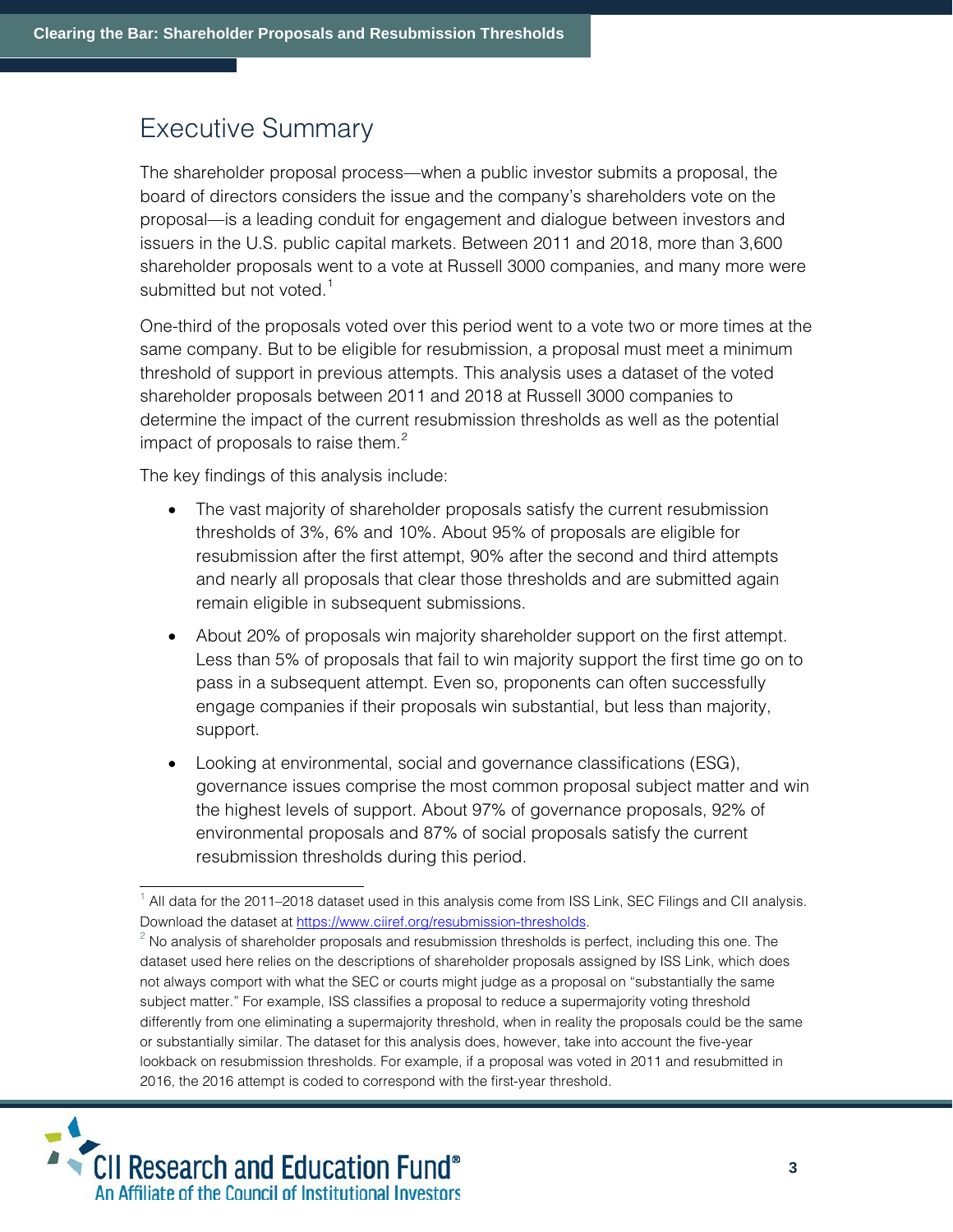- Raising the resubmission thresholds will necessarily exclude more proposals. A modest increase to 5%, 10% and 15% would roughly double the number of ineligible proposals. A more substantial increase to 6%, 15% and 30%, as included in the Financial CHOICE Act and advocated by certain managementoriented groups, would triple the number. Doubling the current thresholds to 6%, 12% and 20% would have an impact that falls between these two scenarios.
- The 6/15/30 scenario could render more than half of environmental and social proposal ineligible for resubmission, particularly after the third attempt. Under the 5/10/15 and 6/12/20 scenarios, about 90% of governance proposals and 70% of environmental and social proposals would remain eligible for resubmission.
- Of the proposals that were eligible under existing rules but would fail to satisfy the increased thresholds, only about one-third were actually resubmitted between 2011 and 2018, and those that were gained two to four percentage points in support on average. Raising the resubmission thresholds could, however, exclude anywhere from seven to 38 proposals that went on to win substantially higher support when resubmitted, depending on the scenario (see Box 1).

#### **Box 1–Impact of Raised Resubmission Threshold Scenarios**

This analysis considers three proposals to raise the resubmission thresholds: a modest 5/10/15, a doubling 6/12/20 and a substantial 6/15/30 increase scenario. The table below shows the impact of each scenario based on the dataset of 3,620 shareholder proposals voted at Russell 3000 companies between 2011 and 2018. For more detail, see Table 11 on page 19.

Excludable proposals shows the number of proposals eligible for resubmission under the current 3/6/10 thresholds that would be excludable in each scenario. Resubmitted is the number of proposals that were actually resubmitted. *Higher support* refers to the number of proposals that went on to win substantially higher support in a subsequent attempt that would be excludable in each scenario. And change in support is the average percentage point change in support in the next attempt for those proposals that were resubmitted.

| <b>Scenario</b>           | <b>Excludable</b><br><b>Proposals</b> | <b>Resubmitted</b> | <b>Higher</b><br><b>Support</b> | Change in<br><b>Support</b> |
|---------------------------|---------------------------------------|--------------------|---------------------------------|-----------------------------|
| Modest (5/10/15)          | 240                                   | 73                 |                                 | $+2.7%$                     |
| <b>Doubling (6/12/20)</b> | 348                                   | 122                | 15                              | $+3.9%$                     |
| 1997/CHOICE (6/15/30)     | 457                                   | 180                | 38                              | $+2.8%$                     |

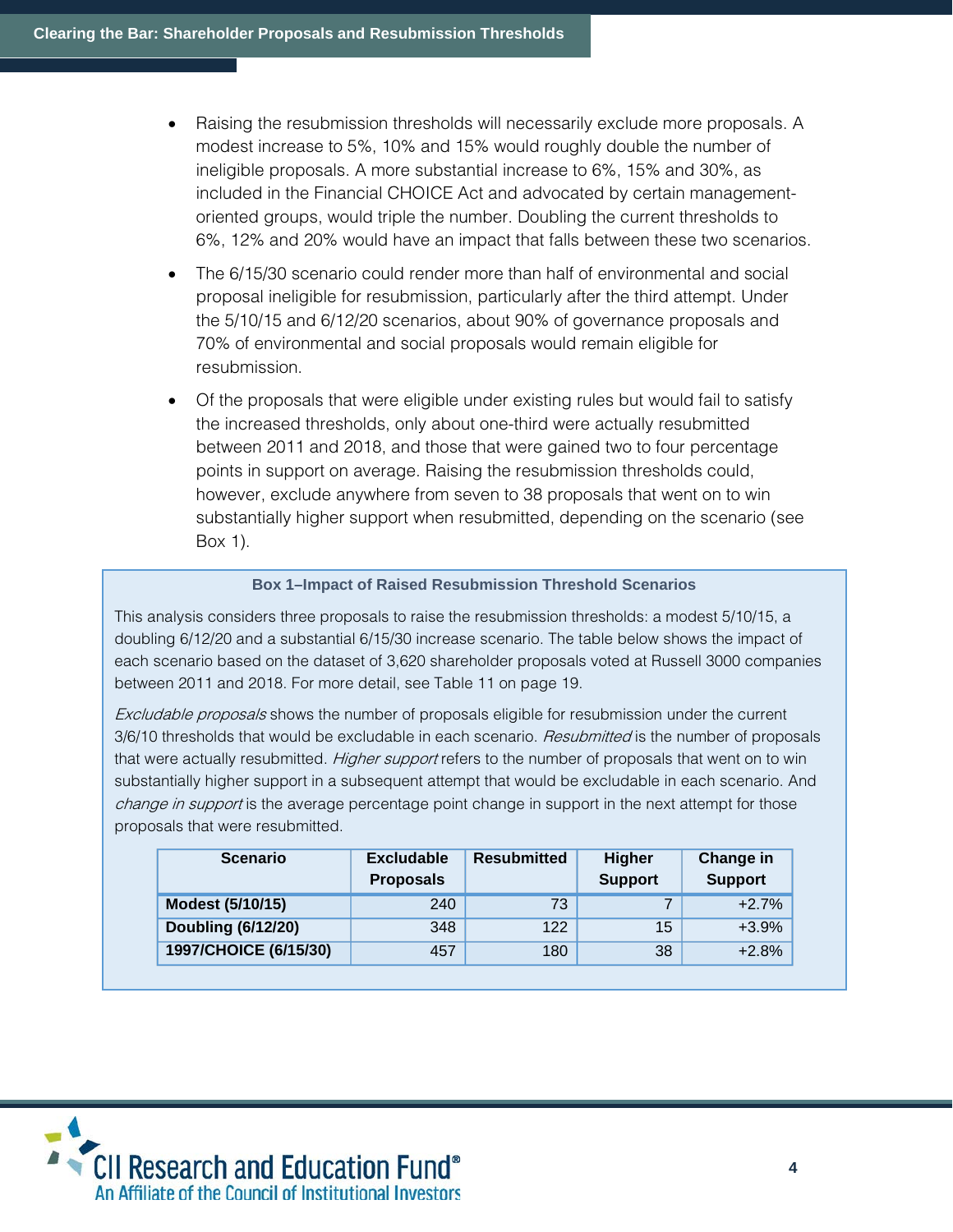### The Shareholder Proposal Process

The shareholder proposal process is governed by the Securities and Exchange Commission (SEC) pursuant to Rule 14a-8 of the Securities Exchange Act of 1934. Upon entering into force in 1942, some observers called rule 14a-8 the "shareholders' Bill of Rights."

Subject to share ownership and procedural requirements, a shareholder may submit a proposal to be voted at an annual or special meeting. The company generally may exclude a properly submitted shareholder proposal only under specific circumstances, including the failure of a proposal to win sufficient support in a previous attempt. $3$ 

The current resubmission thresholds allow a company to exclude a shareholder proposal from its proxy statement if it deals with "substantially the same subject matter" as another proposal that failed to receive 3% support if voted once in the last five years, 6% support if voted twice in the last five years and 10% support if voted three or more times in the last five years. These thresholds apply irrespective of who the proponent is, even if the proponent or the approach of a substantially similar proposal has changed between attempts.

To guide the shareholder proposal process in its nascent years, $4$  the SEC in 1948 created the first resubmission threshold allowing companies to exclude a substantially similar proposal to one that failed to earn at least 3% support at the previous annual meeting.<sup>[5](#page-4-2)</sup> In 1954, the SEC added two additional thresholds for resubmission: 6% after the second attempt and 10% after the third and in subsequent attempts within five years. $6$  In 1997, the SEC proposed a rule raising the resubmission thresholds to 6%, 15% and 30%, but it declined to finalize the rule in response to opposition from the proponent community. $<sup>7</sup>$  $<sup>7</sup>$  $<sup>7</sup>$ </sup>

<span id="page-4-4"></span><span id="page-4-3"></span> $^7$  See [Securities Exchange Act Release No. 34-40018,](https://www.sec.gov/rules/final/34-40018.htm) 63 Fed. Reg. 29 (May 21, 1998): "Many commenters from the shareholder community expressed serious concerns about this proposal. We have decided not to adopt the proposal, and to leave the thresholds at their current levels."



<span id="page-4-0"></span><sup>&</sup>lt;sup>3</sup> "17 CFR 240.14a-8 - [Shareholder proposals,"](https://www.law.cornell.edu/cfr/text/17/240.14a-8) Legal Information Institute, Cornell Law School.

<span id="page-4-1"></span><sup>&</sup>lt;sup>4</sup> See Susan W. Liebeler, A Proposal to Rescind the Shareholder Proposal Rule, 18 Ga. L. Rev. 425 (1984): "The first official reference to shareholder proposals appeared in the 1940 amendments to the proxy rules, in which the Commission required management to give stockholders an opportunity to vote on nonmanagement proposals on the proxy card. Two years later, the shareholder proposal mechanism was codified in rule 14a-7."

<span id="page-4-2"></span><sup>&</sup>lt;sup>5</sup> Securities Exchange Act Release No. 4185, 12 Fed. Reg. 6678, 6679 (Nov. 5, 1948).

 $6$  In 1953, the SEC proposed to set the thresholds at 3%, 7% and 10%. Owing to pushback from shareholder proponents, the SEC slightly modified the thresholds and set them at 3%, 6% and 10% in 1954. The commission again endorsed these thresholds in its 1976 amendments to the shareholder proposal process. In 1983, the SEC raised the thresholds to 5%, 8% and 10%, but a federal court found that the commission violated the Administrative Procedures Act in making the resubmission changes and the thresholds returned to 3%, 6% and 10% in 1985.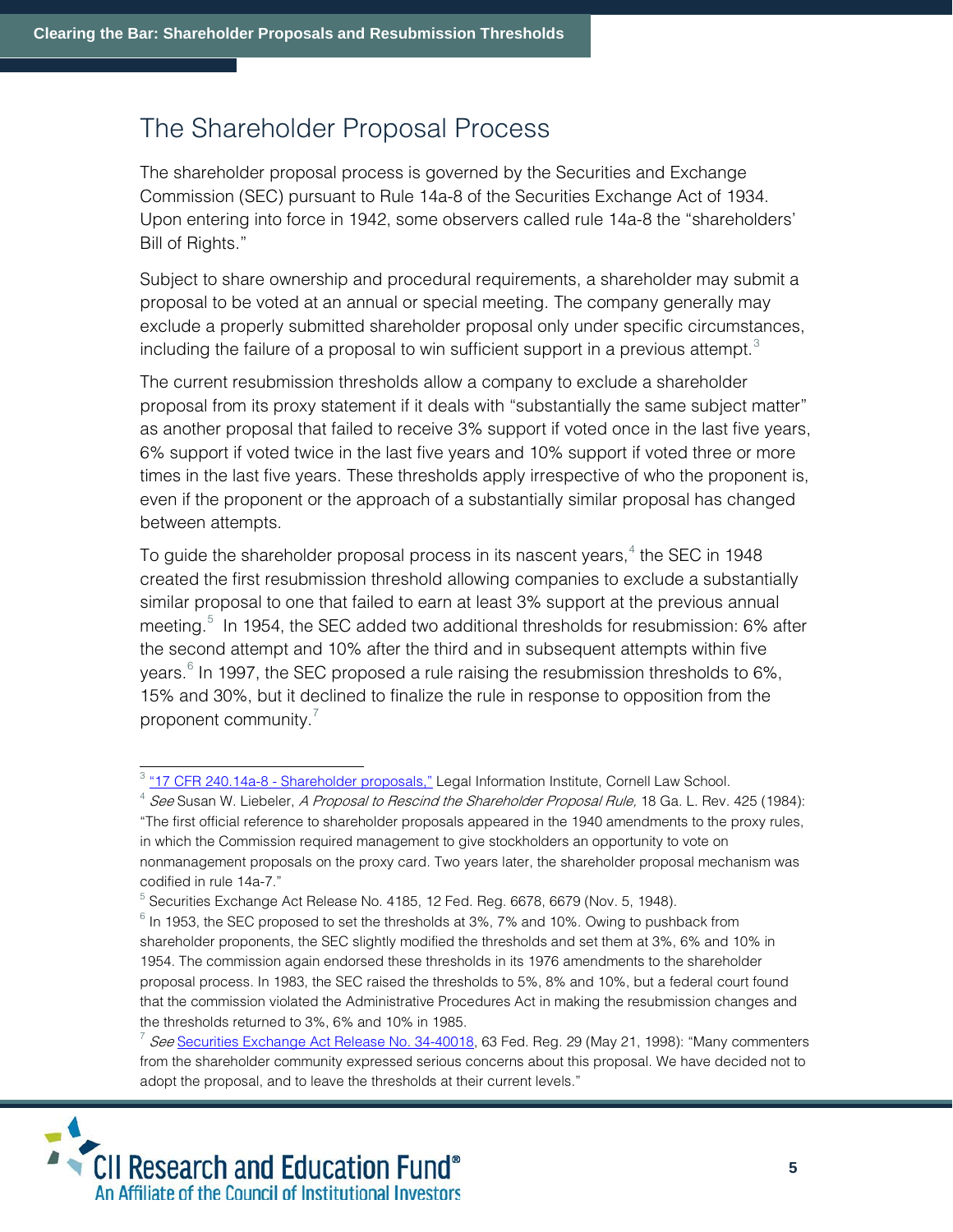When the SEC first adopted the thresholds, between one-half and three-quarters of proposals failed to win sufficient support for resubmission. $8$  But as the resubmission thresholds remained fixed over time and institutional investors more actively participated in shareholder voting, the proportion of proposals ineligible for resubmission dropped substantially to just 5% after the first attempt. Data from the Investor Responsibility Research Center (IRRC) show a precipitous increase in the proportion of even social proposals receiving at least 3% support from the 1970s when as few as 17% of proposals won sufficient support—to the 1980s and 1990s— when the proportion rose as high as [9](#page-5-1)5% of social proposals. $9$ 

### Shareholder Proposals and Resubmission Thresholds

At annual and special meetings between 2011 and 2018, 3,620 shareholder proposals went to votes at 677 Russell 3000 companies.<sup>[10](#page-5-2)</sup> As Table 1 shows, two-thirds of those votes were on proposals submitted for the first time, while one-third were proposals submitted in a second or subsequent attempt.

As the resubmission thresholds increase over the first three attempts, the proportion of proposals with support falling under the thresholds also increased. After the third attempt, as the threshold remains fixed, the proportion of proposals falling under 10% decreased, as did the number of proposals continually resubmitted. 50 proposals were submitted six or more times, and none of them failed to satisfy the resubmission threshold.

| <b>Attempt</b>       | <b>Proposals</b> | <b>Proposals Under</b> | % of Proposals             |
|----------------------|------------------|------------------------|----------------------------|
|                      | <b>Voted</b>     | the Threshold          | <b>Under the Threshold</b> |
| <b>First (3%)</b>    | 2,306            | 121                    | 5.2%                       |
| Second (6%)          | 735              | 65                     | 8.8%                       |
| Third (10%)          | 298              | 27                     | 9.1%                       |
| <b>Fourth (10%)</b>  | 147              | 5                      | 3.4%                       |
| Fifth (10%)          | 84               | 4                      | 4.8%                       |
| Sixth (10%)          | 33               | 0                      | 0.0%                       |
| <b>Seventh (10%)</b> | 13               | 0                      | 0.0%                       |
| <b>Eighth (10%)</b>  | 4                | 0                      | 0.0%                       |

#### **Table 1–Shareholder Proposals Voted and Under the Resubmission Thresholds**

Two-thirds of the proposals winning at least 3% support in the first attempt were never resubmitted despite being eligible. The proportion of eligible proposals resubmitted

<span id="page-5-2"></span><span id="page-5-1"></span><span id="page-5-0"></span> $10$  Data current as of 8/28/2018. According to available data, shareholders submitted proposals to a total of 953 Russell 3000 companies between 2011 and 2018, but only those at 677 companies went to votes.



<sup>&</sup>lt;sup>8</sup> Lewis D. Gilbert, *Dividends and Democracy*, Larchmont: American Research Council, 1956, 108.<br><sup>9</sup> "How Institutions Voted on Social Policy Shareholder Resolutions In the 1992 Proxy Season," IRRC,

October 1992.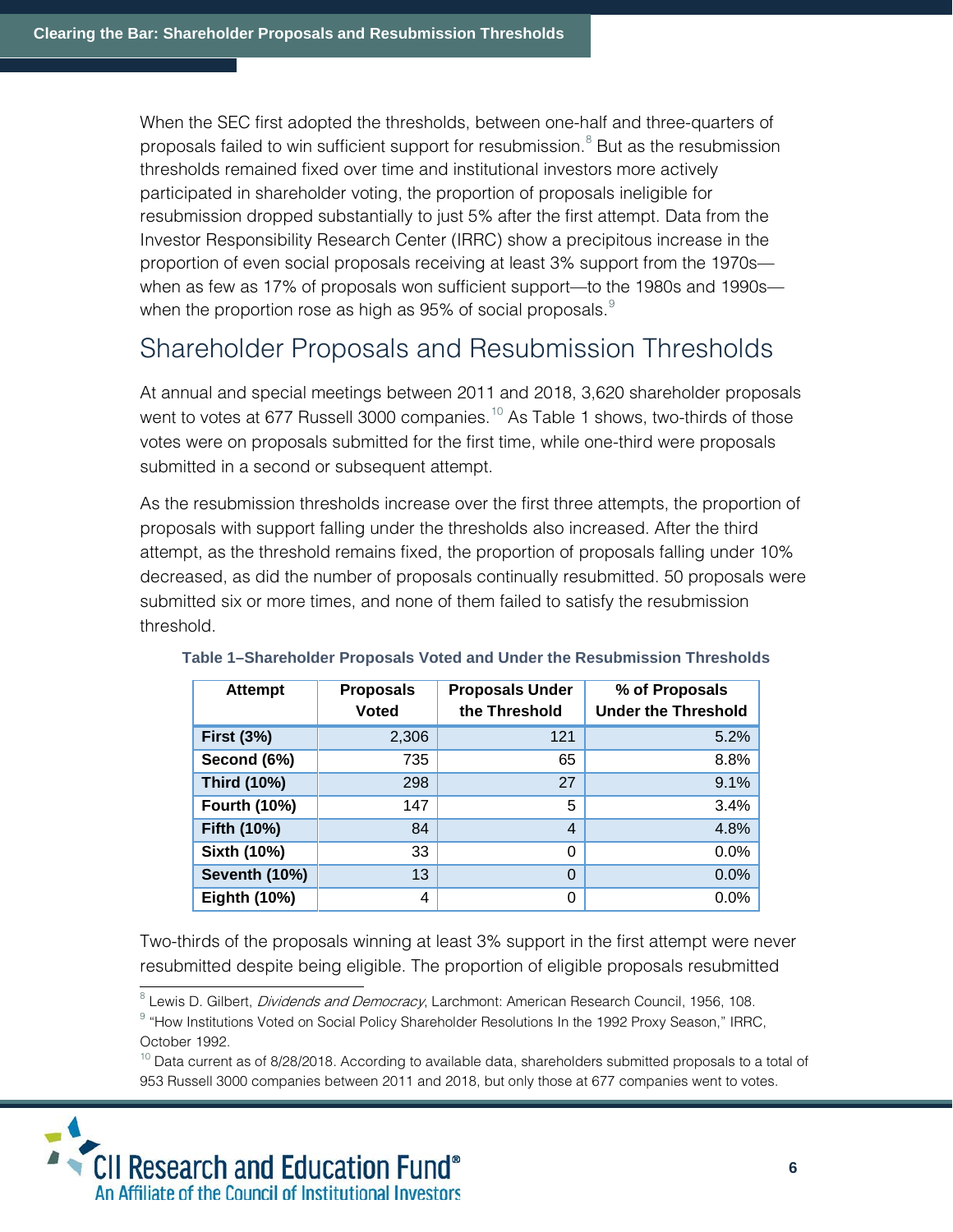increased in the third, fourth and fifth attempts and then declined in the sixth and subsequent attempts, as Table 2 shows.

| <b>Attempt</b>    | <b>Proposals Eligible</b> | <b>Proposals</b>   | % of Proposals     |
|-------------------|---------------------------|--------------------|--------------------|
|                   | for Resubmission          | <b>Resubmitted</b> | <b>Resubmitted</b> |
| <b>Second</b>     | 2.185                     | 735                | 33.6%              |
| <b>Third</b>      | 670                       | 298                | 44.5%              |
| <b>Fourth</b>     | 271                       | 147                | 54.2%              |
| <b>Fifth</b>      | 142                       | 84                 | 58.5%              |
| <b>Subsequent</b> | 126                       | 50                 | 39.5%              |

#### **Table 2–Eligible Shareholder Proposals Resubmitted**

On average, the proposals voted between 2011 and 2018 received support from onethird of shares voted on the first attempt as shown in Table 3. Support varied modestly in subsequent attempts but exceeded the resubmission thresholds across all attempts. The median levels of support closely tracked the average levels, generally suggesting the data are not biased by a limited number of proposals that received either extremely low or high levels of support.

| <b>Attempt</b>    | Average %<br><b>Support</b> | <b>Median % Support</b> |
|-------------------|-----------------------------|-------------------------|
| <b>First</b>      | 33.6%                       | 30.3%                   |
| <b>Second</b>     | 29.2%                       | 28.6%                   |
| <b>Third</b>      | 31.8%                       | 30.4%                   |
| <b>Fourth</b>     | 33.9%                       | 33.2%                   |
| <b>Fifth</b>      | 32.3%                       | 31.5%                   |
| <b>Subsequent</b> | 30.9%                       | 29.0%                   |

#### **Table 3–Average and Median Support for Shareholder Proposals**

In submitting shareholder proposals, proponents most often seek to engage management and the board of directors to facilitate change on the issue at hand. If a proposal receives substantial support—especially after repeated attempts and even if not majority supported—companies will often engage proponents to reach a mutually agreeable solution. Proponents most often then normally refrain from resubmitting the proposal or withdraw it before it goes to a shareholder vote.

At less responsive companies or with particularly pressing issues, winning a majority of shares voted may prove necessary to attract the board's attention. Table 4 shows the proportion of proposals that won majority shareholder support in each attempt. One-fifth of proposals received at least 50% of shares voted in the first attempt, but the incidence of winning majority support diminished in subsequent attempts. Overall, onesixth of shareholder proposals received a majority of votes cast.

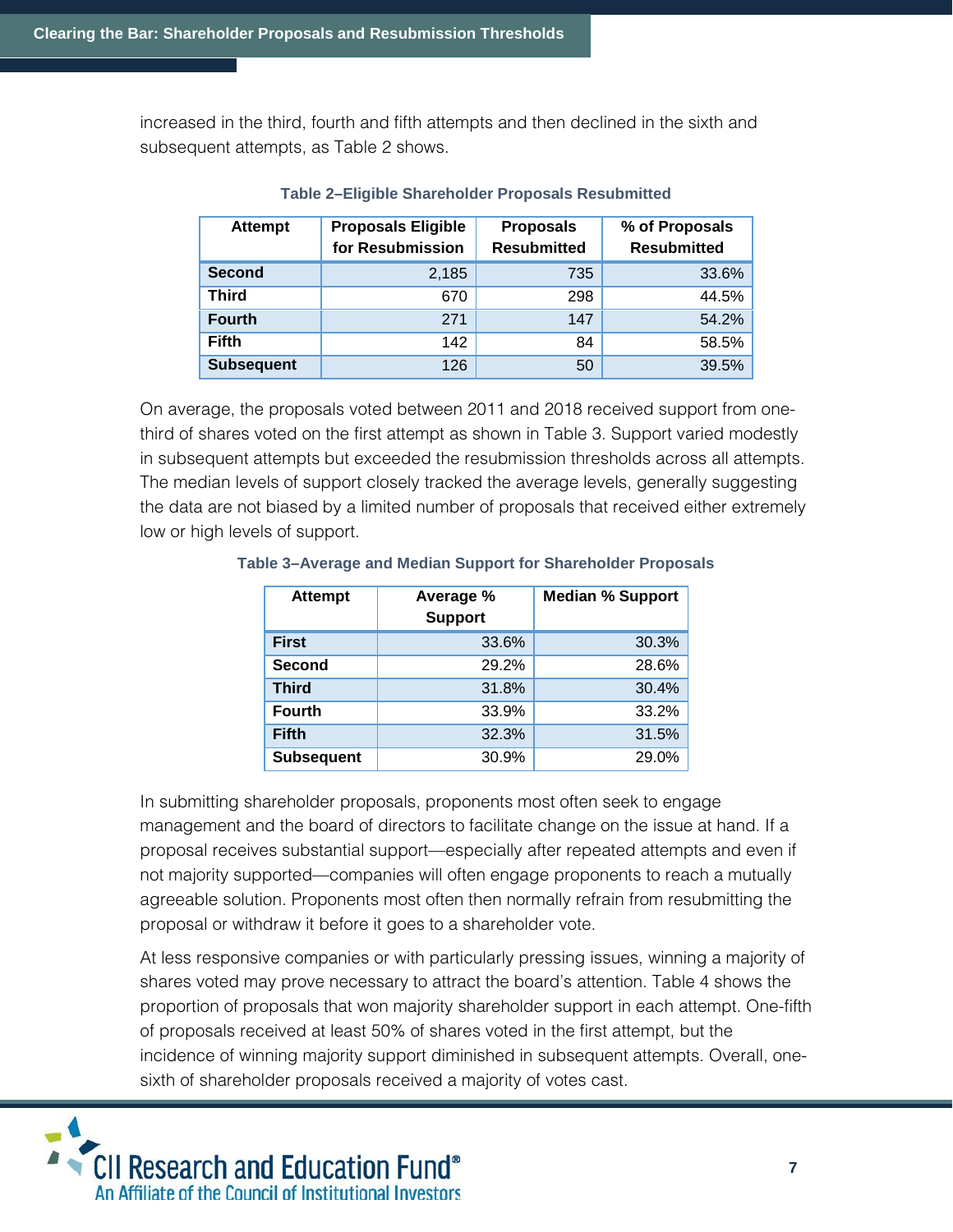| <b>Attempt</b>    | <b>Proposals</b><br><b>Voted</b> | <b>Proposals with</b><br><b>Majority Support</b> | % of Proposals with<br><b>Majority Support</b> |
|-------------------|----------------------------------|--------------------------------------------------|------------------------------------------------|
| <b>First</b>      | 2,306                            | 480                                              | 20.8%                                          |
| <b>Second</b>     | 735                              | 72                                               | 9.8%                                           |
| <b>Third</b>      | 298                              | 24                                               | 8.1%                                           |
| <b>Fourth</b>     | 147                              | 11                                               | 7.5%                                           |
| <b>Fifth</b>      | 84                               | 5                                                | 6.0%                                           |
| <b>Subsequent</b> | 50                               | 4                                                | 8.2%                                           |
| <b>Total</b>      | 3,620                            | 596                                              | 16.5%                                          |

#### **Table 4–Shareholder Proposals Winning Majority Support**

Since most shareholder proposals are precatory, meaning the requested action is nonbinding on the company, boards sometimes ignore majority votes for proposals, prompting proponents at times to resubmit proposals even after they won majority support. The figures in Table 4 therefore include some proposals that won majority support multiple times. Counting each majority-supported proposal only once, Figure 1 reveals that the incidence of proposals winning majority support after failing to reach 50% the first time was very low and diminished to zero in subsequent attempts. For many proponents, however, reaching 30% support provides sufficient impetus for engagement with boards and for companies to take action (see Box 2). Roughly half of proposals across all attempts reached 30% support.





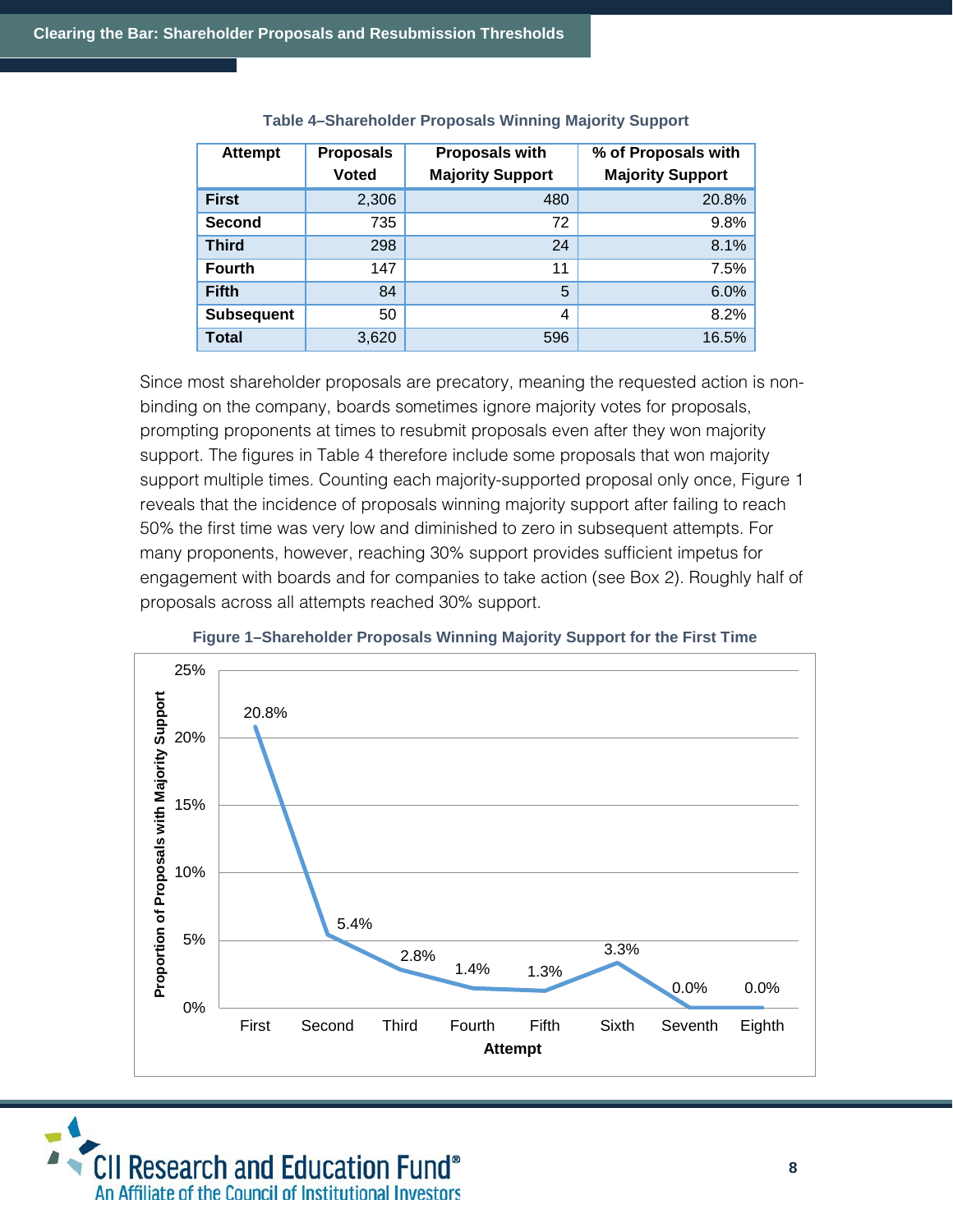### Shareholder Proposals and Proposal Subject Matter

Shareholder proposals address issues that are commonly divided into three categories: environmental, social and governance, together abbreviated as ESG. A proposal requesting that the company appoint an independent board chair, for example, is a governance issue. Proposals requesting the company to report on sustainability practices or disclose political contributions are common examples of environmental and social issues respectively.<sup>[11](#page-8-0)</sup>

Proponents submitted E, S and G proposals with varying levels of frequency and success. Figure 2 shows the portion of proposals voted that fell in each category in the first attempt and after six or more submissions. Governance proposals comprised a majority across all attempts, but a higher percentage of social proposals were resubmitted, growing their share from one-quarter of proposals voted in the first attempt to one-third in the sixth and subsequent attempts. Environmental issues consistently accounted for about one-seventh of proposals voted.



**Figure 2–Shareholder Proposals Voted by ESG Category** 

While the ESG labels provide a helpful barometer of a proposal's general subject matter, there is significant variance within them. Between 2011 and 2018, shareholders submitted 297 unique proposals. Many proposals involve idiosyncratic issues at single companies or those within a specific sector, such as asking oil companies to report on

<span id="page-8-0"></span> $11$  The ESG categorization is imperfect since some proposals could actually receive more than one designation.

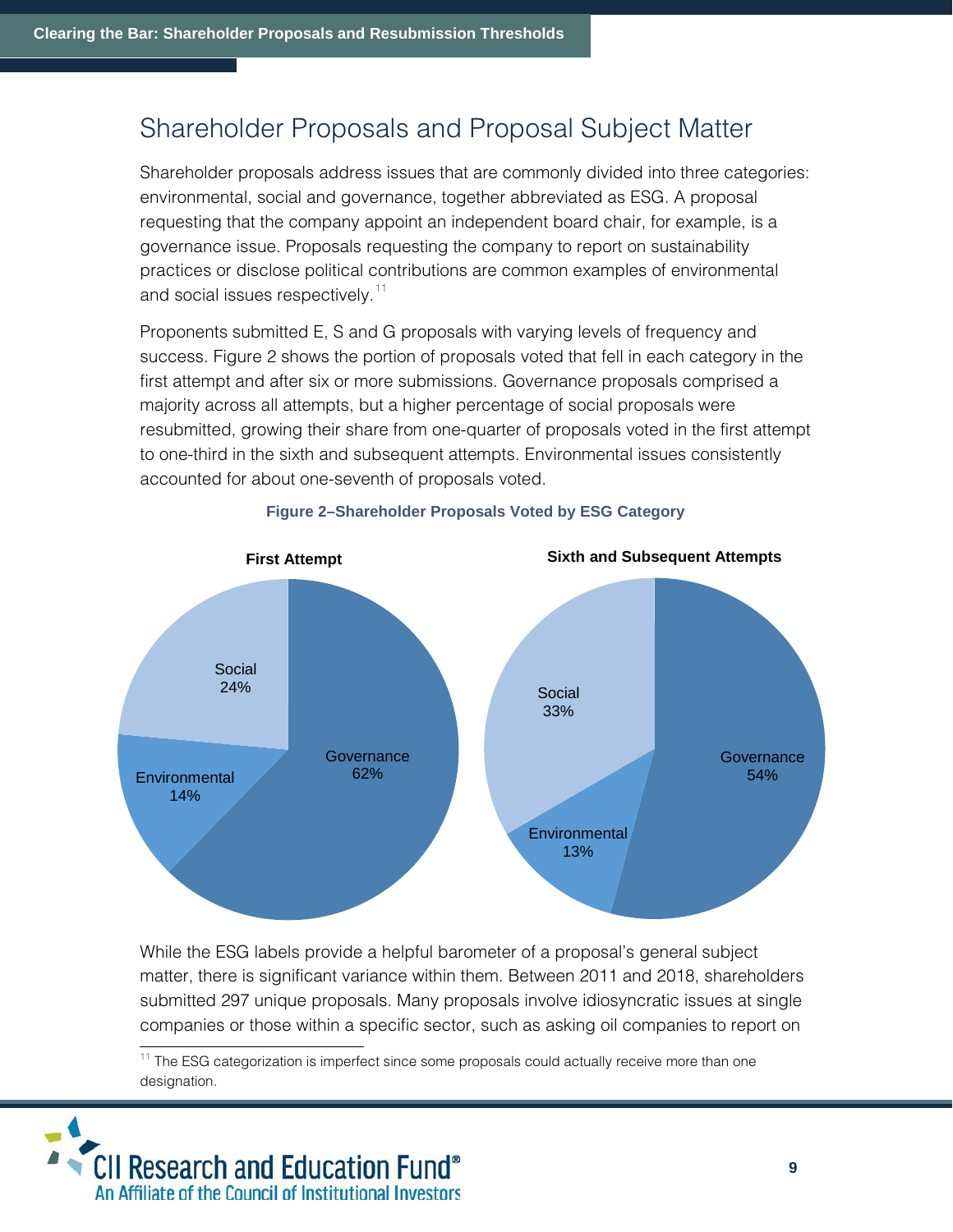oil spill mitigation or fast food companies to report on obesity risks from their products. Other proposals implicate general corporate governance issues and went to a vote at hundreds of companies. Table 5 lists the five most common proposals voted in each of the E, S and G categories.

| Category             | <b>Proposal</b>                                           | <b>Companies</b> |
|----------------------|-----------------------------------------------------------|------------------|
|                      | <b>Report on Sustainability</b>                           | 50               |
|                      | Adopt Quantitative Goals on Greenhouse Gas Emissions      | 36               |
| <b>Environmental</b> | Incorporate Sustainability Metrics in Compensation        | 20               |
|                      | Assess Portfolio Impacts of the 2 Degree Scenario         | 19               |
|                      | <b>Report on Methane Emissions</b>                        | 17               |
|                      | <b>Report on Political Contributions</b>                  | 106              |
|                      | Report on Lobbying Payments and Policies                  | 97               |
| Social               | Adopt the Holy Land Principles                            | 19               |
|                      | Report on the Gender Pay Gap                              | 15               |
|                      | Report on Human Rights Risks                              | 14               |
|                      | <b>Adopt Proxy Access</b>                                 | 182              |
|                      | Require an Independent Board Chair                        | 173              |
| Governance           | Declassify the Board of Directors (Hold Annual Elections) | 115              |
|                      | Adopt Majority Voting in Director Elections               | 109              |
|                      | Provide a Right to Act by Written Consent                 | 93               |

E, S and G proposals garnered varying levels of support and fell under the resubmission thresholds at different rates. Governance proposals on average received more than double the support that environmental and social proposals received on the first attempt. E and S proposals underperformed the average support levels (see Table 3) but saw modestly increased support in subsequent attempts. The greatest proportion of social proposals fell under the resubmission thresholds, joined by environmental proposals after the third attempt, as Table 6 shows.

#### **Table 6–Shareholder Proposal Support by ESG Category**

| <b>Attempt</b> |                        | <b>Environmental</b> | <b>Social</b> | Governance |
|----------------|------------------------|----------------------|---------------|------------|
| <b>First</b>   | <b>Average Support</b> | 21.0%                | 17.8%         | 42.3%      |
|                | Under 3%               | 6.8%                 | 12.7%         | 2.1%       |
| <b>Second</b>  | <b>Average Support</b> | 22.4%                | 21.8%         | 35.5%      |
|                | Under 6%               | 7.5%                 | 17.2%         | 4.6%       |
| <b>Third</b>   | <b>Average Support</b> | 25.5%                | 25.5%         | 36.8%      |
|                | Under 10%              | 18.4%                | 14.8%         | 3.7%       |
| <b>Overall</b> | Average Support        | 22.2%                | 20.5%         | 40.0%      |
|                | <b>Under Threshold</b> | 8.0%                 | 13.2%         | 2.6%       |

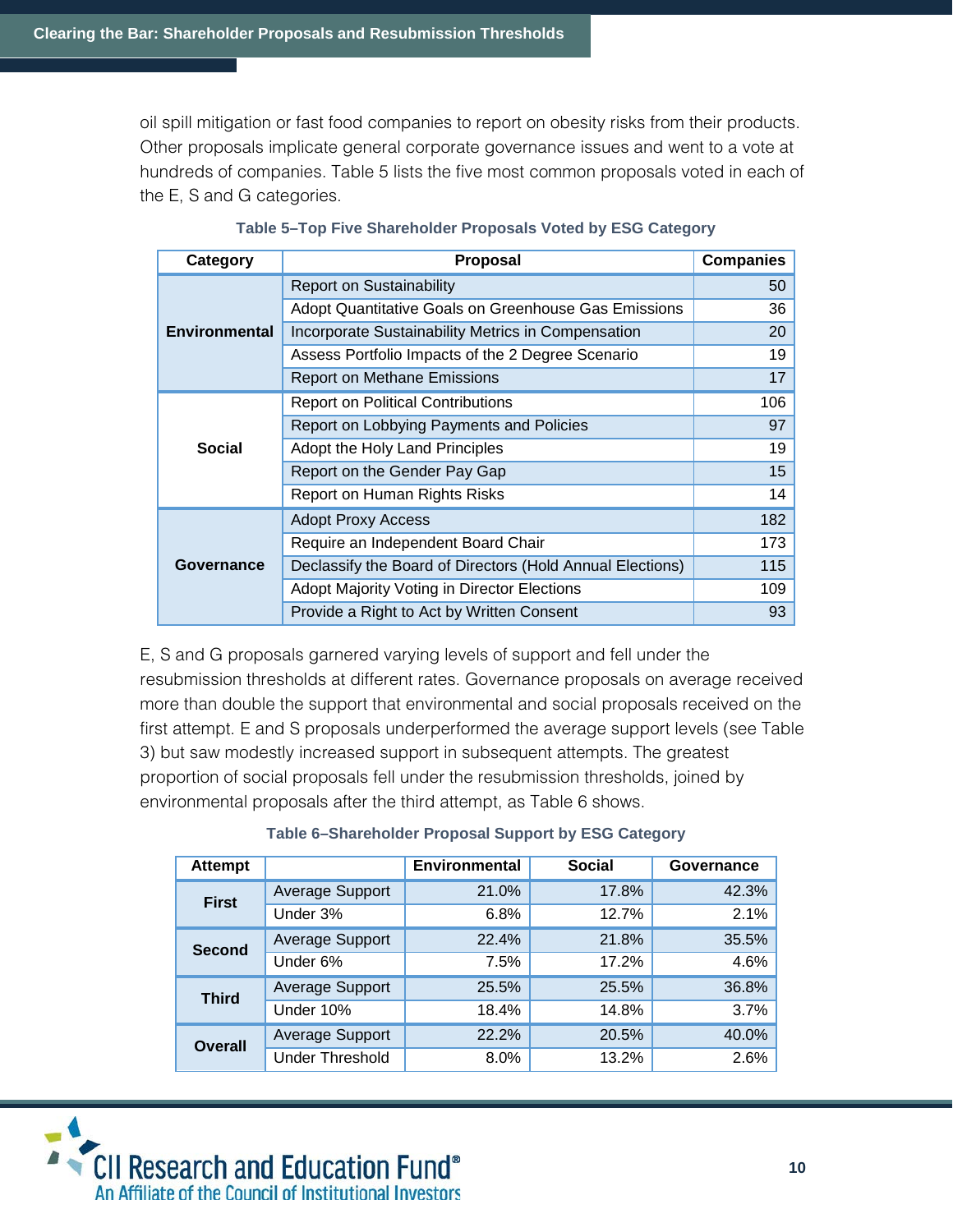The support a shareholder proposal earns depends primarily on the nature of the requested action and whether it is appropriate for the company in question. Some proposals gain traction over time with multiple resubmissions, while others experience a decline in support. Ultimately, very few proposals became ineligible for resubmission as 97% of governance proposals, 92% of environmental proposals and 87% of social proposals won the requisite levels of support.

Figure 3 shows the dominance of governance proposals among those receiving majority shareholder support. Governance issues comprised between 80–100% of majority-supported shareholder proposals in each attempt. Comparatively few environmental and social proposals won majority support.



#### **Figure 3–Shareholder Proposals Winning Majority Support by ESG Category**

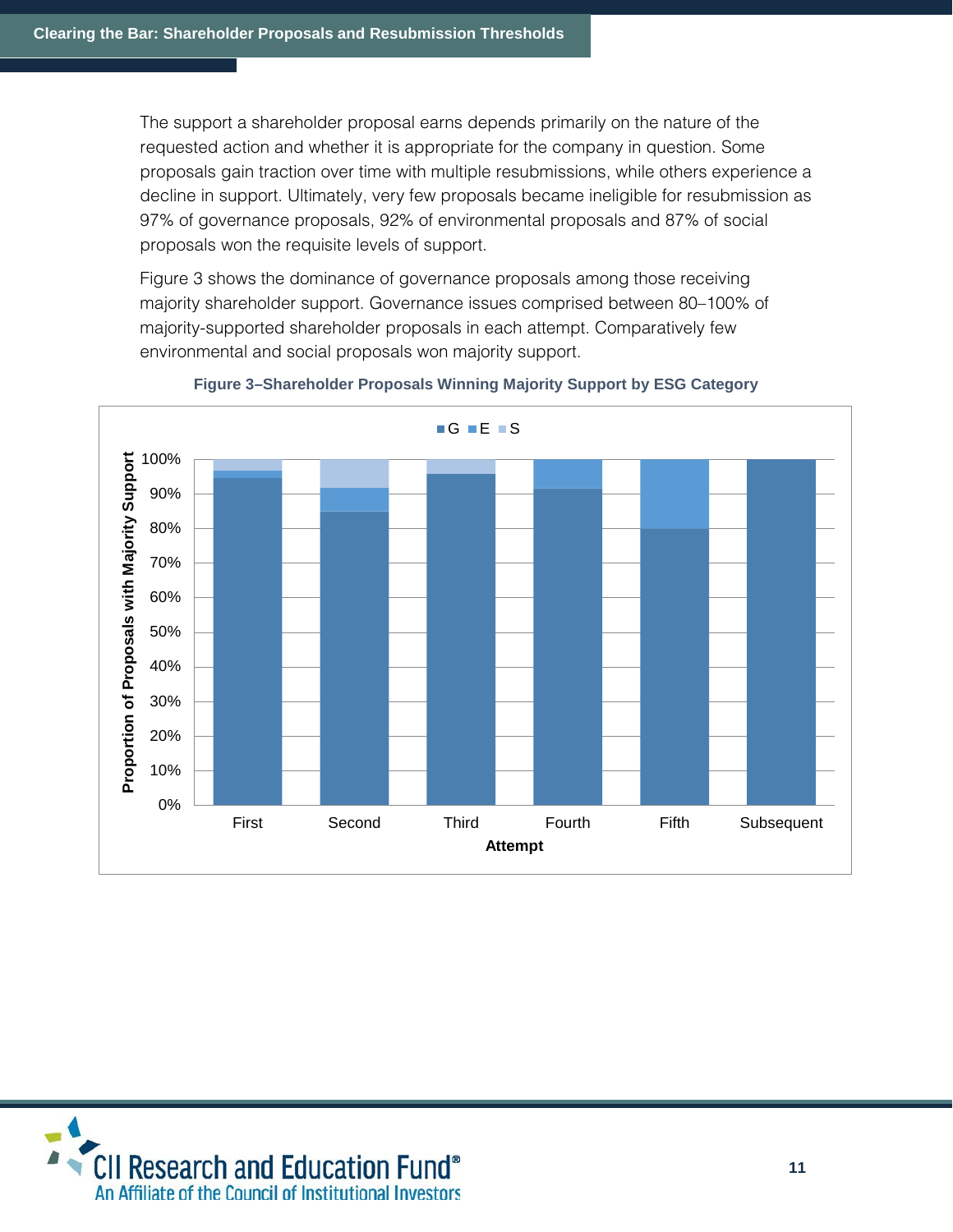### Resubmission Thresholds and Shareholder Proponents

The proponents of shareholder proposals range across a number of investor types. For the 2011–2018 dataset, we organized proponents into six categories: asset managers, nonprofits, public funds, religious organizations, retail investors and union funds.<sup>[12](#page-11-0)</sup> The "nonprofit" category is the broadest, encompassing many advocacy organizations (some on single issues), foundations and endowments.

Figure 4 shows the portion of proposals submitted by each proponent in the first attempt. Proposals with retail investor proponents commanded a plurality, followed by public funds. Retail investors, led by a number of prolific filers,<sup>[13](#page-11-1)</sup> largely focus on common governance proposals, like written consent or independent board leadership, that these individuals submit at hundreds of public companies. Public funds have similarly taken the lead on certain issues like proxy access, the most common governance proposal.<sup>[14](#page-11-2)</sup> Unions generally submit a mix of governance and social proposals, often aimed at idiosyncratic issues at specific companies. Proposals filed by asset managers, nonprofits and religious organizations each comprised the smallest portion of proposals and tend to skew toward environmental and social issues.



#### **Figure 4–Shareholder Proposals Voted by Proponent Category**

<sup>12</sup> The proponents of about one-third of shareholder proposals voted in the first attempt are CII members.<br><sup>13</sup> See Vipal Monga, "Smal<u>l Group Behind Most Shareholder Proposals,"</u> Wall Street Journal, December 9,

<span id="page-11-2"></span><span id="page-11-1"></span><span id="page-11-0"></span> $14$  While most public fund proposals focused on governance issues, a segment of public fund proponents have increasingly taken interest in E and S issues as well, including the disclosure of political contributions and enhancing board diversity.



<sup>2014.</sup>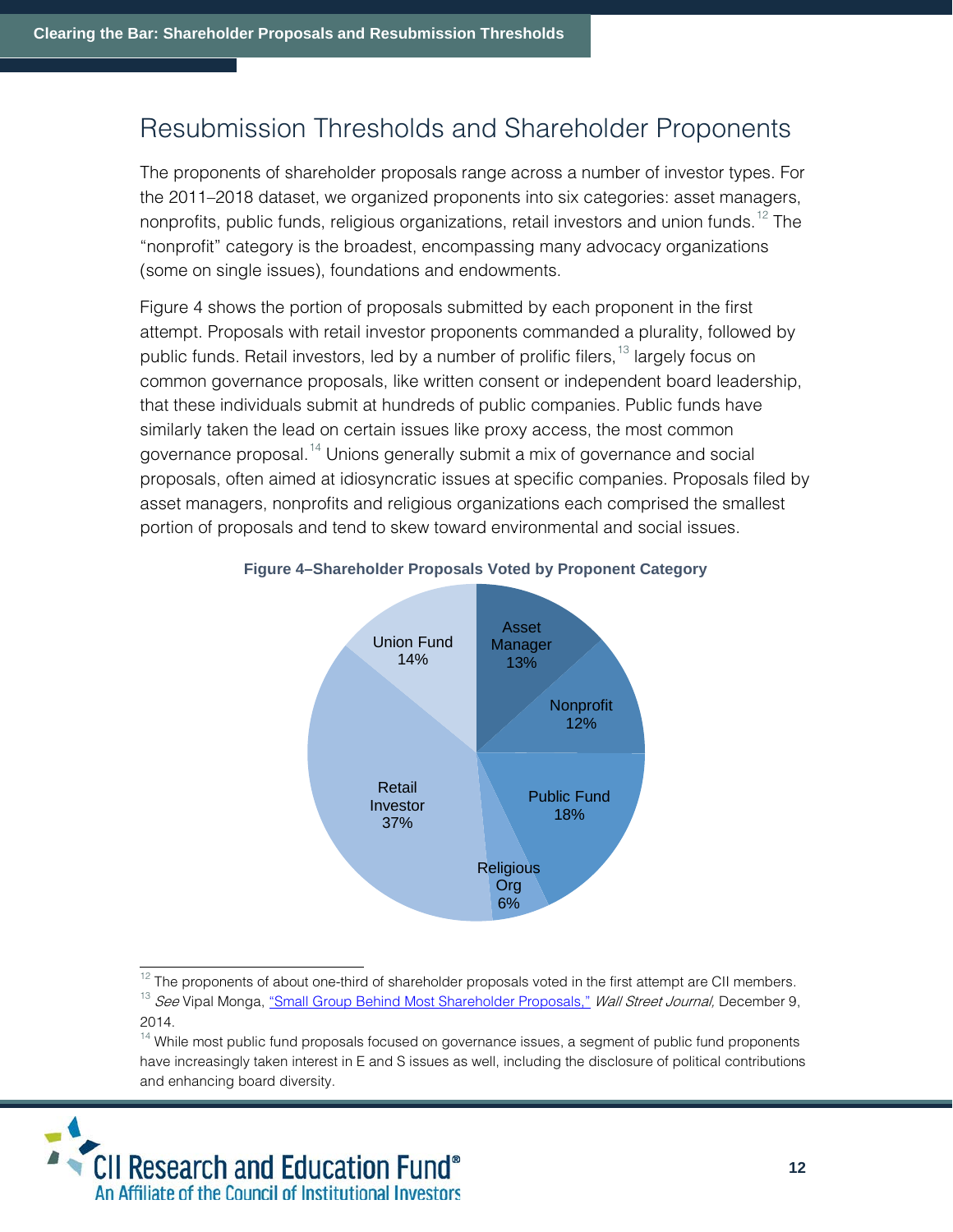Owing to the types of proposals that each proponent tends to submit, each category attracts varying levels of support. As Figure 5 shows, the largest disparity in support occurred in the first attempt as public funds achieved nearly 50% support, followed by retail and union proposals around 35%, and then religious, asset manager and nonprofit proposals. After multiple resubmissions, levels of support converged around the upper 20% to low 30% range, with nonprofit and asset manager proposals gaining ground and public fund and union proposals slipping. Notably, the average levels of support earned by each proponent category across all attempts exceeded all resubmission thresholds.



**Figure 5–Support for Shareholder Proposals by Proponent Category**

As with proposals involving E, S and G issues, those with different categories of proponents fall below the resubmission thresholds at different rates. Table 7 shows the incidence of each proponent failing to earn sufficient support to resubmit their proposals. Public funds, retail investors and union funds were virtually uninhibited by the thresholds as the vast majority of their proposals earned sufficient support in every attempt. Proposals from religious organizations, primarily focusing on social issues, fared well in the first and second attempts. Asset manager and nonprofit-sponsored proposals had the highest rate of falling under the thresholds, but even there, roughly 75–85% of proposals consistently won sufficient support.

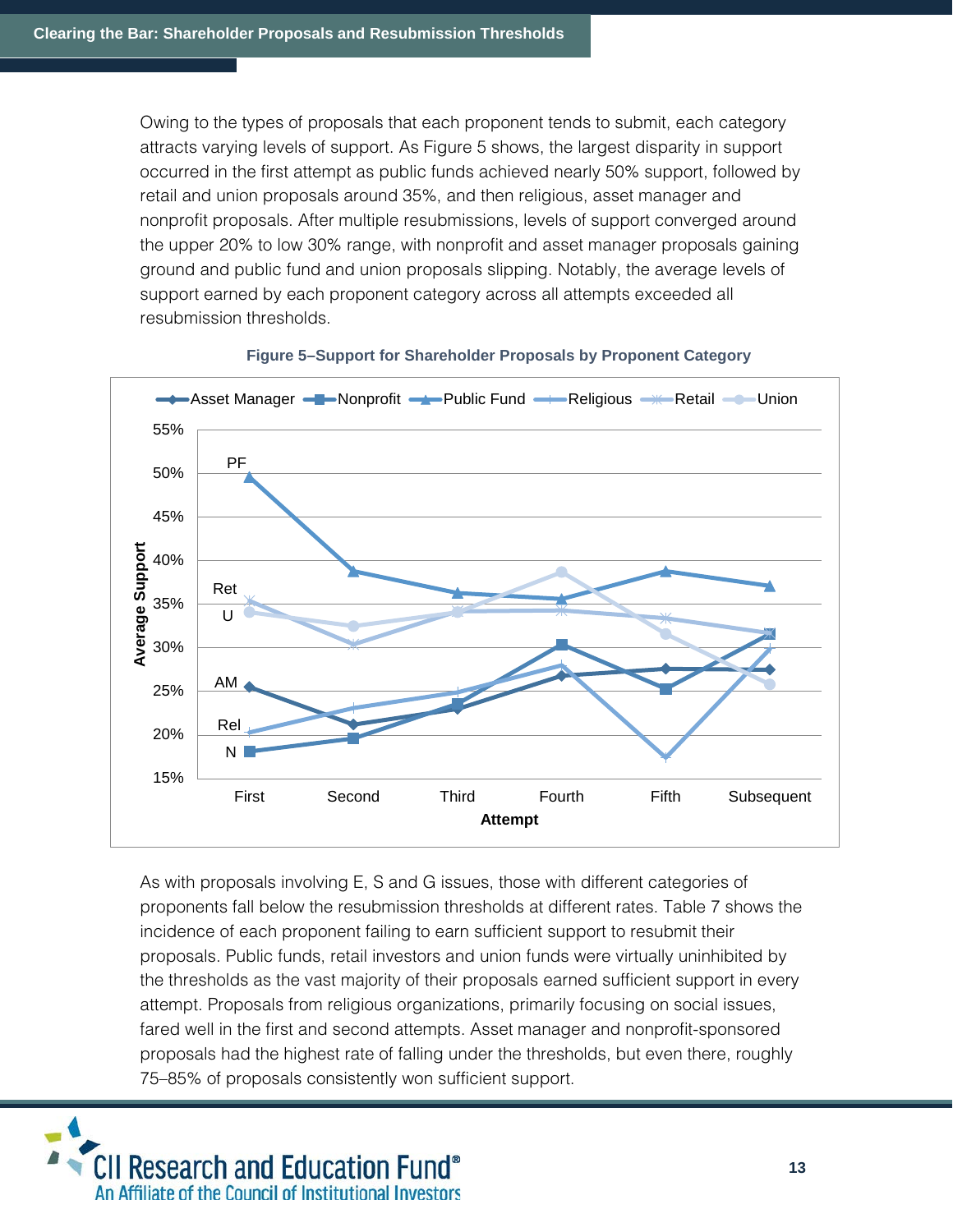| <b>Attempt</b>     | <b>Asset</b>   | <b>Nonprofit</b> | <b>Public</b> | <b>Religious</b> | Retail          | <b>Union</b> |
|--------------------|----------------|------------------|---------------|------------------|-----------------|--------------|
|                    | <b>Manager</b> |                  | <b>Fund</b>   | Organization     | <b>Investor</b> | <b>Fund</b>  |
| <b>First (3%)</b>  | 4.3%           | 19.0%            | 0.7%          | 5.6%             | 5.0%            | 1.2%         |
| Second (6%)        | 12.8%          | 17.7%            | 2.1%          | 7.1%             | 10.3%           | $5.2\%$      |
| <b>Third (10%)</b> | 18.7%          | 29.6%            | 5.8%          | 20.8%            | 3.2%            | 1.9%         |
| <b>Fourth</b>      | 9.1%           | 10.0%            | 5.7%          | 0.0%             | 1.8%            | $0.0\%$      |
| <b>Fifth</b>       | 12.5%          | 20.0%            | 0.0%          | 40.0%            | 0.0%            | 0.0%         |
| <b>Subsequent</b>  | 0.0%           | 0.0%             | 0.0%          | 0.0%             | $0.0\%$         | $0.0\%$      |

**Table 7–Shareholder Proposals Under Resubmission Thresholds by Proponent Category**

## Raising the Resubmission Thresholds

Set 64 years ago, the 3%, 6% and 10% resubmission thresholds preclude a much smaller proportion of shareholder proposals today than in the past. Accordingly, many in the business community have called for raising the thresholds to reflect the reality that shareholder support for proposals has strengthened with time. In 1997, the SEC declined to implement a proposed rule that would allow companies to exclude proposals that failed to receive 6% support if voted once in the last five calendar years, [15](#page-13-0)% if voted twice and 30% if voted three or more times.<sup>15</sup> In 2017, the House of Representatives passed the Financial CHOICE Act, which would enact the 1997 proposal with regard to resubmission thresholds (and go well beyond the 1997 proposal in limiting shareholder proposals in other respects). While certain groups representing company management continue to publicly support those increases, many investors regard them as too restrictive.<sup>[16](#page-13-1)</sup>

This analysis considers three scenarios for raising the resubmission thresholds based on the dataset of 3,620 shareholder proposals voted between 2011 and 2018 at Russell 3000 companies:

- Modest Increase Scenario: 5%, 10% and 15%
- Doubling Scenario:  $6\%$ , 12% and  $20\%$ <sup>[17](#page-13-2)</sup>
- 1997 and CHOICE Act Scenario: 6%, 15% and 30%

<span id="page-13-2"></span><span id="page-13-1"></span><span id="page-13-0"></span><sup>&</sup>lt;sup>17</sup> The doubling scenario is a proposal that has been floated by the current chair of the SEC's **Investor** [Advisory Committee,](https://www.sec.gov/spotlight/investor-advisory-committee.shtml) Anne Sheehan.



 $15$  *See* note 7.

<sup>&</sup>lt;sup>16</sup> See ["Shareholder Proposal Reform,"](http://www.centerforcapitalmarkets.com/wp-content/uploads/2013/08/023270_CCMC-SEC-Shareholder-Proposal-Reform-Report_Online_Report.pdf?x48633) Center for Capital Markets Competitiveness, U.S. Chamber of Commerce, Summer 2017[; "An Investor Response to the U.S. Chamber's](https://www.iccr.org/sites/default/files/resources_attachments/investor_response_to_chamber_14a-8_nov_9_final_2.pdf) Proposal to Revise SEC Rule [14a-8,"](https://www.iccr.org/sites/default/files/resources_attachments/investor_response_to_chamber_14a-8_nov_9_final_2.pdf) Ceres, Interfaith Center on Corporate Responsibility, and U.S. Forum for Sustainable and Responsible Investment, November 2017.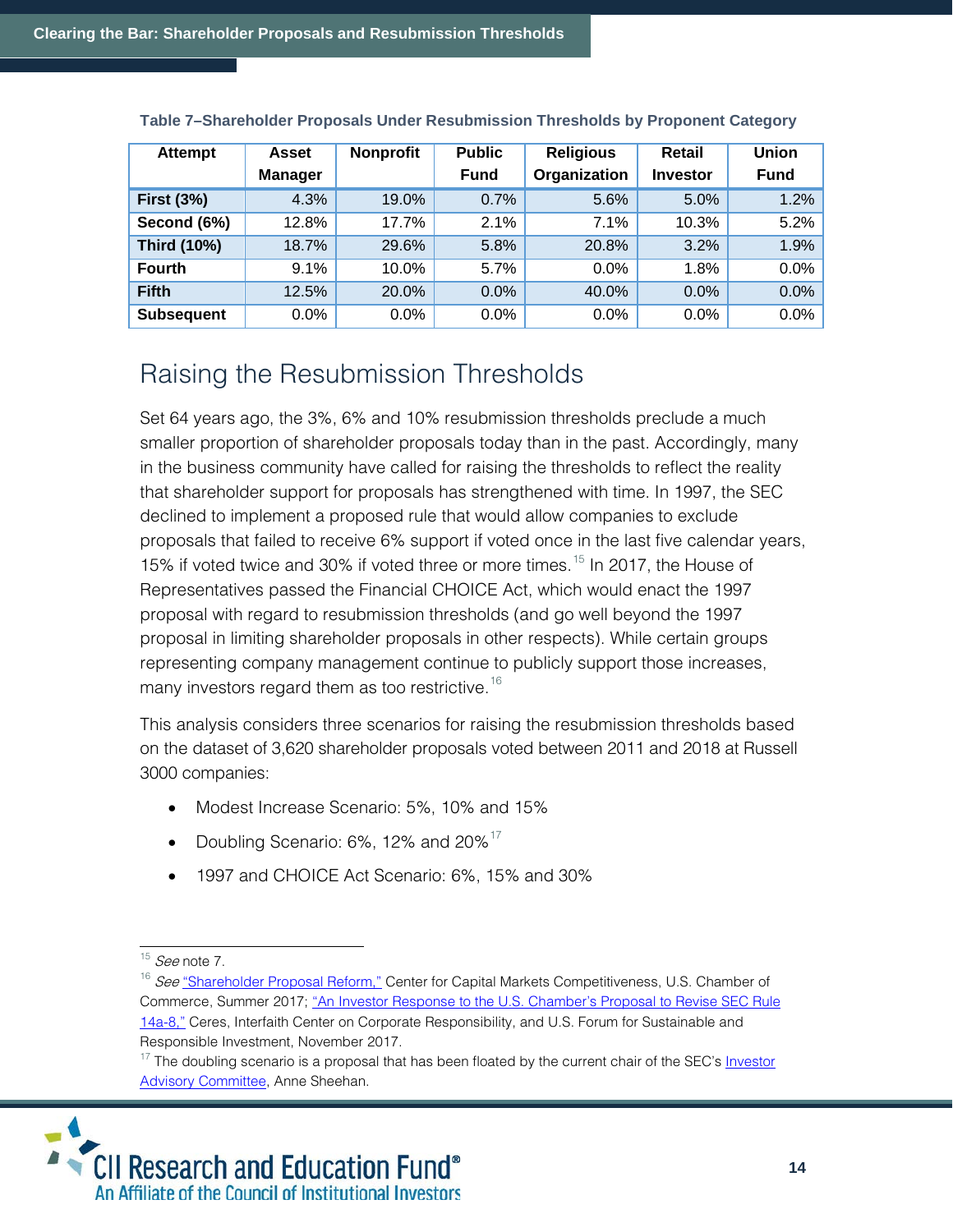Tables 8, 9 and 10 show the number and proportion of proposals voted between 2011 and 2018 that fall below the resubmission thresholds in each scenario. Table 8 shows that increasing the first-attempt threshold from 3% to 5% more than doubles the number of proposals with insufficient support, and a 6% threshold almost triples the number. The proportion of proposals with insufficient support for resubmission would increase from one in 20 to about one in seven or eight. Table 9 shows a similar effect with the second-attempt threshold as increasing it from 6% to 10% more than doubles the number of excludable proposals. Increasing it to 15% almost triples the number, and 12% offers a midpoint in between.

| <b>Threshold</b> | <b>Proposals Under</b><br>the Threshold | % of Proposals<br><b>Under the Threshold</b> |
|------------------|-----------------------------------------|----------------------------------------------|
| 3%               | 121                                     | 5.2%                                         |
| 5%               | 279                                     | 12.1%                                        |
| 6%               | 348                                     | 15.1%                                        |

#### **Table 8–Effect of Increased First Attempt Resubmission Threshold**

#### **Table 9–Effect of Increased Second Attempt Resubmission Threshold**

| <b>Threshold</b> | <b>Proposals Under</b><br>the Threshold | % of Proposals<br><b>Under the Threshold</b> |
|------------------|-----------------------------------------|----------------------------------------------|
| 6%               | 65                                      | 8.8%                                         |
| 10%              | 131                                     | 17.8%                                        |
| 12%              | 155                                     | 21.1%                                        |
| 15%              | 178                                     | 24.3%                                        |

**Table 10–Effect of Increased Third Attempt Resubmission Threshold**

| <b>Threshold</b> | <b>Proposals Under</b><br>the Threshold | % of Proposals<br><b>Under the Threshold</b> |
|------------------|-----------------------------------------|----------------------------------------------|
| 10%              | 27                                      | 9.1%                                         |
| 15%              | 42                                      | 14.1%                                        |
| 20%              | 57                                      | 19.1%                                        |
| 30%              | 143                                     | 48.0%                                        |

Table 10 shows that raising the third-attempt threshold to 15% or 20% would correspond with proportionate levels of excludable proposals—about 15% of proposals fall under a 15% threshold and 20% of proposals fall under a 20% threshold. A 30% threshold, conversely, has a disproportionate impact owing to the large number of proposals that garner between 20% and 30% of shares voted. At 30%, the third-attempt threshold could lead to the exclusion of one in every two proposals in subsequent attempts for five years.

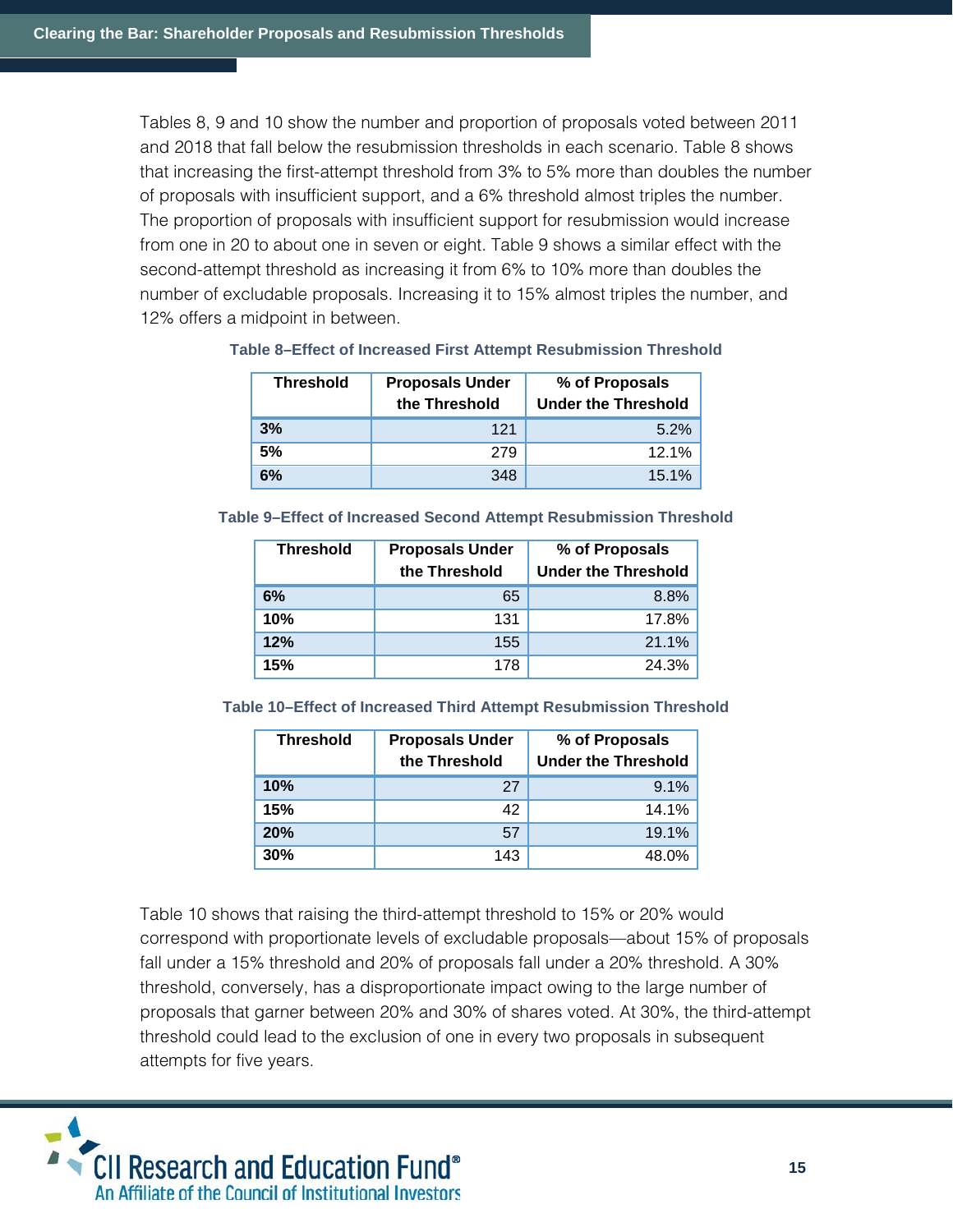Figure 6 visualizes the impact of each scenario. Three insights emerge: First, there is a particularly stark difference between raising the first-attempt resubmission threshold to 5% versus 6%, as about 70 proposals fell within that 1% margin. Second, the 30% threshold in the 1997/CHOICE scenario becomes an outlier compared to the current, modest and doubling scenarios in the third and subsequent attempts. The median level of support for shareholder proposals on the third and subsequent attempts is about 30% (see Table 3), so a 30% resubmission threshold necessarily excludes half of the proposals voted.



#### **Figure 6–Shareholder Proposals Excludable Under Increased Resubmission Threshold Scenarios**

Third, the current resubmission thresholds exclude so few proposals that overall, moderate and even substantial increases to the thresholds still render most shareholder proposals eligible for resubmission. As Tables 8, 9 and 10 and Figure 6 show, the current thresholds leave no less than 90% of proposals eligible for resubmission. Not a single proposal submitted six or more times fell under the current 10% threshold. The modest 5/10/15 and the doubling 6/12/20 scenarios still leave no less than 80% of proposals eligible for resubmission while filtering out those with perpetually low levels of support. The 1997/CHOICE 6/15/30 scenario still leaves a majority of proposals eligible for resubmission, but the 30% threshold is notably restrictive.

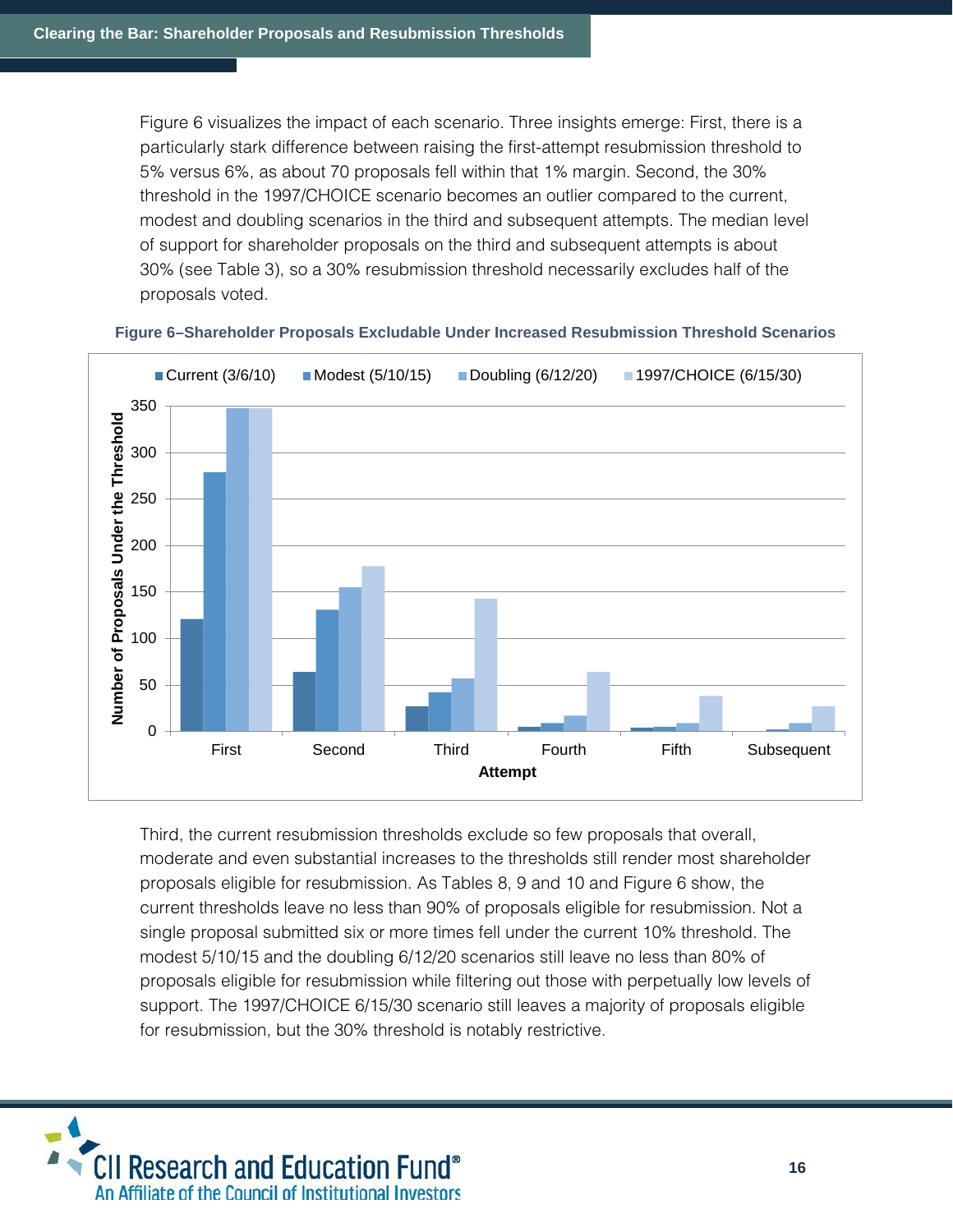#### **Box 2–Shareholder Engagement on Substantially Supported Proposals**

Even though proposals often do not win majority support after failing the first time (see Figure 1), proponents often have success engaging companies if their proposals win substantial enough support in one or more attempts. The level of support that qualifies as "substantial" varies by proposal and company, but 86 proposals in the dataset won between 20% and 30% support in the third attempt. A 30% threshold for repeated attempts could therefore disrupt proponents' efforts to engage companies on a number of issues.

For example, although proposals asking companies to disclose political contributions rarely win majority support and garner 20–30% of shares voted, "more S&P 500 companies have voluntarily disclosed at least some of the information related to political spending without a proxy vote," according to a *Pension &* Investments [report.](https://www.pionline.com/article/20180625/PRINT/180629921/corporate-political-disclosure-moves-firmly-into-mainstream) As of 2017, "295 companies disclosed at least some election-related spending." The Center for Political Accountability also *tracks* the actions companies take even in the absence of a majoritysupported shareholder proposal.

### Impact of Raised Thresholds on Subject Matter

Given the figures in Table 6 (showing the rates of ESG proposals failing to earn sufficient support), raising the resubmission thresholds would predictably affect environmental and social proposals more than governance proposals. Figures 7, 8 and 9 show the proportion of E, S and G proposals voted that fall below the resubmission thresholds in each scenario.

**Figure 7–Environmental Proposals Excludable Under Increased Resubmission Threshold Scenarios**



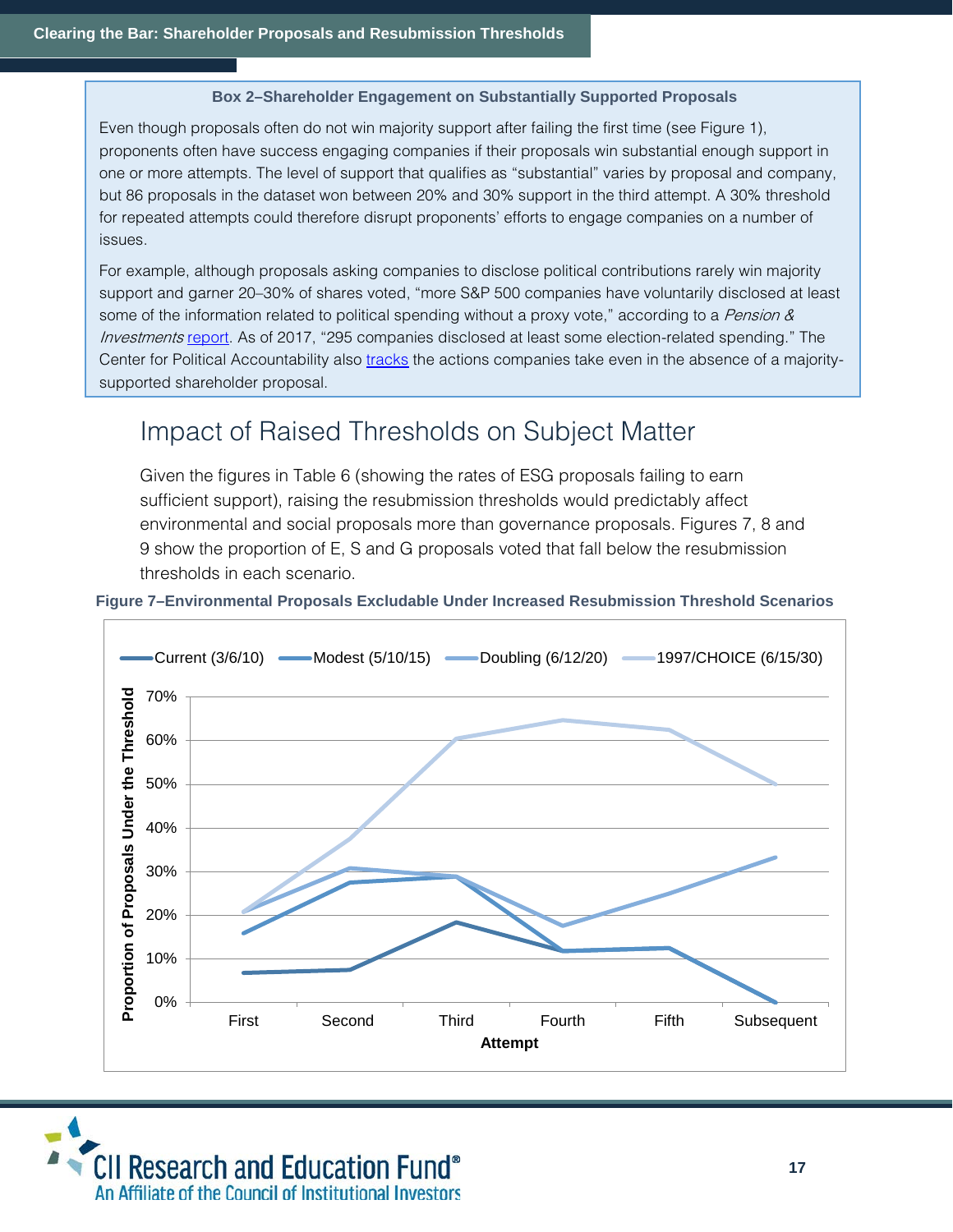

#### **Figure 8–Social Proposals Excludable Under Increased Resubmission Threshold Scenarios**





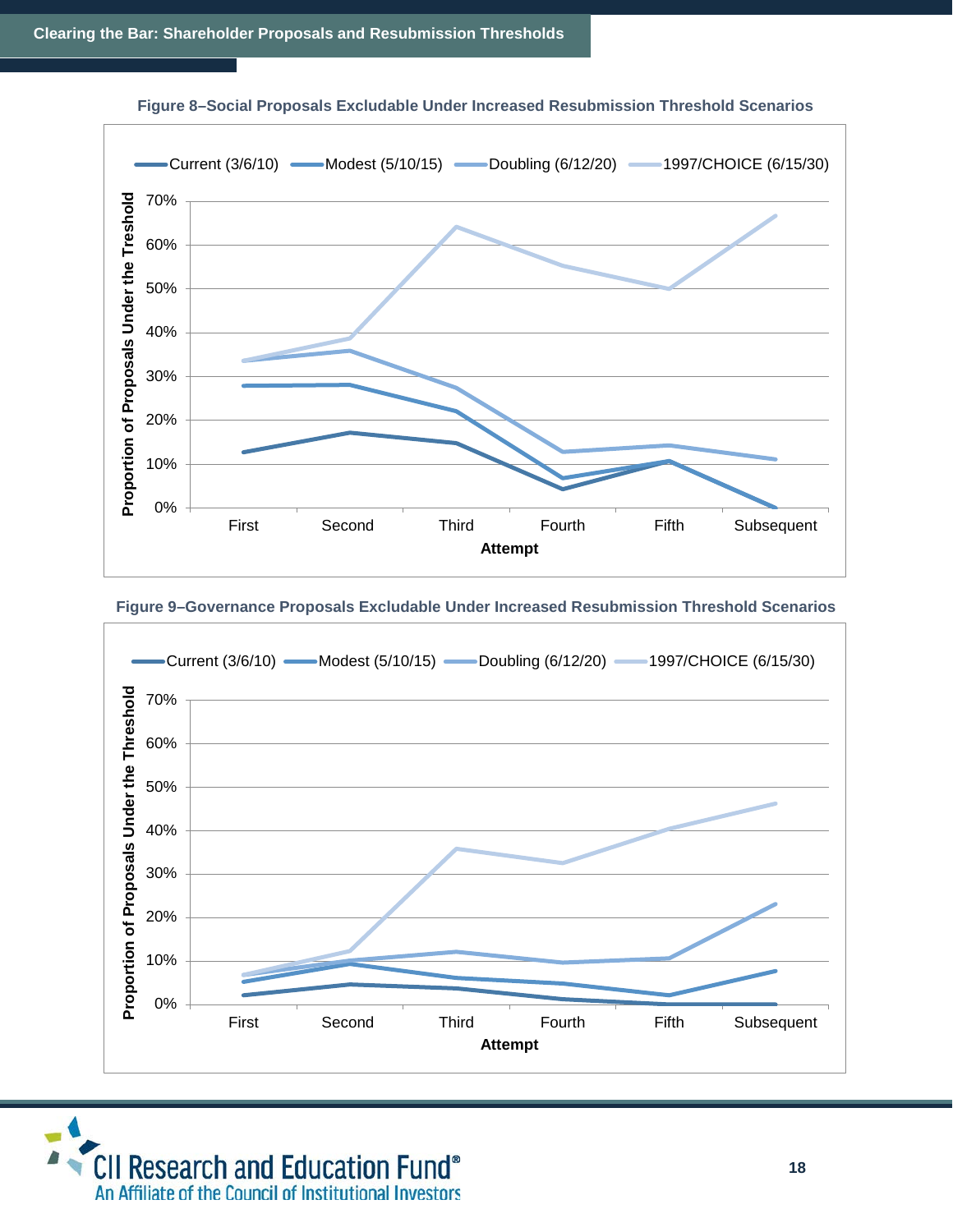As each figure makes clear, the 1997/CHOICE scenario, especially the 30% threshold, is an outlier compared to other scenarios that could render a majority of environmental and social proposals excludable in certain attempts. The modest and doubling scenarios more steadily increase the proportion of excludable proposals relative to the current thresholds. In some cases, the increased and current threshold scenarios closely track one another. Overall under the modest or doubling scenario, about 90% of governance proposals and 70% of environmental and social proposals would remain eligible for resubmission. $18$ 

# Putting Scenarios Together

Using the data on specific proposals listed in Tables 12, 13 and 14 on the following pages, Table 11 summarizes the impact of each scenario put together in the first three attempts. *Excludable Proposals* refers to the number of proposals that satisfy the current thresholds but would no longer be eligible for resubmission under the given scenario. *Resubmitted* refers to the number of proposals that proponents actually resubmitted between 2011 and 2018 that the given scenario would have precluded. Higher Support refers to the number of proposals that went on to win substantially higher support (see page 21) in the next attempt but would have been excludable under the given scenario. And *Change in Support* is the proposal's average percentage point change in support in the next attempt.

| <b>Scenario</b>           | <b>Excludable</b><br><b>Proposals</b> | <b>Resubmitted</b> | <b>Higher</b><br><b>Support</b> | Change in<br><b>Support</b> |
|---------------------------|---------------------------------------|--------------------|---------------------------------|-----------------------------|
| Modest (5/10/15)          | 240                                   | 73                 |                                 | $+2.7%$                     |
| <b>Doubling (6/12/20)</b> | 348                                   | 122                | 15                              | $+3.9%$                     |
| 1997/CHOICE (6/15/30)     | 457                                   | 180                | 38                              | $+2.8%$                     |

| Table 11–Characteristics of Raised Resubmission Threshold Scenarios |  |
|---------------------------------------------------------------------|--|
|---------------------------------------------------------------------|--|

Overall, roughly one-third of proposals that would no longer satisfy the thresholds in each scenario were actually resubmitted under the current thresholds. When resubmitted, the average proposal gained two to four percentage points in support. The modest, doubling and 1997/CHOICE scenarios would respectively affect 240, 348 and 457 proposals out of more than 3,600 voted in the 2011–2018 dataset. Given these facts, raising the resubmission thresholds would, on the whole, have a modest impact on the shareholder proposal process.

<span id="page-18-0"></span> $18$  A similar analysis could apply to the six categories of proponents as well. Based on Figure 5 and Table 7, raising the resubmission thresholds would affect nonprofits, religious organizations and asset managers more than public funds, retail investors and unions. Overall under the modest or doubling scenarios, about 94% of proposals from public funds, 93% from unions, 88% from retail investors, 79% from religious organizations, 75% from asset managers and 62% from nonprofits would remain eligible for resubmission.

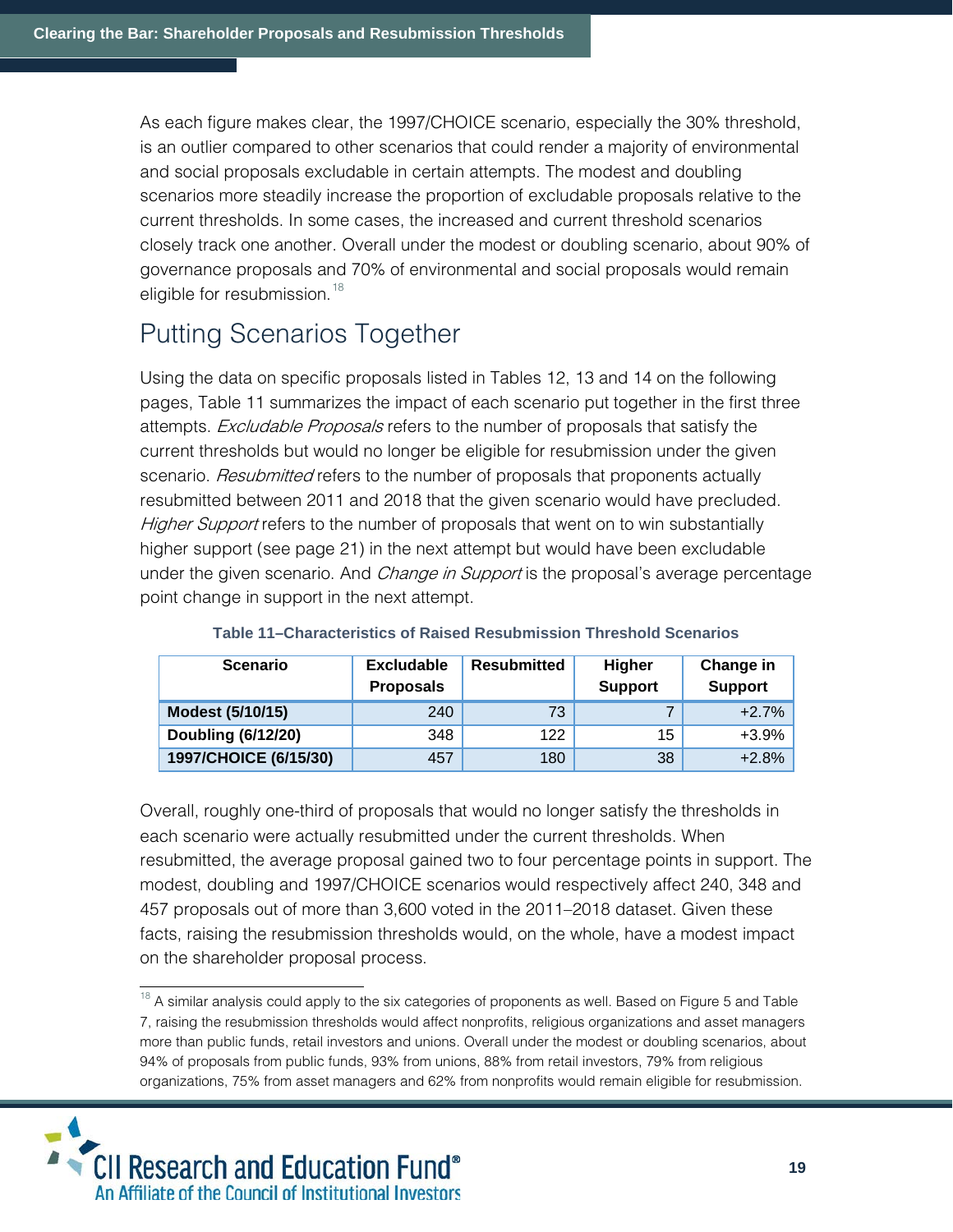Under the raised resubmission threshold scenarios, however, companies could have excluded anywhere from seven to 38 proposals that won substantially higher support in a subsequent attempt. The 1997/CHOICE scenario again stands out as disproportionately restrictive, potentially excluding 38 proposals that failed to satisfy the threshold but quickly gained traction. Any proposal to raise the resubmission thresholds will therefore have to balance the interests of companies—precluding proposals that receive perpetually low levels of support—and their shareholders—using the shareholder proposal process to build support for issues they consider important.

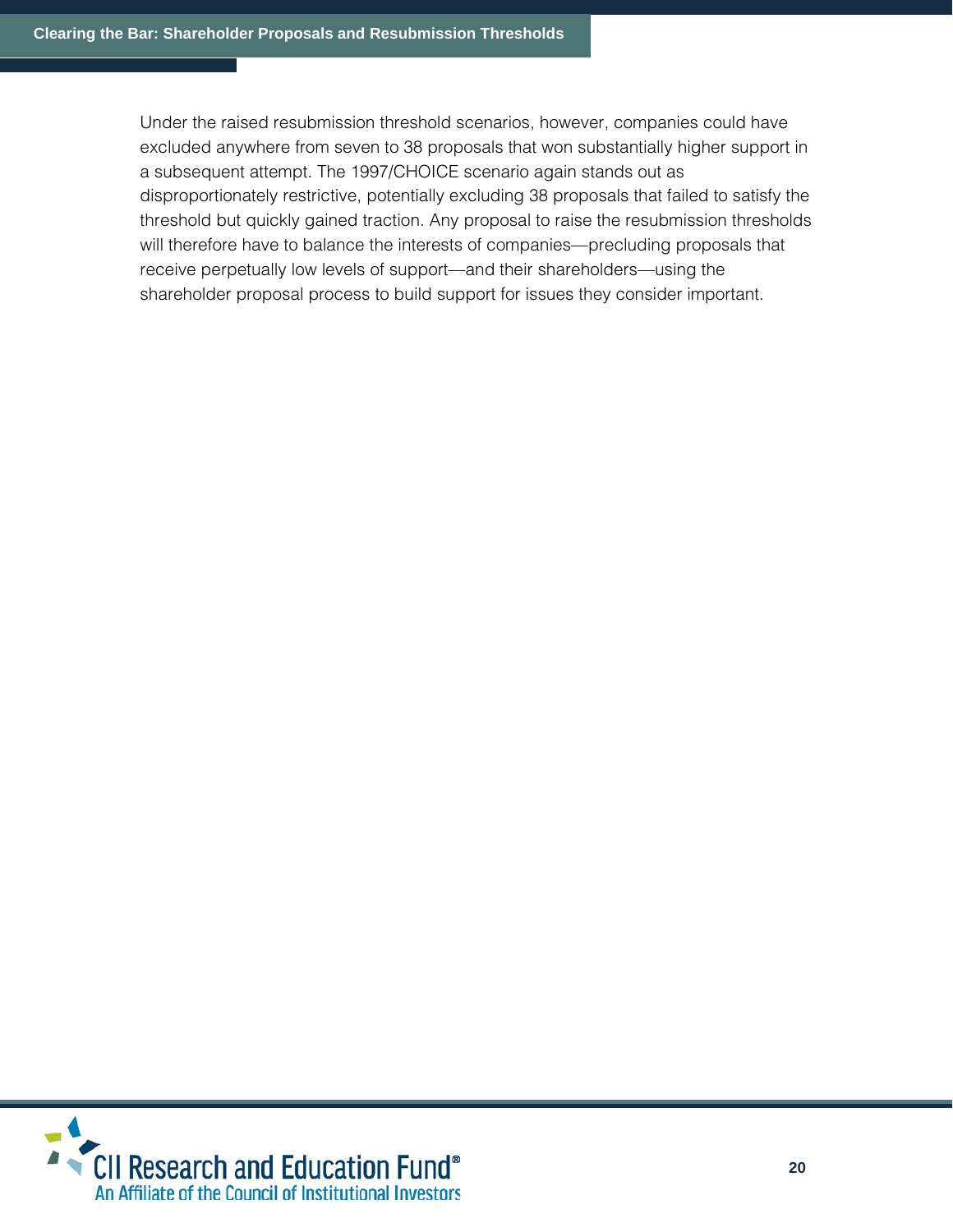### Impact of Raised Resubmission Thresholds on Specific Proposals

Tables 12, 13 and 14 show the specific proposals that were eligible for resubmission under the existing 3/6/10 thresholds but would fail to satisfy increased thresholds under the scenarios. The tables list the company, proposal, ESG classification, proponent type, the year of the attempt and support level and, if resubmitted, the year of the next attempt and support level. Among those proposals resubmitted, most received the same level of support or even lost support, but several went on to receive substantially higher levels of support.

For the purpose of defining proposals that received "substantially higher support" in a subsequent attempt, Tables 12, 13 and 14 highlight in dark blue any proposal that either (1) received at least double the level of support in the next attempt or (2) increased in support to at least 25% of shares voted in the next attempt. Note that if two attempts are more than five years apart, the second attempt is treated as if it is the first attempt under rule 14a-8(c)(12).

Certain shareholder proposals receive perpetually limited support due to the company's multi-class capital structure. In these companies, insiders have superior voting rights in excess of their economic holdings, granting them disproportionate influence in shareholder votes. A majority or even supermajority of outside shareholders may vote for a proposal, but with all super-voting shares cast against, the proposal ends up with low levels of support. Multi-class companies in Tables 12, 13 and 14 are denoted with an asterisk (\*).

Table 12 lists the specific proposals voted between 2011 and 2018 that would not satisfy the first-attempt resubmission threshold if it were raised to 5% or 6%. In this period, 158 proposals received between 3.0% and 4.9% of shares voted on the first attempt, and 69 additional proposals received between 5.0% and 5.9%. Of these, 74 (33%) were resubmitted at least once—66 received similar levels of support or lost support in the second attempt, but eight went on to receive substantially higher support.

|         | i apic TE - Opodino i Topodalo Excludable Onder Indicaded I IIot Attenipt Redubilitorien Thilodiole |         |                                                             |        |         |        |         |
|---------|-----------------------------------------------------------------------------------------------------|---------|-------------------------------------------------------------|--------|---------|--------|---------|
| Company | <b>Proposal</b>                                                                                     |         | ESG   Proponent   Attempt   Attempt 1   Attempt   Attempt 2 | 1 Year | Support | 2 Year | Support |
|         | .                                                                                                   | $- - -$ | --------<br>.                                               |        |         |        |         |

**Table 12–Specific Proposals Excludable Under Increased First Attempt Resubmission Threshold**

|                                         |                                                   |           |      | - -     |      | .       |
|-----------------------------------------|---------------------------------------------------|-----------|------|---------|------|---------|
|                                         | Proposals Excludable Under a 5% and 6% Threshold: |           |      |         |      |         |
| <b>Kohl's Corporation</b>               | <b>Adopt Animal Cruelty Prevention Policy</b>     | Nonprofit | 2012 | $3.3\%$ | 2013 | $3.0\%$ |
| <b>Philip Morris International Inc.</b> | Adopt Anti-Forced Labor Policy                    | Religious | 2015 | 3.1%    |      |         |
|                                         |                                                   |           |      |         |      |         |

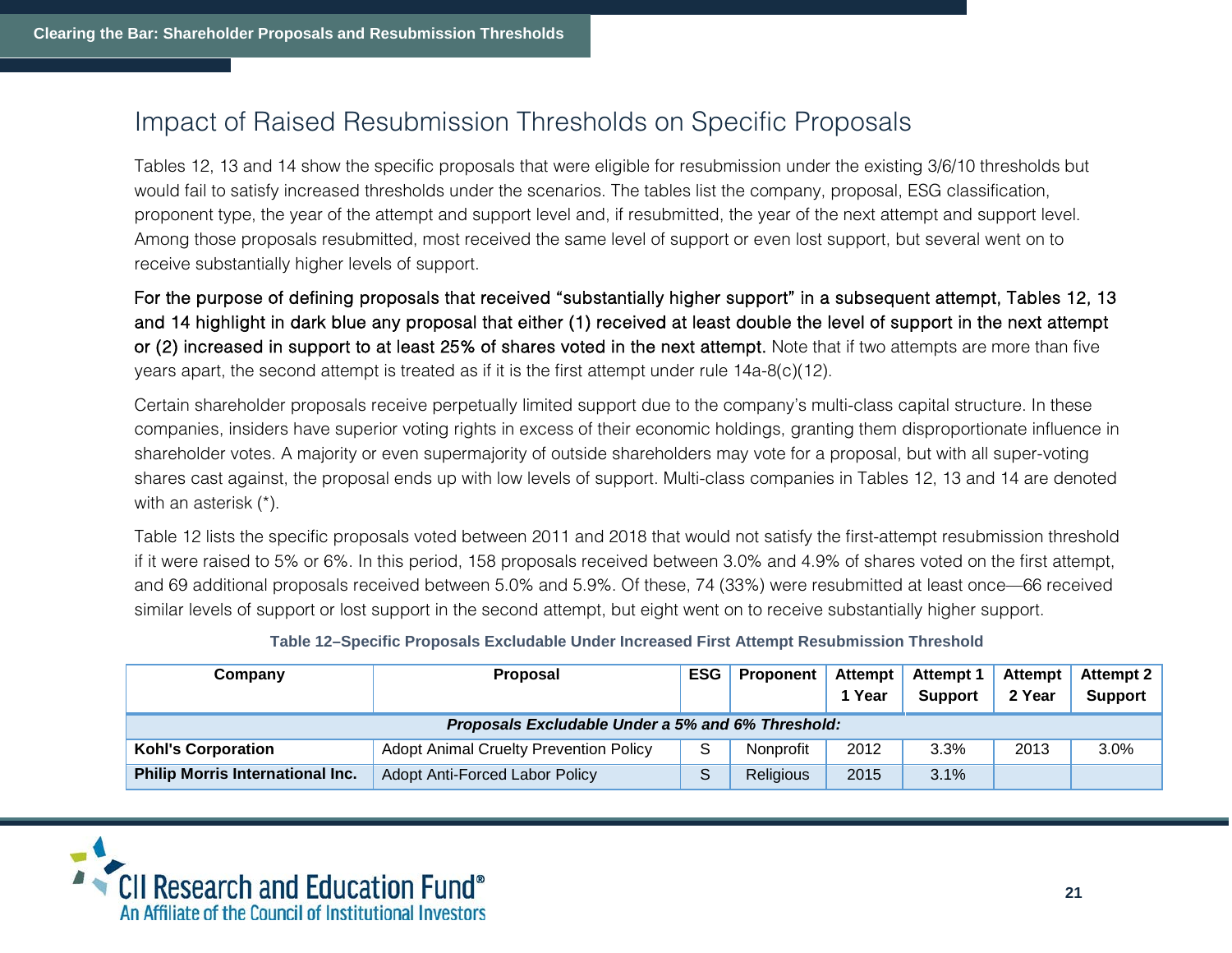| <b>Biglari Holdings, Inc.</b>       | Adopt Cage-Free Eggs Policy                         | E              | Nonprofit | 2012 | 4.3% |      |       |
|-------------------------------------|-----------------------------------------------------|----------------|-----------|------|------|------|-------|
| <b>Abbott Laboratories</b>          | <b>Adopt Drug Price Policy</b>                      | S              | Religious | 2011 | 3.0% |      |       |
| <b>Bristol-Myers Squibb Co.</b>     | <b>Adopt Drug Price Policy</b>                      | S              | Religious | 2011 | 3.6% |      |       |
| Johnson & Johnson                   | <b>Adopt Drug Price Policy</b>                      | S              | Religious | 2011 | 3.6% |      |       |
| <b>The Boeing Company</b>           | <b>Adopt Holy Land Principles</b>                   | S              | Nonprofit | 2017 | 3.0% |      |       |
| <b>General Electric Company</b>     | <b>Adopt Holy Land Principles</b>                   | S              | Nonprofit | 2015 | 3.1% | 2016 | 3.6%  |
| <b>Xerox Corporation</b>            | <b>Adopt Holy Land Principles</b>                   | S              | Nonprofit | 2017 | 3.1% |      |       |
| <b>Intel Corporation</b>            | <b>Adopt Holy Land Principles</b>                   | $\mathsf S$    | Nonprofit | 2015 | 3.2% | 2016 | 3.9%  |
| <b>Lockheed Martin Corporation</b>  | <b>Adopt Holy Land Principles</b>                   | S              | Nonprofit | 2017 | 3.5% |      |       |
| <b>McDonald's Corporation</b>       | <b>Adopt Holy Land Principles</b>                   | S              | Nonprofit | 2016 | 3.7% | 2017 | 2.8%  |
| PepsiCo, Inc.                       | <b>Adopt Holy Land Principles</b>                   | S              | Nonprofit | 2016 | 3.9% | 2017 | 3.1%  |
| <b>3M Company</b>                   | <b>Adopt Holy Land Principles</b>                   | S              | Nonprofit | 2017 | 4.6% |      |       |
| <b>Target Corporation</b>           | <b>Adopt Neutral Employment Policy</b>              | S              | Retail    | 2014 | 3.5% | 2015 | 3.4%  |
| <b>DISH Network Corporation*</b>    | Adopt One Share, One Vote                           | $\overline{G}$ | Union     | 2011 | 4.3% |      |       |
| Viacom Inc.*                        | Adopt One Share, One Vote                           | G              | Religious | 2016 | 4.4% |      |       |
| <b>Barnes Group Inc.</b>            | Adopt Policy of Buybacks Over Dividends             | G              | Retail    | 2016 | 3.0% |      |       |
| Ingles Markets, Incorporated*       | Adopt Policy on Bonus Banking                       | G              | Retail    | 2013 | 3.8% |      |       |
| <b>Costco Wholesale Corporation</b> | Adopt Prison Labor Supply Chain Policy              | $\mathsf S$    | AM        | 2018 | 4.8% |      |       |
| Berkshire Hathaway Inc.*            | Adopt Policy on Succession Planning                 | G              | Union     | 2012 | 4.6% |      |       |
| The Home Depot, Inc.                | <b>Adopt Policy on Water Quality</b><br>Stewardship | E              | Retail    | 2012 | 3.6% | 2013 | 4.4%  |
| Apple Inc.                          | <b>Adopt Proxy Access</b>                           | $\overline{G}$ | Retail    | 2014 | 4.3% | 2015 | 39.2% |
| Netflix, Inc.                       | <b>Adopt Proxy Access</b>                           | G              | Public    | 2013 | 4.4% | 2015 | 71.0% |
| <b>Oracle Corporation</b>           | <b>Adopt Quantitative Goals on Emissions</b>        | E              | AM        | 2015 | 4.5% |      |       |
| <b>Symantec Corporation</b>         | <b>Adopt Retention Ratio for Executives</b>         | G              | Retail    | 2017 | 3.7% |      |       |
| Apple Inc.                          | Advisory Vote on Director Pay                       | G              | Retail    | 2012 | 3.6% |      |       |
| <b>Starbucks Corporation</b>        | Allow Employees to Participate in Politics          | $\mathsf S$    | Nonprofit | 2016 | 4.0% |      |       |
| JPMorgan Chase & Co.                | <b>Amend Clawback Policy</b>                        | G              | Retail    | 2016 | 4.1% | 2017 | 3.9%  |
|                                     |                                                     |                |           |      |      |      |       |

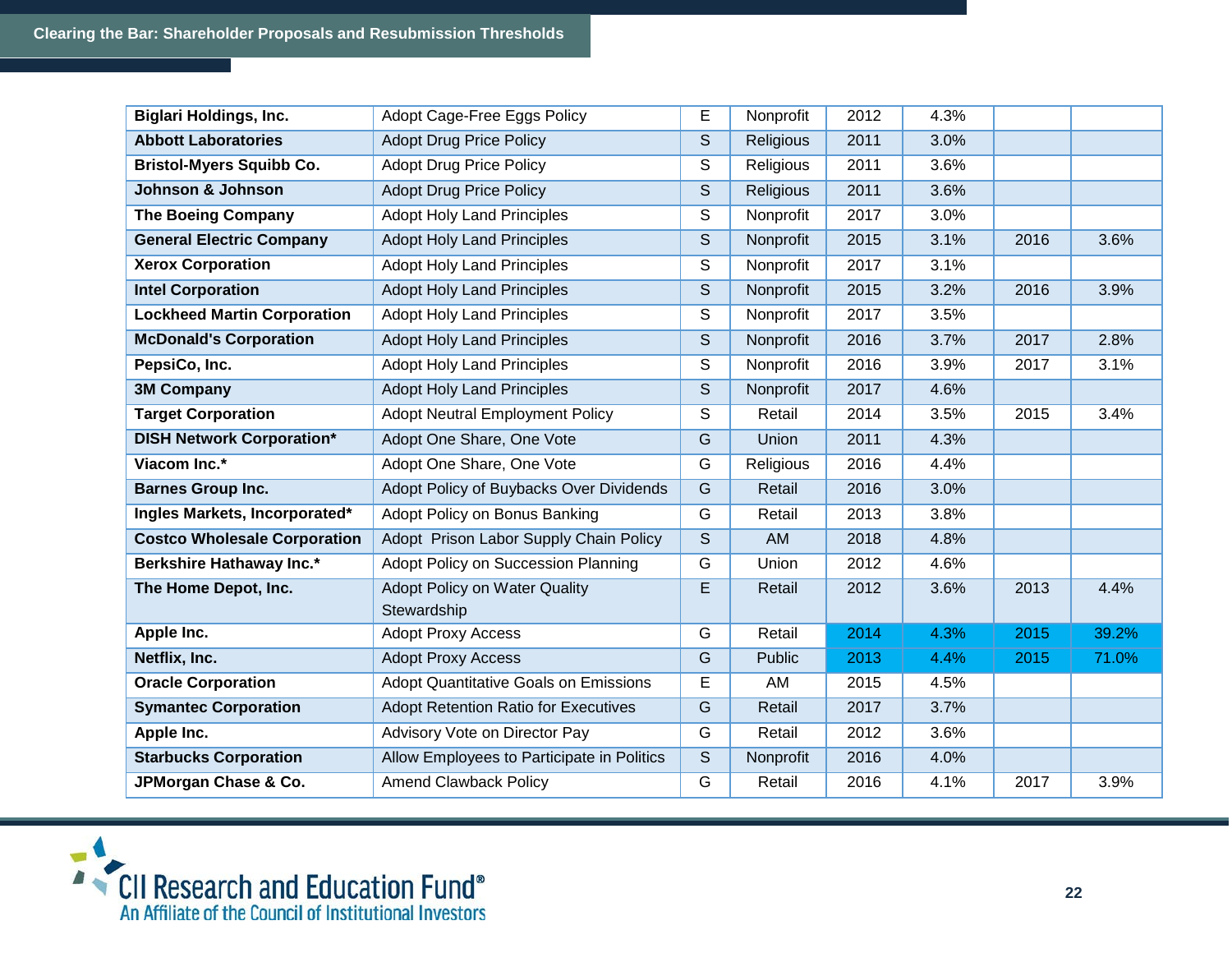| Citigroup Inc.                                 | <b>Amend Clawback Policy</b>                       | G              | Retail           | 2016 | 4.1% |      |      |
|------------------------------------------------|----------------------------------------------------|----------------|------------------|------|------|------|------|
| Citigroup Inc.                                 | Appoint Stockholder Value Committee                | G              | Retail           | 2016 | 3.6% | 2017 | 2.6% |
| <b>Acuity Brands, Inc.</b>                     | Approve Dividend Increase                          | G              | Retail           | 2017 | 3.6% |      |      |
| <b>Bank of America Corporation</b>             | <b>Cap Number of Directors</b>                     | $\overline{G}$ | Retail           | 2013 | 4.3% |      |      |
| <b>General Electric Company</b>                | Cease all Stock Options and Bonuses                | G              | Retail           | 2013 | 4.4% | 2014 | 3.7% |
| Philip Morris International Inc.               | <b>Cease Tobacco Advertising</b>                   | S              | Religious        | 2012 | 3.5% |      |      |
| <b>Devon Energy Corporation</b>                | Cease Using Oil Reserves in Comp<br><b>Metrics</b> | E              | Nonprofit        | 2016 | 3.8% | 2017 | 6.9% |
| <b>Chesapeake Energy</b><br><b>Corporation</b> | Cease Using Oil Reserves in Comp<br><b>Metrics</b> | E              | Nonprofit        | 2016 | 4.7% |      |      |
| <b>Sprint Corporation</b>                      | <b>Commit to Network Neutrality</b>                | S              | Nonprofit        | 2012 | 3.4% |      |      |
| <b>CVS Health Corporation</b>                  | Confidential Voting on Executive Pay               | G              | Retail           | 2018 | 4.2% |      |      |
| <b>Cisco Systems, Inc.</b>                     | <b>Disclose EEO Data</b>                           | S              | Nonprofit        | 2016 | 4.1% |      |      |
| Citigroup Inc.                                 | <b>Disclose Prior Government Service</b>           | G              | Retail           | 2012 | 3.7% |      |      |
| <b>Bank of America Corporation</b>             | <b>Disclose Prior Government Service</b>           | G              | Retail           | 2011 | 4.6% | 2013 | 4.7% |
| The Goldman Sachs Group                        | Double Trigger on Equity Plans                     | G              | Union            | 2016 | 4.9% |      |      |
| <b>McDonald's Corporation</b>                  | <b>Educate Public on GMO Benefits</b>              | S              | Nonprofit        | 2015 | 4.8% |      |      |
| Johnson & Johnson                              | End of Unnecessary Animal Testing                  | S              | Nonprofit        | 2011 | 4.8% | 2012 | 4.4% |
| <b>Microsoft Corporation</b>                   | Establish Committee on Sustainability              | G              | AM               | 2011 | 3.6% |      |      |
| <b>Starbucks Corporation</b>                   | Establish Committee on Sustainability              | E              | Retail           | 2012 | 4.1% | 2015 | 4.7% |
| PepsiCo, Inc.                                  | Establish Committee on Sustainability              | E              | AM               | 2015 | 4.9% | 2016 | 6.5% |
| The Coca-Cola Company*                         | Establish Human Rights Board<br>Committee          | S              | AM               | 2013 | 3.6% |      |      |
| <b>Philip Morris International Inc.</b>        | Establish Human Rights Board<br>Committee          | S              | <b>Religious</b> | 2017 | 3.6% |      |      |
| HP Inc.                                        | Establish Human Rights Board<br>Committee          | S              | AM               | 2013 | 3.9% | 2014 | 4.3% |
| The Goldman Sachs Group                        | Establish Human Rights Board<br>Committee          | S              | Retail           | 2013 | 4.0% |      |      |

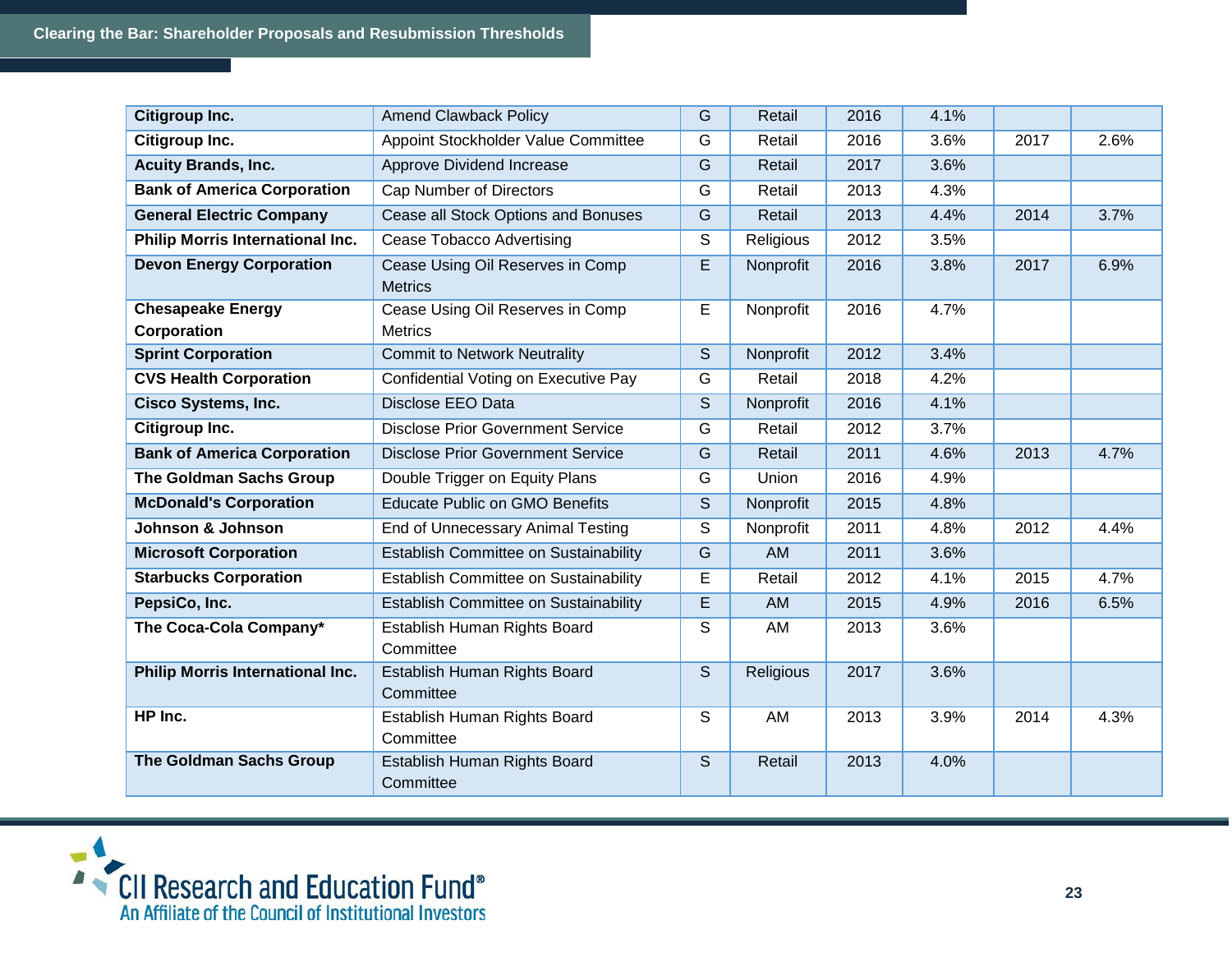| <b>Cisco Systems, Inc.</b>         | <b>Establish Public Policy Board Committee</b>   | S                       | Retail    | 2014 | 3.4% |      |      |
|------------------------------------|--------------------------------------------------|-------------------------|-----------|------|------|------|------|
| <b>Symantec Corporation</b>        | <b>Establish Public Policy Board Committee</b>   | S                       | Retail    | 2015 | 3.6% |      |      |
| NetApp, Inc.                       | <b>Establish Public Policy Board Committee</b>   | G                       | Retail    | 2014 | 4.9% |      |      |
| PepsiCo, Inc.                      | Establish Risk Oversight Committee               | G                       | Nonprofit | 2012 | 3.9% |      |      |
| <b>Chesapeake Energy Corp</b>      | Establish Risk Oversight Committee               | G                       | Public    | 2013 | 4.0% | 2015 | 2.7% |
| <b>Hormel Foods Corporation</b>    | Exclude Abstentions in Vote Counting             | G                       | <b>AM</b> | 2017 | 3.2% |      |      |
| <b>Morgan Stanley</b>              | Exclude Abstentions in Vote Counting             | $\overline{G}$          | Nonprofit | 2015 | 4.6% | 2016 | 6.1% |
| The Charles Schwab Corp            | Exclude Abstentions in Vote Counting             | G                       | Nonprofit | 2015 | 4.9% | 2017 | 7.2% |
| Twitter, Inc.                      | Exit to Democratic User Ownership                | S                       | Retail    | 2017 | 4.7% |      |      |
| <b>The Goldman Sachs Group</b>     | Incorporate Social Criteria in Comp              | $\overline{\mathsf{s}}$ | Nonprofit | 2011 | 4.3% |      |      |
| JPMorgan Chase & Co.               | Incorporate Social Criteria in Comp              | $\mathsf{S}$            | Retail    | 2016 | 4.9% |      |      |
| PNM Resources, Inc.                | Incorporate Sustainability in Comp               | E                       | <b>AM</b> | 2016 | 3.4% |      |      |
| <b>Equity Residential</b>          | Incorporate Sustainability in Comp               | E                       | Union     | 2011 | 3.7% |      |      |
| Lowe's Companies, Inc.             | Incorporate Sustainability in Comp               | E                       | Union     | 2011 | 4.4% |      |      |
| <b>Caterpillar Inc.</b>            | Incorporate Sustainability in Comp               | E                       | Nonprofit | 2017 | 4.6% |      |      |
| <b>Range Resources Corporation</b> | Incorporate Sustainability in Comp               | E                       | Union     | 2012 | 4.8% |      |      |
| Amazon.com, Inc.                   | Incorporate Sustainability in Comp               | E                       | AM        | 2017 | 4.9% |      |      |
| <b>Dominion Energy, Inc.</b>       | Incorporate Sustainability in Comp               | E                       | Nonprofit | 2015 | 4.9% |      |      |
| <b>Exxon Mobil Corporation</b>     | Increase Females on Board                        | $\overline{\mathsf{s}}$ | Retail    | 2015 | 4.3% |      |      |
| <b>Chevron Corporation</b>         | Increase Return of Capital for Climate<br>Change | E                       | Nonprofit | 2015 | 3.2% | 2016 | 3.5% |
| <b>Exxon Mobil Corporation</b>     | Increase Return of Capital for Climate<br>Change | E                       | AM        | 2016 | 4.1% | 2017 | 3.8% |
| Altria Group, Inc.                 | Inform on Consequences of Tobacco                | S                       | Religious | 2014 | 3.7% | 2015 | 4.7% |
| <b>Abbott Laboratories</b>         | <b>Label GMO Ingredients</b>                     | E                       | Nonprofit | 2013 | 3.2% | 2014 | 6.2% |
| The Kraft Heinz Company            | Label GMO Ingredients                            | $\mathsf S$             | Nonprofit | 2013 | 4.9% |      |      |
| Johnson & Johnson                  | <b>Limit Director Overboarding</b>               | G                       | Retail    | 2015 | 3.8% |      |      |
| <b>Exxon Mobil Corporation</b>     | <b>Limit Director Overboarding</b>               | G                       | Retail    | 2014 | 4.8% |      |      |

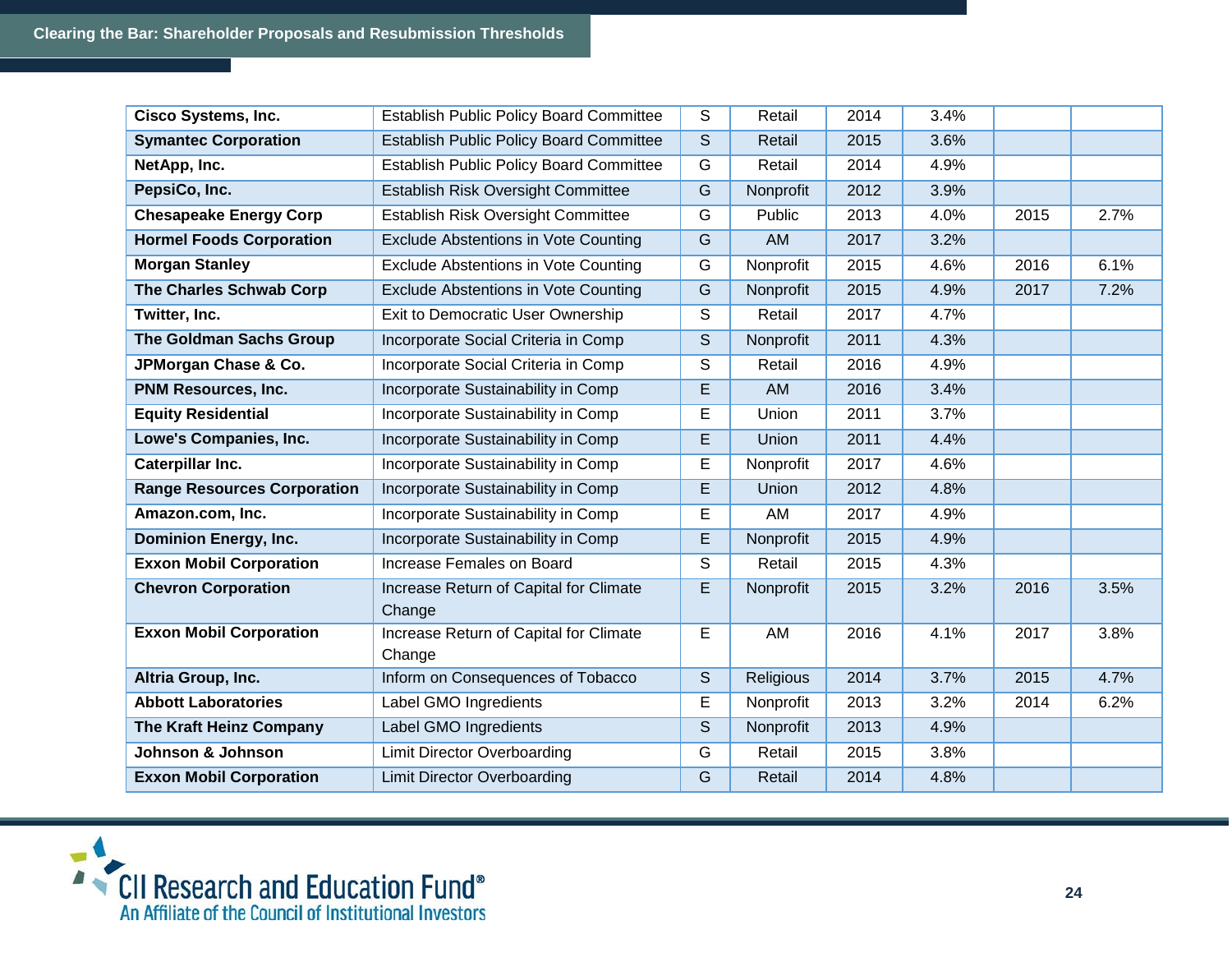| Amgen Inc.                           | Limit Outside Board Seats for CEO                  | G                       | Retail    | 2012 | 3.7% |      |      |
|--------------------------------------|----------------------------------------------------|-------------------------|-----------|------|------|------|------|
| <b>Dominion Energy, Inc.</b>         | Minimize Spent Fuel Waste Storage                  | E                       | Public    | 2013 | 4.8% |      |      |
| <b>NextEra Energy, Inc.</b>          | Minimize Spent Fuel Waste Storage                  | E                       | Public    | 2013 | 4.9% |      |      |
| <b>PG&amp;E Corporation</b>          | No Corporate Spending for Charity                  | S                       | Retail    | 2017 | 3.3% | 2018 | 1.0% |
| <b>Chevron Corporation</b>           | No Corporate Spending in Elections                 | S                       | AM        | 2013 | 3.4% | 2015 | 3.6% |
| <b>Starbucks Corporation</b>         | No Corporate Spending in Elections                 | S                       | <b>AM</b> | 2013 | 3.8% | 2014 | 2.2% |
| <b>Archer-Daniels-Midland Co</b>     | No Corporate Spending in Elections                 | S                       | Retail    | 2011 | 3.8% |      |      |
| <b>Bank of America Corporation</b>   | No Corporate Spending in Elections                 | S                       | AM        | 2012 | 4.8% | 2013 | 4.6% |
| Johnson & Johnson                    | No Discrimination based on Health Status           | S                       | Nonprofit | 2011 | 4.4% |      |      |
| <b>BlackRock, Inc.</b>               | No Investment in Firms Contributing to<br>Genocide | $\overline{\mathsf{s}}$ | Nonprofit | 2015 | 3.5% |      |      |
| Voya Financial, Inc.                 | No Investment in Firms Contributing to<br>Genocide | $\mathsf{S}$            | Nonprofit | 2015 | 4.7% | 2016 | 7.7% |
| <b>Rite Aid Corporation</b>          | No Related Party Transactions                      | G                       | Retail    | 2012 | 3.2% | 2013 | 3.9% |
| <b>Bank of America Corporation</b>   | Non-Core Banking Operations                        | G                       | Retail    | 2015 | 4.1% | 2017 | 3.0% |
| <b>McDonald's Corporation</b>        | Phase in Humane Chicken Slaughter                  | S                       | Nonprofit | 2011 | 4.0% |      |      |
| <b>Entergy Corporation</b>           | <b>Phase Out Nuclear Facilities</b>                | E                       | Retail    | 2014 | 3.1% |      |      |
| <b>Pfizer Inc.</b>                   | <b>Prohibit Tax Gross-Ups</b>                      | G                       | Retail    | 2016 | 4.2% |      |      |
| <b>Celgene Corporation</b>           | Provide for Confidential Voting                    | G                       | Retail    | 2017 | 4.3% |      |      |
| Pfizer Inc.                          | <b>Publish Political Contributions in News</b>     | S                       | Retail    | 2011 | 4.6% | 2012 | 4.1% |
| <b>ITT Inc.</b>                      | Reincorporate to DE                                | G                       | Retail    | 2012 | 3.4% |      |      |
| <b>OGE Energy Corp.</b>              | Reincorporate to DE                                | G                       | Retail    | 2013 | 3.9% |      |      |
| <b>PG&amp;E Corporation</b>          | Remain Neutral on Marriage Definition              | S                       | Retail    | 2011 | 3.2% |      |      |
| Pfizer Inc.                          | <b>Report on Animal Testing</b>                    | $\mathsf S$             | Nonprofit | 2011 | 4.5% |      |      |
| <b>Eli Lilly and Company</b>         | <b>Report on Animal Testing</b>                    | S                       | Nonprofit | 2012 | 4.9% | 2018 | 3.2% |
| <b>Boston Scientific Corporation</b> | <b>Report on Animal Testing</b>                    | S                       | Nonprofit | 2014 | 4.9% | 2015 | 3.7% |
| Altria Group, Inc.                   | Report on Anti-Tobacco Funding                     | S                       | Religious | 2018 | 4.1% |      |      |
| <b>McDonald's Corporation</b>        | Report on Charitable Contributions                 | S                       | AM        | 2017 | 3.7% | 2018 | 3.2% |

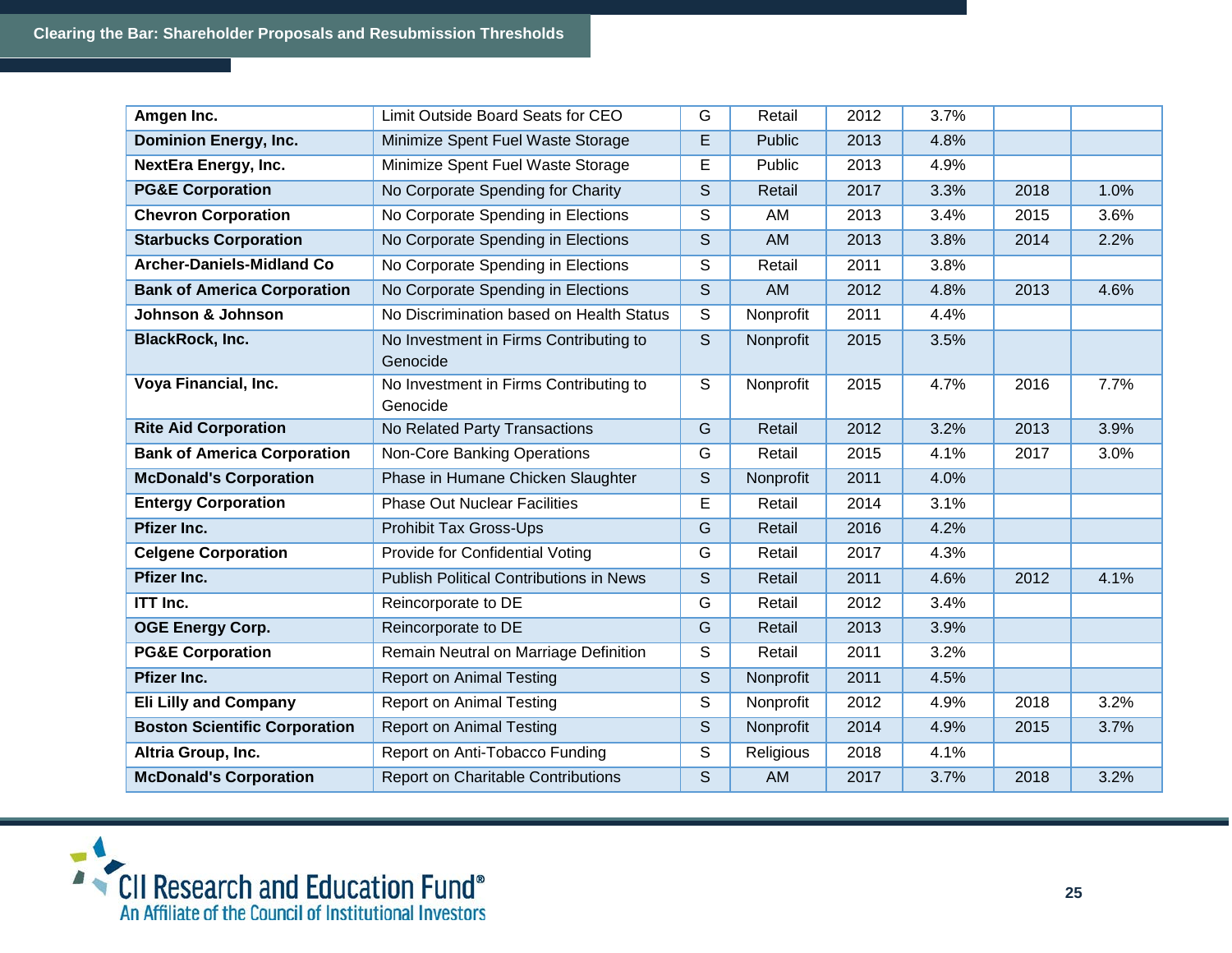| <b>General Electric Company</b>    | <b>Report on Charitable Contributions</b>      | S            | Nonprofit | 2017 | 4.7% |      |       |
|------------------------------------|------------------------------------------------|--------------|-----------|------|------|------|-------|
| Philip Morris International Inc.   | Report on Cigarette Marketing                  | S            | Religious | 2011 | 3.8% |      |       |
| <b>General Electric Company</b>    | Report on Climate Change Finance Risk          | E            | Nonprofit | 2011 | 4.7% |      |       |
| <b>Target Corporation</b>          | <b>Report on Country Selection Guidelines</b>  | S            | Nonprofit | 2016 | 3.9% |      |       |
| Domino's Pizza, Inc.               | Report on Crate-Free Pork Policy               | S            | Nonprofit | 2012 | 4.2% |      |       |
| <b>Vertex Pharmaceuticals Inc.</b> | <b>Report on Drug Price Risks</b>              | S            | Union     | 2015 | 3.4% | 2018 | 5.1%  |
| <b>Dominion Energy, Inc.</b>       | Report on Financial Impact of Permit<br>Denial | E            | Retail    | 2016 | 4.3% |      |       |
| <b>Dean Foods Company</b>          | Report on Genetic Engineering Risk             | E            | AM        | 2015 | 3.5% |      |       |
| <b>Universal Corporation</b>       | Report on Human Rights Risks                   | S            | Union     | 2016 | 4.5% |      |       |
| <b>DowDuPont Inc.</b>              | Report on Impact of Chemical Explosion         | E            | Public    | 2018 | 4.8% |      |       |
| JPMorgan Chase & Co.               | Report on Loan Modifications                   | S            | Religious | 2012 | 4.7% |      |       |
| Merck & Co., Inc.                  | Report on Lobbying Payments & Policies         | S            | Nonprofit | 2013 | 4.2% |      |       |
| The Hershey Company*               | Report on Nanomaterial Product Safety          | E            | Nonprofit | 2016 | 3.8% |      |       |
| <b>FedEx Corporation</b>           | <b>Report on Nondiscrimination Policies</b>    | S            | AM        | 2016 | 4.6% | 2017 | 2.6%  |
| <b>Dominion Energy, Inc.</b>       | <b>Report on Nuclear Plant Risk</b>            | Е            | Public    | 2011 | 4.1% | 2012 | 17.6% |
| Keurig Dr Pepper, Inc.             | <b>Report on Obesity Risks</b>                 | S            | Religious | 2018 | 4.2% |      |       |
| SL Green Realty Corp.              | Report on Pay Disparity                        | S            | AM        | 2017 | 3.7% |      |       |
| <b>United Natural Foods, Inc.</b>  | <b>Report on Pay Disparity</b>                 | S            | Retail    | 2014 | 3.9% |      |       |
| <b>The Chemours Company</b>        | Report on Pay Disparity                        | S            | Union     | 2017 | 4.1% |      |       |
| Merck & Co., Inc.                  | <b>Report on Political Contributions</b>       | $\mathsf{S}$ | Retail    | 2012 | 4.1% | 2013 | 3.7%  |
| Ford Motor Company*                | <b>Report on Political Contributions</b>       | S            | Retail    | 2011 | 4.2% | 2018 | 17.4% |
| <b>Seaboard Corporation</b>        | <b>Report on Political Contributions</b>       | S            | Nonprofit | 2013 | 4.3% | 2014 | 2.8%  |
| Pfizer Inc.                        | <b>Report on Political Contributions</b>       | S            | AM        | 2011 | 4.6% |      |       |
| Praxair, Inc.                      | <b>Report on Political Contributions</b>       | S            | AM        | 2013 | 4.6% |      |       |
| Ecolab Inc.                        | <b>Report on Political Contributions</b>       | S            | AM        | 2013 | 4.9% |      |       |
| <b>BlackRock, Inc.</b>             | Report on Proxy Voting and Comp                | G            | Nonprofit | 2016 | 4.4% | 2017 | 2.7%  |
| Pfizer Inc.                        | Report on Public Policy Advocacy               | S            | Nonprofit | 2011 | 3.8% |      |       |

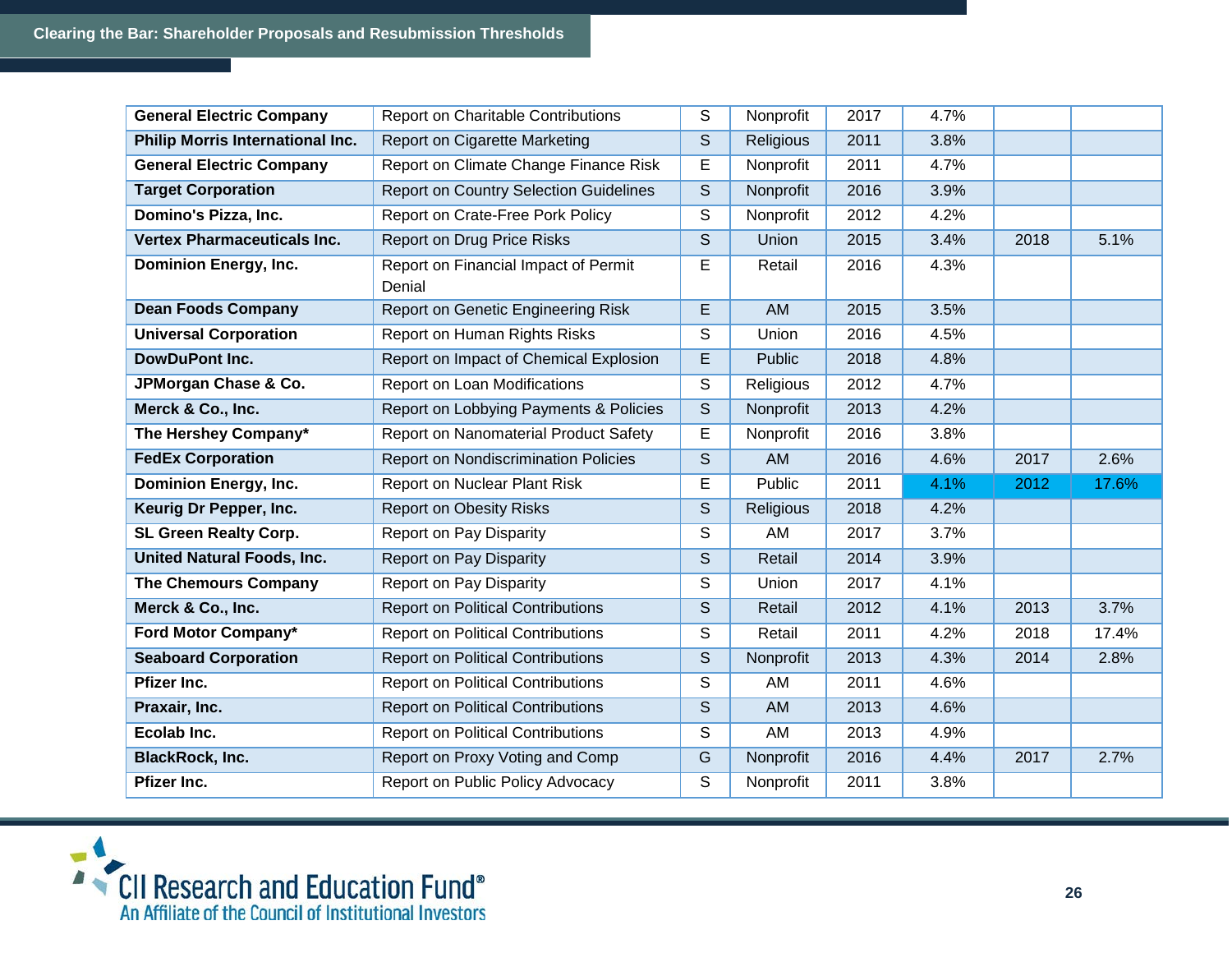| <b>General Electric Company</b>     | Report on Public Policy Advocacy                | S           | Nonprofit | 2011 | 4.7% |      |      |
|-------------------------------------|-------------------------------------------------|-------------|-----------|------|------|------|------|
| <b>Career Education Corporation</b> | Report on Student Loan Repayment                | S           | Public    | 2013 | 4.4% |      |      |
| Hasbro, Inc.                        | <b>Report on Sustainability</b>                 | E           | Public    | 2013 | 3.1% |      |      |
| <b>Sears Holdings Corporation</b>   | <b>Report on Sustainability</b>                 | E           | Nonprofit | 2014 | 4.3% |      |      |
| <b>Dean Foods Company</b>           | <b>Report on Sustainability</b>                 | E           | Religious | 2014 | 4.7% |      |      |
| Deere & Company                     | Report on Values and Political Donations        | S           | Nonprofit | 2016 | 3.1% |      |      |
| <b>The Western Union Company</b>    | <b>Report on Values and Political Donations</b> | S           | <b>AM</b> | 2013 | 4.1% |      |      |
| <b>FedEx Corporation</b>            | Report on Values and Political Donations        | S           | AM        | 2013 | 4.2% | 2015 | 4.0% |
| The Kraft Heinz Company             | Report on Values and Political Donations        | S           | Retail    | 2014 | 4.4% |      |      |
| Tysons Foods, Inc.*                 | <b>Report on Working Conditions</b>             | G           | Nonprofit | 2016 | 4.7% |      |      |
| <b>Caterpillar Inc.</b>             | Require Director Human Rights<br>Experience     | S           | Nonprofit | 2018 | 4.9% |      |      |
| <b>Seaboard Corporation</b>         | Require Independent Board Chair                 | G           | Nonprofit | 2016 | 4.7% |      |      |
| <b>General Electric Company</b>     | Require More Nominees than Directors            | G           | Retail    | 2013 | 3.8% | 2014 | 3.2% |
| <b>Chesapeake Lodging Trust</b>     | <b>Restrict Severance Agreements</b>            | G           | Union     | 2015 | 3.4% |      |      |
| Simon Property Group, Inc.          | <b>Restrict Severance Agreements</b>            | G           | Union     | 2018 | 4.5% |      |      |
| <b>Franklin Resources</b>           | Review Advocacy on Climate Change               | E           | AM        | 2016 | 4.5% | 2017 | 4.5% |
| <b>Franklin Resources</b>           | Review Advocacy on Executive Comp               | S           | Nonprofit | 2017 | 3.5% |      |      |
| Citigroup Inc.                      | <b>Review Director Indemnification Policy</b>   | G           | AM        | 2013 | 3.3% | 2014 | 2.4% |
| <b>General Electric Company</b>     | Select One Director from Retirees               | G           | Retail    | 2015 | 3.2% |      |      |
| PepsiCo, Inc.                       | Shareholder Approval of Contributions           | S           | Retail    | 2014 | 3.6% |      |      |
| The Western Union Company           | Shareholder Approval of Contributions           | S           | AM        | 2012 | 3.7% |      |      |
| Pfizer Inc.                         | Shareholder Approval of Contributions           | $\mathsf S$ | Retail    | 2014 | 3.7% |      |      |
| Johnson & Johnson                   | Shareholder Approval of Contributions           | S           | Retail    | 2012 | 4.7% |      |      |
| Ecolab Inc.                         | <b>Shareholder Approval of Contributions</b>    | S           | AM        | 2012 | 4.8% |      |      |
| Praxair, Inc.                       | Shareholder Approval of Contributions           | S           | <b>AM</b> | 2012 | 4.8% |      |      |
| The Coca-Cola Company*              | Shareholders Approve Unvested Stock<br>Release  | G           | Retail    | 2015 | 3.8% |      |      |

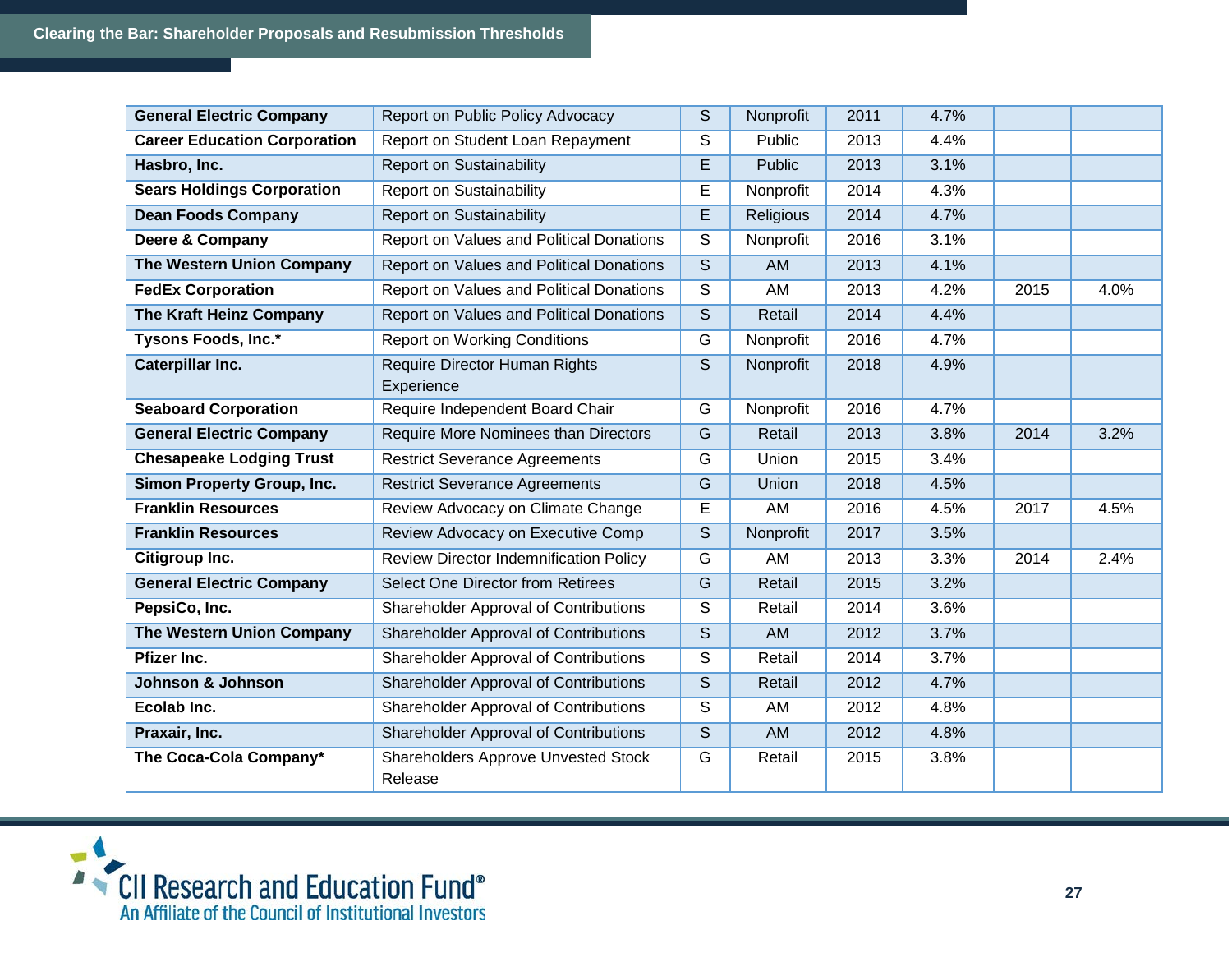| <b>Waste Management, Inc.</b>        | Shareholders May Call Special Meeting                 | G              | Retail           | 2012 | 4.5% |      |       |
|--------------------------------------|-------------------------------------------------------|----------------|------------------|------|------|------|-------|
|                                      | Additional Proposals Excludable Under a 6% Threshold: |                |                  |      |      |      |       |
| <b>Illinois Tool Works Inc.</b>      | <b>Adjust Comp Metrics for Buybacks</b>               | G              | Union            | 2016 | 5.3% |      |       |
| <b>3M Company</b>                    | <b>Adjust Comp Metrics for Buybacks</b>               | G              | Union            | 2016 | 5.8% |      |       |
| Apple Inc.                           | Adopt a Policy on Board Diversity                     | S              | <b>AM</b>        | 2016 | 5.1% | 2017 | 4.9%  |
| <b>Continental Resources, Inc.</b>   | Adopt a Policy on Board Diversity                     | S              | AM               | 2016 | 5.4% | 2017 | 10.4% |
| Altria Group, Inc.                   | <b>Adopt Anti-Forced Labor Policy</b>                 | S              | <b>Religious</b> | 2015 | 5.0% |      |       |
| Ingles Markets, Incorporated*        | Adopt One Share, One Vote                             | G              | Retail           | 2011 | 5.0% | 2017 | 12.4% |
| 1-800-FLOWERS.COM, Inc.*             | Adopt One Share, One Vote                             | G              | Retail           | 2017 | 5.9% |      |       |
| <b>The Goldman Sachs Group</b>       | <b>Adopt Proxy Access</b>                             | G              | Retail           | 2013 | 5.3% | 2014 | 3.2%  |
| <b>Cisco Systems, Inc.</b>           | <b>Adopt Proxy Access</b>                             | G              | Retail           | 2014 | 5.4% | 2015 | 64.7% |
| Citigroup Inc.                       | <b>Adopt Proxy Access</b>                             | G              | Retail           | 2014 | 5.5% | 2015 | 86.9% |
| <b>Dominion Energy, Inc.</b>         | Adopt Renewable Energy Goal                           | $\overline{E}$ | Retail           | 2011 | 5.1% | 2012 | 5.8%  |
| <b>U.S. Bancorp</b>                  | <b>Adopt Retention Ratio for Executives</b>           | G              | Union            | 2016 | 5.7% |      |       |
| <b>Archer-Daniels-Midland Co</b>     | Adopt Sustainable Palm Oil Policy                     | E              | Nonprofit        | 2011 | 5.8% |      |       |
| <b>Wells Fargo &amp; Company</b>     | Advisory Vote on Director Pay                         | G              | Retail           | 2011 | 5.1% |      |       |
| <b>The Allstate Corporation</b>      | Appoint Independent Lead Director                     | G              | Retail           | 2017 | 5.6% |      |       |
| <b>Abercrombie and Fitch</b>         | <b>Award Performance Stock Options</b>                | G              | Public           | 2014 | 5.4% |      |       |
| <b>Exxon Mobil Corporation</b>       | Cap Number of Directors                               | G              | Retail           | 2013 | 5.8% |      |       |
| <b>ConocoPhillips</b>                | Cease Using Oil Reserves in Comp                      | E              | Religious        | 2015 | 5.8% | 2016 | 6.9%  |
|                                      | <b>Metrics</b>                                        |                |                  |      |      |      |       |
| Citigroup Inc.                       | <b>Clawback for Restatements</b>                      | G              | Retail           | 2015 | 5.0% | 2017 | 3.0%  |
| AT&T Inc.                            | <b>Commit to Network Neutrality</b>                   | S              | Nonprofit        | 2012 | 5.9% |      |       |
| <b>Alexion Pharmaceuticals, Inc.</b> | Confidential Voting on Executive Pay                  | G              | Retail           | 2017 | 5.0% |      |       |
| <b>Exxon Mobil Corporation</b>       | <b>Disclose Female Compensation</b>                   | S              | Retail           | 2015 | 5.8% | 2016 | 8.5%  |
| <b>Cisco Systems, Inc.</b>           | Establish Committee on Sustainability                 | E              | <b>AM</b>        | 2011 | 5.9% |      |       |
| <b>Chevron Corporation</b>           | Establish Human Rights Board<br>Committee             | S              | Retail           | 2011 | 5.3% |      |       |

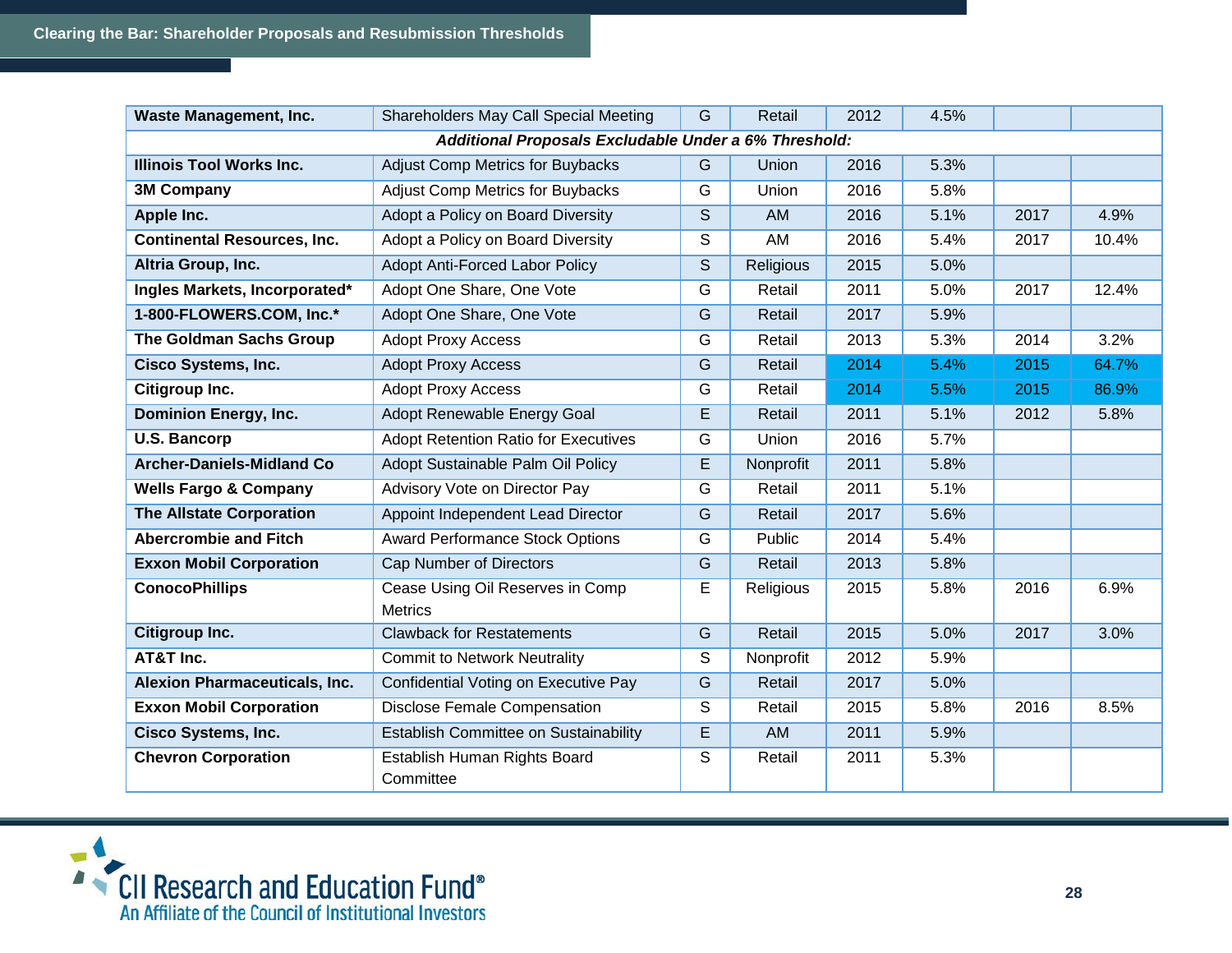| Apple Inc.                                       | Establish Human Rights Board<br>Committee      | S                                                                                                                                                                                                                                                                                                                                                                                                                                                        | <b>AM</b> | 2013 | 5.6% | 2014 | 5.7%  |
|--------------------------------------------------|------------------------------------------------|----------------------------------------------------------------------------------------------------------------------------------------------------------------------------------------------------------------------------------------------------------------------------------------------------------------------------------------------------------------------------------------------------------------------------------------------------------|-----------|------|------|------|-------|
| <b>International Business</b><br><b>Machines</b> | <b>Establish Public Policy Board Committee</b> | S                                                                                                                                                                                                                                                                                                                                                                                                                                                        | Retail    | 2015 | 5.0% |      |       |
| <b>Textron Inc.</b>                              | <b>Establish Tenure Limit for Directors</b>    | G                                                                                                                                                                                                                                                                                                                                                                                                                                                        | Retail    | 2018 | 5.5% |      |       |
| <b>General Electric Company</b>                  | <b>Establish Tenure Limit for Directors</b>    | G                                                                                                                                                                                                                                                                                                                                                                                                                                                        | Retail    | 2013 | 5.7% |      |       |
| The Goldman Sachs Group,<br>Inc.                 | Exclude Abstentions in Vote Counting           | G                                                                                                                                                                                                                                                                                                                                                                                                                                                        | Nonprofit | 2015 | 5.5% |      |       |
| Amgen Inc.                                       | <b>Exclude Abstentions in Vote Counting</b>    | G                                                                                                                                                                                                                                                                                                                                                                                                                                                        | Retail    | 2015 | 5.8% | 2017 | 6.2%  |
| <b>Motorola Solutions, Inc.</b>                  | Improve Human Rights Policies                  | $\mathsf S$                                                                                                                                                                                                                                                                                                                                                                                                                                              | Religious | 2011 | 5.0% | 2014 | 6.3%  |
| Citigroup Inc.                                   | Improve Human Rights Policies                  | S                                                                                                                                                                                                                                                                                                                                                                                                                                                        | AM        | 2018 | 5.8% |      |       |
| PayPal Holdings, Inc.                            | <b>Improve Human Rights Policies</b>           | S                                                                                                                                                                                                                                                                                                                                                                                                                                                        | Retail    | 2018 | 5.9% |      |       |
| The TJX Companies, Inc.                          | Incorporate Social Criteria in Comp            | S                                                                                                                                                                                                                                                                                                                                                                                                                                                        | AM        | 2016 | 5.0% | 2017 | 4.7%  |
| <b>Chevron Corporation</b>                       | Incorporate Sustainability in Comp             | E                                                                                                                                                                                                                                                                                                                                                                                                                                                        | Union     | 2011 | 5.6% |      |       |
| <b>Walgreens Boots Alliance, Inc.</b>            | Incorporate Sustainability in Comp             | E                                                                                                                                                                                                                                                                                                                                                                                                                                                        | AM        | 2015 | 5.7% | 2017 | 23.1% |
| <b>Entergy Corporation</b>                       | Minimize Spent Fuel Waste Storage              | E                                                                                                                                                                                                                                                                                                                                                                                                                                                        | Public    | 2013 | 5.9% |      |       |
| <b>3M Company</b>                                | No Corporate Spending in Elections             | S                                                                                                                                                                                                                                                                                                                                                                                                                                                        | AM        | 2012 | 5.2% | 2013 | 6.2%  |
| <b>Target Corporation</b>                        | No Corporate Spending in Elections             | S                                                                                                                                                                                                                                                                                                                                                                                                                                                        | AM        | 2012 | 5.4% |      |       |
| <b>Exxon Mobil Corporation</b>                   | No Corporate Spending in Elections             | S                                                                                                                                                                                                                                                                                                                                                                                                                                                        | AM        | 2013 | 5.7% |      |       |
| Vector Group Ltd.                                | Participate in OECD Human Rights<br>Program    | S                                                                                                                                                                                                                                                                                                                                                                                                                                                        | Union     | 2017 | 5.1% |      |       |
| <b>Philip Morris International Inc.</b>          | Participate in OECD Human Rights<br>Program    | S                                                                                                                                                                                                                                                                                                                                                                                                                                                        | Union     | 2016 | 5.2% | 2017 | 4.5%  |
| Altria Group, Inc.                               | Participate in OECD Human Rights<br>Program    | S                                                                                                                                                                                                                                                                                                                                                                                                                                                        | Union     | 2016 | 5.9% |      |       |
| <b>DTE Energy Company</b>                        | <b>Phase Out Nuclear Facilities</b>            | E                                                                                                                                                                                                                                                                                                                                                                                                                                                        | Retail    | 2018 | 5.8% |      |       |
| <b>The Goldman Sachs Group</b>                   | <b>Proxy Voting Tabulation</b>                 | G                                                                                                                                                                                                                                                                                                                                                                                                                                                        | Nonprofit | 2016 | 5.0% |      |       |
| Tapestry, Inc.                                   | Report on Animal Fur Risk                      | S                                                                                                                                                                                                                                                                                                                                                                                                                                                        | Nonprofit | 2017 | 5.2% |      |       |
| <b>Bristol-Myers Squibb Co.</b>                  | <b>Report on Animal Testing</b>                | $\mathsf{S}% _{T}=\mathsf{S}_{T}\!\left( a,b\right) ,\ \mathsf{S}_{T}=\mathsf{S}_{T}\!\left( a,b\right) ,\ \mathsf{S}_{T}=\mathsf{S}_{T}\!\left( a,b\right) ,\ \mathsf{S}_{T}=\mathsf{S}_{T}\!\left( a,b\right) ,\ \mathsf{S}_{T}=\mathsf{S}_{T}\!\left( a,b\right) ,\ \mathsf{S}_{T}=\mathsf{S}_{T}\!\left( a,b\right) ,\ \mathsf{S}_{T}=\mathsf{S}_{T}\!\left( a,b\right) ,\ \mathsf{S}_{T}=\mathsf{S}_{T}\!\left( a,b\right) ,\ \mathsf{S}_{T}=\math$ | Nonprofit | 2012 | 5.6% |      |       |

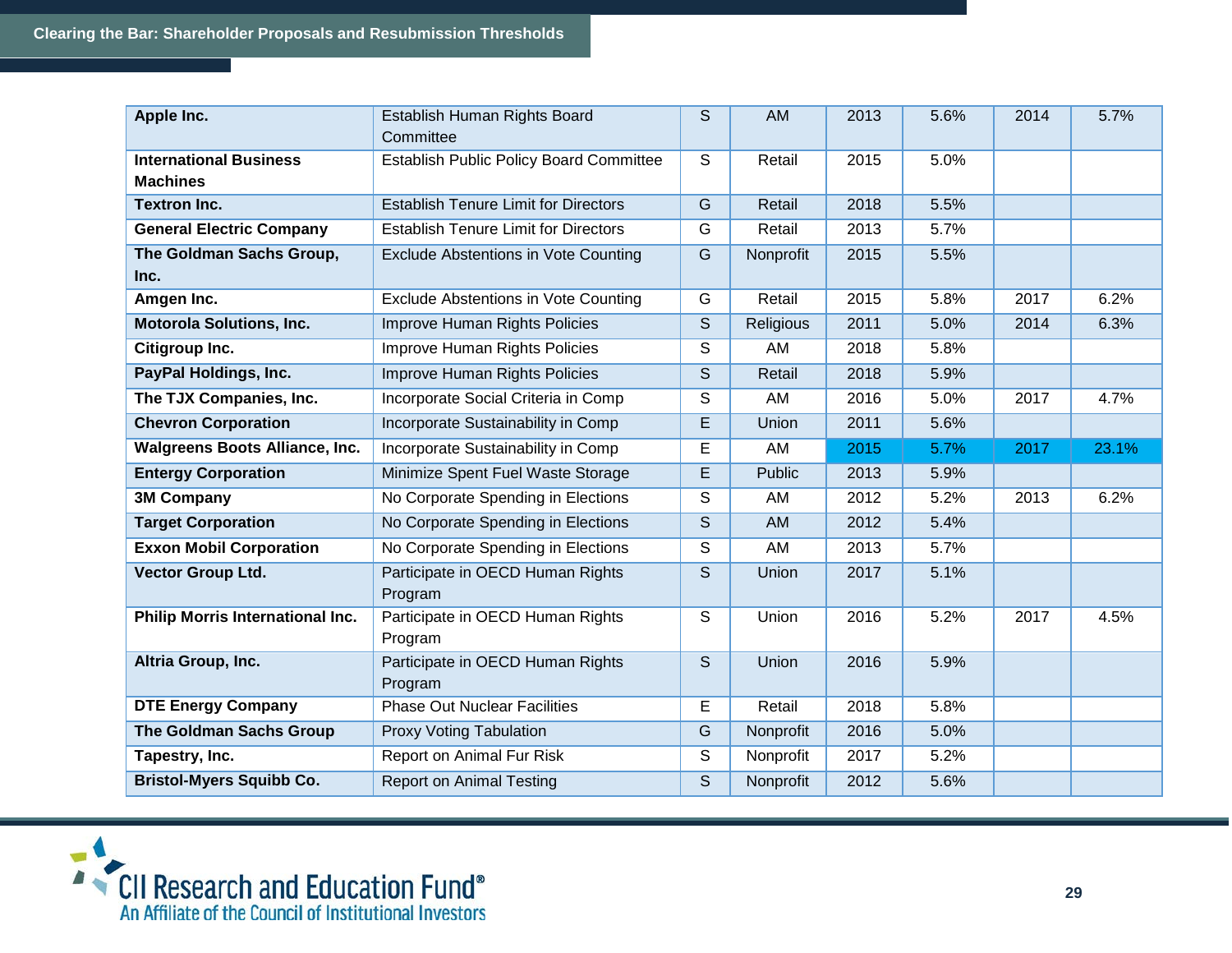| <b>Chevron Corporation</b>          | <b>Report on Charitable Contributions</b>           | S | Retail        | 2014 | 5.0% | 2015 | 4.5%  |
|-------------------------------------|-----------------------------------------------------|---|---------------|------|------|------|-------|
| <b>Laboratory Corporation</b>       | Report on Controls for Zika Virus                   | E | Nonprofit     | 2016 | 5.3% | 2017 | 4.1%  |
| <b>Continental Resources, Inc.</b>  | Report on Effects of Fracking                       | E | Religious     | 2016 | 5.6% |      |       |
| Altria Group, Inc.                  | Report on Green Tobacco Sickness                    | S | Union         | 2015 | 5.5% |      |       |
| Ecolab Inc.                         | Report on Human Right of Water                      | S | AM            | 2011 | 5.1% |      |       |
| Amazon.com, Inc.                    | Report on Human Rights Risks                        | S | Nonprofit     | 2015 | 5.1% | 2016 | 25.2% |
| <b>Continental Resources, Inc.</b>  | <b>Report on Methane Emissions</b>                  | E | Public        | 2016 | 5.6% |      |       |
| The TJX Companies, Inc.             | Report on Pay Disparity                             | S | Religious     | 2016 | 5.3% | 2017 | 4.5%  |
| Mondelez International, Inc.        | <b>Report on Plant Closures</b>                     | S | Union         | 2017 | 5.2% | 2018 | 6.1%  |
| The Home Depot, Inc.                | <b>Report on Political Contributions</b>            | S | AM            | 2011 | 5.0% | 2017 | 5.8%  |
| <b>Sears Holdings Corporation</b>   | <b>Report on Political Contributions</b>            | S | Public        | 2011 | 5.6% |      |       |
| Merck & Co., Inc.                   | Report on Prescription Disposal                     | S | Nonprofit     | 2016 | 5.7% |      |       |
| T. Rowe Price Group, Inc.           | Report on Proxy Voting and Comp                     | G | Nonprofit     | 2017 | 5.2% |      |       |
| <b>Exxon Mobil Corporation</b>      | Report on Reserve Replacement in BTUs               | E | Nonprofit     | 2016 | 5.6% |      |       |
| First Solar, Inc.                   | Report on Business Risks in Conflict<br>Areas       | S | Nonprofit     | 2018 | 5.6% |      |       |
| <b>Chevron Corporation</b>          | Report on Business Risks in Conflict<br>Areas       | S | <b>AM</b>     | 2017 | 5.7% | 2018 | 7.3%  |
| <b>General Electric Company</b>     | Report on Stock Buybacks                            | G | Retail        | 2018 | 5.6% |      |       |
| Facebook, Inc.*                     | <b>Report on Sustainability</b>                     | E | <b>Public</b> | 2014 | 5.9% | 2015 | 8.4%  |
| The Procter & Gamble<br>Company     | Report on Unrecyclable Packaging                    | E | Nonprofit     | 2012 | 5.8% | 2014 | 24.9% |
| <b>Newfield Exploration Company</b> | <b>Require Director Environmental</b><br>Experience | E | Public        | 2013 | 5.1% |      |       |
| <b>Occidental Petroleum Corp</b>    | <b>Require Director Environmental</b><br>Experience | E | Public        | 2011 | 5.3% | 2012 | 4.6%  |
| <b>ConocoPhillips</b>               | Use GAAP for Compensation Metrics                   | G | Union         | 2018 | 5.2% |      |       |

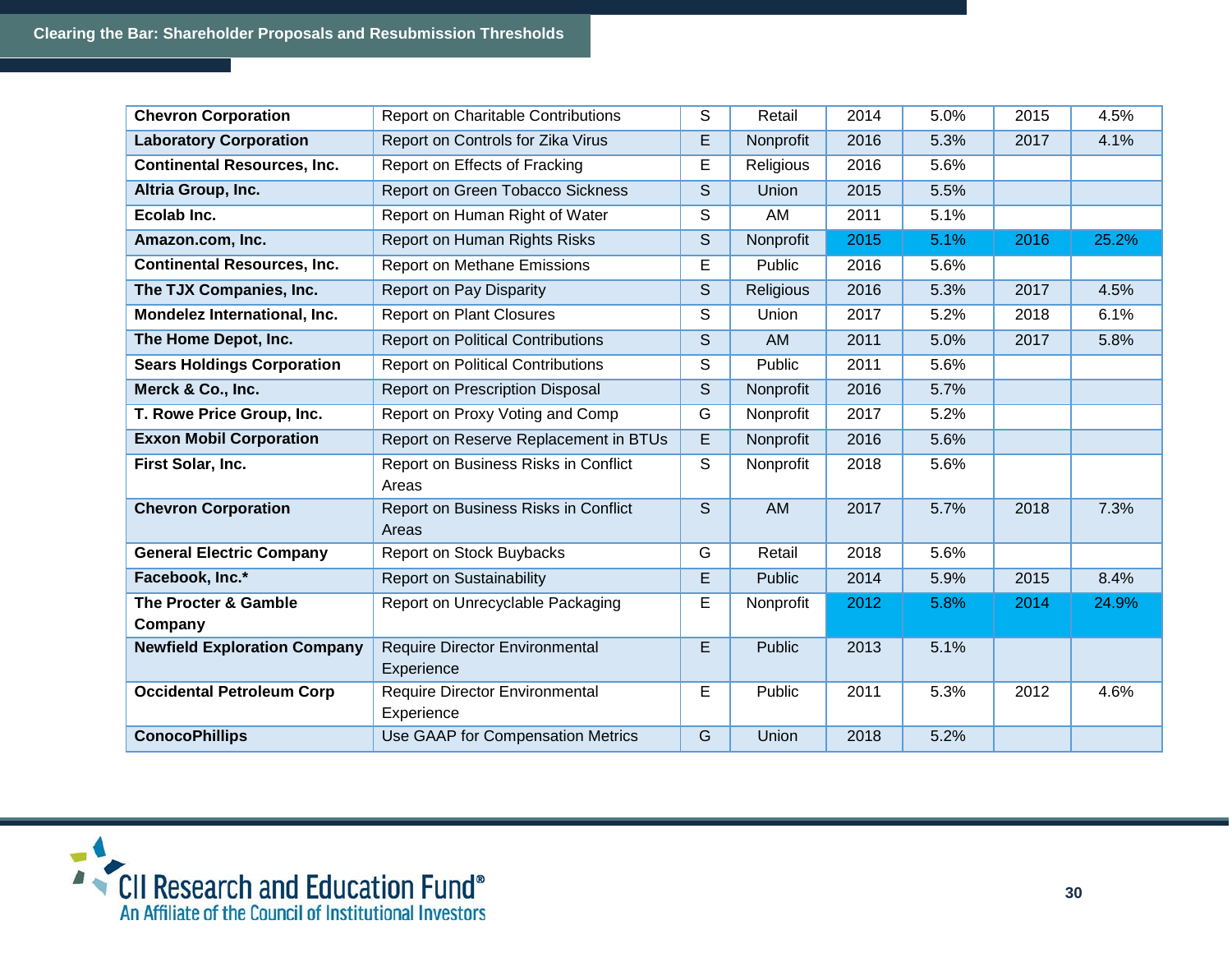Table 13 lists the specific proposals voted between 2011 and 2018 that would not satisfy the second-attempt resubmission threshold if it were raised to 10%, 12% or 15%. In this period, 67 proposals received at least 3.0% on the first attempt and between 6.0% and 9.9% on the second attempt. An additional 24 proposals received between 10.0% and 11.9%, and 23 more received between 12.0% and 14.9%. Of these, 42 (37%) were submitted a third time—38 received similar levels of support or lost support in the third attempt, but four went on to receive substantially higher support, highlighted in dark blue.

| Company                            | <b>Proposal</b>                                           | <b>ESG</b> | Proponent     | <b>Attempt</b> | <b>Attempt 2</b> | <b>Attempt</b> | <b>Attempt 3</b> |
|------------------------------------|-----------------------------------------------------------|------------|---------------|----------------|------------------|----------------|------------------|
|                                    |                                                           |            |               | 2 Year         | <b>Support</b>   | 3 Year         | <b>Support</b>   |
|                                    | Proposals Excludable Under a 10%, 12%, and 15% Threshold: |            |               |                |                  |                |                  |
| <b>ConocoPhillips</b>              | Address Coastal Environmental Impacts                     | E          | Religious     | 2012           | 6.3%             |                |                  |
| <b>Pilgrim's Pride Corporation</b> | <b>Adopt Policy on Water Quality</b>                      | E.         | <b>AM</b>     | 2018           | 6.6%             |                |                  |
|                                    | Stewardship                                               |            |               |                |                  |                |                  |
| <b>Bank of America Corporation</b> | <b>Adopt Proxy Access</b>                                 | G          | AM            | 2014           | 6.5%             |                |                  |
| <b>Universal Health Services*</b>  | <b>Adopt Proxy Access</b>                                 | G          | <b>Public</b> | 2017           | 8.3%             | 2018           | 8.4%             |
| <b>Chevron Corporation</b>         | <b>Adopt Quantitative Goals on Emissions</b>              | E          | Religious     | 2016           | 7.9%             |                |                  |
| Berkshire Hathaway Inc.*           | <b>Adopt Quantitative Goals on Emissions</b>              | E          | Nonprofit     | 2013           | 8.8%             | 2014           | 8.1%             |
| <b>Bank of America Corporation</b> | <b>Amend Clawback Policy</b>                              | G          | Retail        | 2016           | 6.4%             | 2017           | 5.8%             |
| <b>Wells Fargo &amp; Company</b>   | Audit Oversight of Loan Policies                          | G          | <b>Public</b> | 2012           | 6.4%             |                |                  |
| <b>Devon Energy Corporation</b>    | Cease Using Oil Reserves in Comp                          | Е          | Nonprofit     | 2017           | 6.9%             |                |                  |
|                                    | <b>Metrics</b>                                            |            |               |                |                  |                |                  |
| <b>ConocoPhillips</b>              | Cease Using Oil Reserves in Comp                          | E          | Religious     | 2016           | 6.9%             |                |                  |
|                                    | <b>Metrics</b>                                            |            |               |                |                  |                |                  |
| T-Mobile US, Inc.                  | <b>Clawback Incentive Payments</b>                        | G          | Union         | 2017           | 7.8%             |                |                  |
| Tapestry, Inc.                     | <b>Create Plan for Zero Emissions</b>                     | Е          | <b>AM</b>     | 2017           | 8.3%             |                |                  |
| <b>Exxon Mobil Corporation</b>     | <b>Disclose Female Compensation</b>                       | S          | Retail        | 2016           | 8.5%             | 2017           | 7.9%             |
| PepsiCo, Inc.                      | Establish Committee on Sustainability                     | E          | <b>AM</b>     | 2016           | 6.5%             |                |                  |
| <b>Morgan Stanley</b>              | Exclude Abstentions in Vote Counting                      | G          | Nonprofit     | 2016           | 6.1%             | 2017           | 7.6%             |
| The Charles Schwab Corp            | <b>Exclude Abstentions in Vote Counting</b>               | G          | Nonprofit     | 2017           | 7.2%             |                |                  |

#### **Table 13–Specific Proposals Excludable Under Increased Second Attempt Resubmission Threshold**

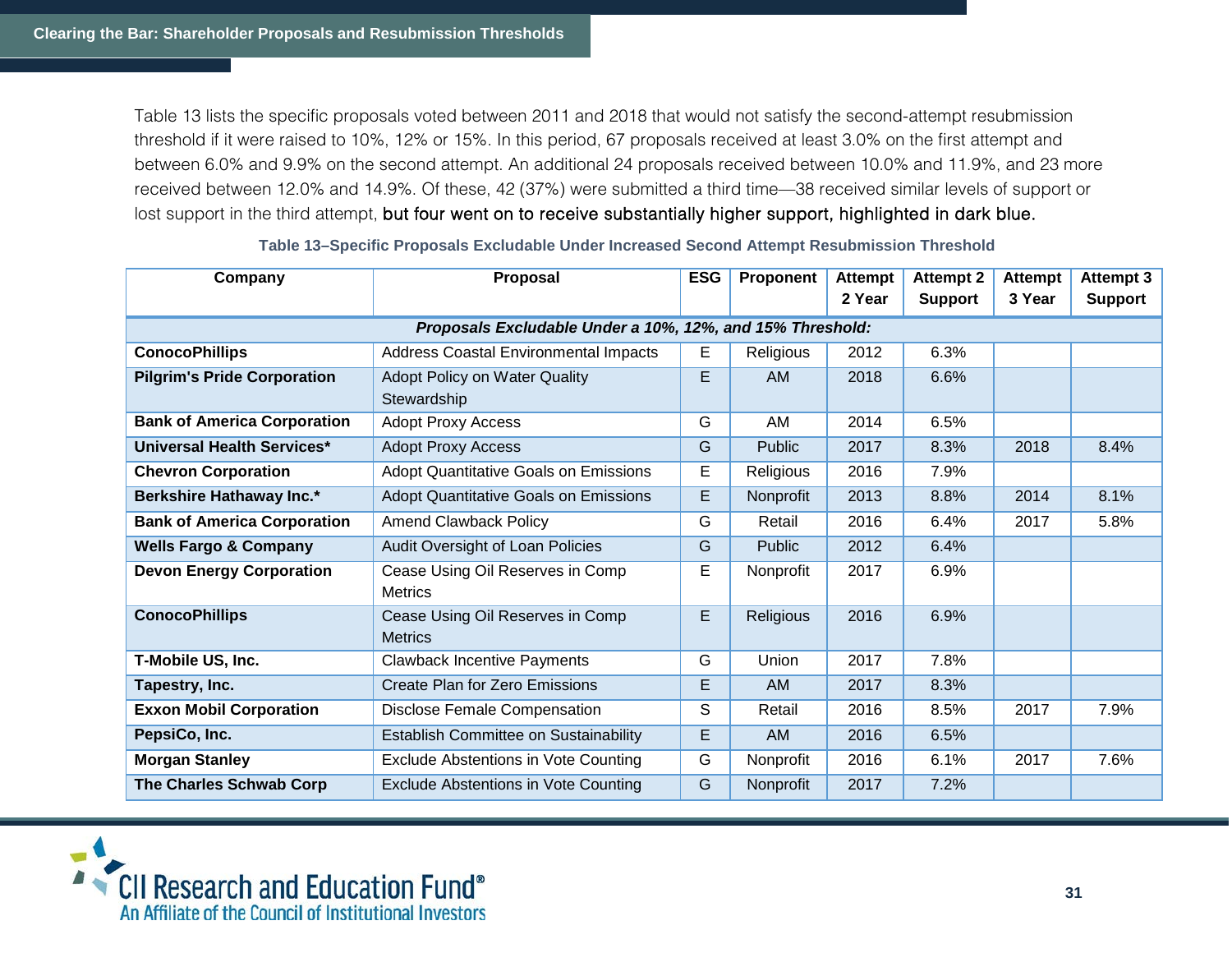| Amgen Inc.                         | Exclude Abstentions in Vote Counting               | G              | Retail        | 2017 | 6.2% |      |       |
|------------------------------------|----------------------------------------------------|----------------|---------------|------|------|------|-------|
| Amazon.com, Inc.                   | <b>Exclude Abstentions in Vote Counting</b>        | G              | Retail        | 2018 | 7.8% |      |       |
| <b>FedEx Corporation</b>           | Exclude Abstentions in Vote Counting               | G              | Nonprofit     | 2014 | 8.1% | 2016 | 5.9%  |
| JPMorgan Chase & Co.               | <b>Exclude Abstentions in Vote Counting</b>        | $\overline{G}$ | Nonprofit     | 2016 | 7.8% | 2017 | 8.5%  |
| <b>Oracle Corporation</b>          | Exclude Abstentions in Vote Counting               | G              | Nonprofit     | 2014 | 8.5% |      |       |
| <b>McDonald's Corporation</b>      | <b>Exclude Abstentions in Vote Counting</b>        | G              | Nonprofit     | 2017 | 9.4% |      |       |
| <b>Motorola Solutions, Inc.</b>    | Improve Human Rights Policies                      | S              | Religious     | 2014 | 6.3% |      |       |
| <b>ITT Inc.</b>                    | <b>Improve Human Rights Policies</b>               | S              | Religious     | 2012 | 7.3% |      |       |
| <b>Sempra Energy</b>               | Incorporate Sustainability in Comp                 | E              | Union         | 2012 | 6.1% |      |       |
| <b>Abbott Laboratories</b>         | <b>Label GMO Ingredients</b>                       | $\overline{E}$ | Nonprofit     | 2014 | 6.2% | 2015 | 6.0%  |
| PepsiCo, Inc.                      | Minimize Pesticides' Impact on Pollinators         | E              | AM            | 2016 | 8.9% | 2017 | 9.2%  |
| <b>3M Company</b>                  | No Corporate Spending in Elections                 | S              | <b>AM</b>     | 2013 | 6.2% |      |       |
| Voya Financial, Inc.               | No Investment in Firms Contributing to             | S              | Nonprofit     | 2016 | 7.7% |      |       |
| <b>Franklin Resources</b>          | Genocide                                           | S              |               | 2014 | 6.0% |      |       |
|                                    | No Investment in Firms Contributing to<br>Genocide |                | Nonprofit     |      |      |      |       |
| JPMorgan Chase & Co.               | Provide for Cumulative Voting                      | G              | Retail        | 2018 | 8.7% |      |       |
| <b>Chevron Corporation</b>         | Report on Climate Change Finance Risk              | E              | <b>Public</b> | 2013 | 7.6% |      |       |
| <b>Bank of America Corporation</b> | Report on Climate Change Finance Risk              | E              | Religious     | 2015 | 8.8% |      |       |
| The Bank of New York Mellon        | <b>Report on Climate Change Policies</b>           | E              | Retail        | 2018 | 6.8% |      |       |
| T. Rowe Price Group, Inc.          | Report on Climate Change Policies                  | E              | AM            | 2017 | 9.0% |      |       |
| <b>MGE Energy, Inc.</b>            | Report on Electrification of Transportation        | E              | Retail        | 2018 | 9.9% |      |       |
| <b>Target Corporation</b>          | <b>Report on Electronics Recycling</b>             | E              | Nonprofit     | 2012 | 8.6% | 2013 | 9.7%  |
| <b>McDonald's Corporation</b>      | Report on Fast Food and Child Health               | E              | AM            | 2012 | 8.5% | 2013 | 8.2%  |
| Facebook, Inc.*                    | Report on Gender Pay Gap                           | S              | AM            | 2017 | 7.4% | 2018 | 10.0% |
| <b>CVS Health Corporation</b>      | Report on Gender Pay Gap                           | S              | <b>AM</b>     | 2017 | 7.4% |      |       |
| <b>Walmart Inc.</b>                | Report on Incentive Compensation Plans             | G              | Retail        | 2016 | 9.6% |      |       |
| Facebook, Inc.*                    | Report on Lobbying Payments & Policies             | S              | Religious     | 2016 | 8.3% | 2017 | 9.4%  |

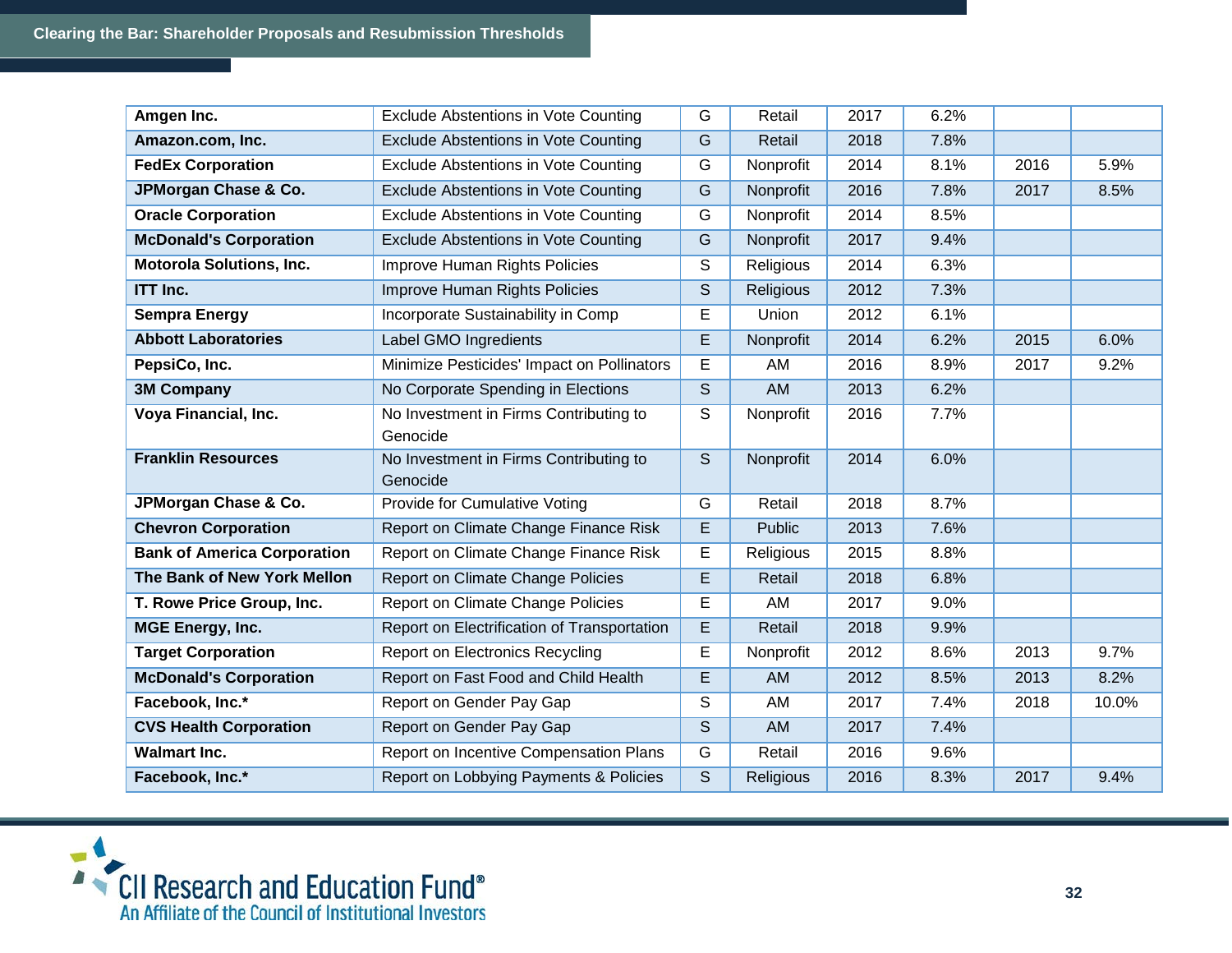| <b>The Goldman Sachs Group</b>      | Report on Lobbying Payments & Policies       | S                       | Religious        | 2013 | 6.3% | 2018 | 9.0%  |
|-------------------------------------|----------------------------------------------|-------------------------|------------------|------|------|------|-------|
| Alphabet Inc.*                      | Report on Lobbying Payments & Policies       | S                       | AM               | 2015 | 9.6% | 2016 | 12.2% |
| <b>Lockheed Martin Corporation</b>  | Report on Lobbying Payments & Policies       | S                       | Religious        | 2015 | 6.5% |      |       |
| JPMorgan Chase & Co.                | Report on Lobbying Payments & Policies       | S                       | <b>Religious</b> | 2014 | 7.6% | 2015 | 6.7%  |
| <b>International Business</b>       | Report on Lobbying Payments & Policies       | S                       | AM               | 2012 | 9.8% | 2013 | 24.5% |
| <b>Machines</b>                     |                                              |                         |                  |      |      |      |       |
| The Procter & Gamble                | Report on Nondiscrimination Policies         | S                       | AM               | 2017 | 8.7% |      |       |
| Company                             |                                              |                         |                  |      |      |      |       |
| <b>Chevron Corporation</b>          | Report on Offshore Oil Spill Mitigation      | E                       | Retail           | 2013 | 7.3% |      |       |
| Mondelez International, Inc.        | <b>Report on Plant Closures</b>              | $\mathsf S$             | <b>Union</b>     | 2018 | 6.1% |      |       |
| <b>Intel Corporation</b>            | <b>Report on Political Contributions</b>     | S                       | AM               | 2018 | 6.9% |      |       |
| <b>Occidental Petroleum Corp</b>    | <b>Report on Political Contributions</b>     | S                       | Public           | 2017 | 7.9% |      |       |
| <b>International Business</b>       | <b>Report on Political Contributions</b>     | S                       | AM               | 2012 | 9.7% |      |       |
| <b>Machines</b>                     |                                              |                         |                  |      |      |      |       |
| <b>Dominion Energy, Inc.</b>        | <b>Report on Reducing Coal Risk</b>          | E                       | Nonprofit        | 2012 | 9.5% | 2013 | 6.9%  |
| <b>Chevron Corporation</b>          | Report on Business Risks in Conflict         | S                       | AM               | 2018 | 7.3% |      |       |
|                                     | Areas                                        |                         |                  |      |      |      |       |
| Facebook, Inc.*                     | <b>Report on Sustainability</b>              | E                       | <b>Public</b>    | 2015 | 8.4% | 2016 | 8.9%  |
| <b>Motorola Solutions, Inc.</b>     | <b>Report on Sustainability</b>              | E                       | Public           | 2013 | 6.1% |      |       |
| RPC, Inc.                           | <b>Report on Sustainability</b>              | E                       | AM               | 2015 | 6.8% |      |       |
| <b>Chevron Corporation</b>          | Report on Transition to Low Carbon           | E                       | AM               | 2018 | 8.1% |      |       |
|                                     | Model                                        |                         |                  |      |      |      |       |
| <b>CVS Health Corporation</b>       | Report on Values and Political Donations     | S                       | <b>AM</b>        | 2016 | 6.5% |      |       |
| The Procter & Gamble Co.            | Report on Values and Political Donations     | $\overline{s}$          | AM               | 2016 | 7.3% |      |       |
| <b>McDonald's Corporation</b>       | Report on Values and Political Donations     | S                       | AM               | 2016 | 6.4% |      |       |
| <b>Dean Foods Company</b>           | Require Independent Board Chair              | G                       | Union            | 2013 | 8.9% |      |       |
| The Procter & Gamble Co.            | <b>Shareholder Approval of Contributions</b> | $\overline{\mathsf{s}}$ | AM               | 2012 | 7.8% |      |       |
| <b>Verizon Communications, Inc.</b> | <b>Stock Retention/Holding Period</b>        | G                       | Union            | 2016 | 7.3% | 2017 | 30.8% |
| JPMorgan Chase & Co.                | <b>Stock Retention/Holding Period</b>        | $\overline{G}$          | Retail           | 2013 | 8.3% |      |       |

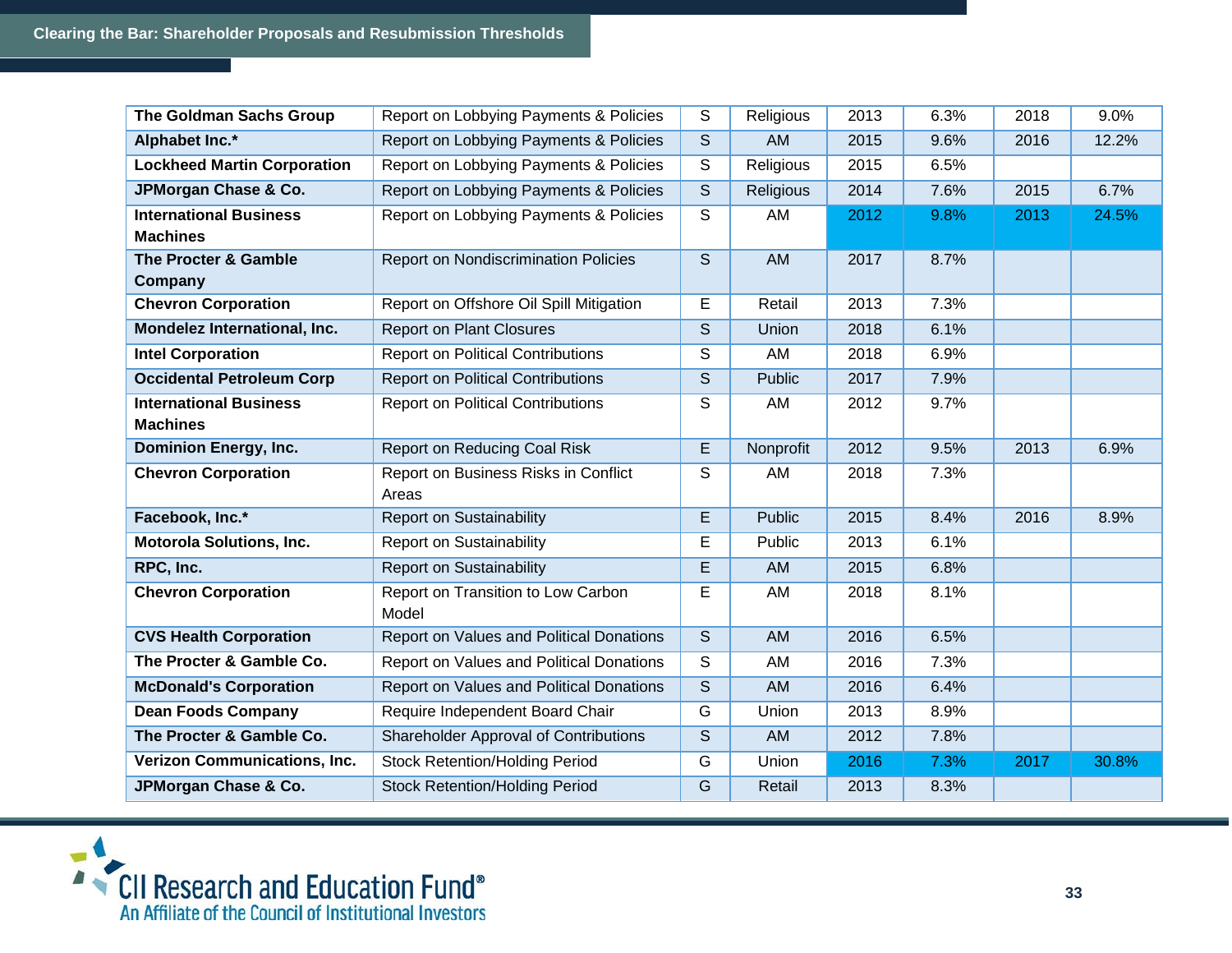|                                     | Additional Proposals Excludable Under a 12% and 15% Threshold: |                         |               |      |       |      |       |
|-------------------------------------|----------------------------------------------------------------|-------------------------|---------------|------|-------|------|-------|
| <b>Continental Resources, Inc.</b>  | Adopt a Policy on Board Diversity                              | <sub>S</sub>            | <b>AM</b>     | 2017 | 10.4% |      |       |
| <b>Lennar Corporation*</b>          | <b>Adopt Quantitative Goals on Emissions</b>                   | E                       | Nonprofit     | 2012 | 11.3% |      |       |
| <b>Consolidated Edison, Inc.</b>    | Disclose Compensation over \$500,000                           | $\overline{G}$          | Retail        | 2012 | 10.6% |      |       |
| <b>Verizon Communications, Inc.</b> | <b>Disclose Prior Government Service</b>                       | $\mathsf S$             | Retail        | 2012 | 10.5% |      |       |
| <b>Intel Corporation</b>            | <b>Exclude Abstentions in Vote Counting</b>                    | G                       | Retail        | 2017 | 10.1% |      |       |
| JPMorgan Chase & Co.                | No Investment in Firms Contributing to<br>Genocide             | $\overline{\mathsf{s}}$ | Nonprofit     | 2012 | 10.7% | 2013 | 9.6%  |
| T-Mobile US, Inc.                   | Pro-Rata Vesting of Equity Awards                              | G                       | Union         | 2017 | 11.6% | 2018 | 12.7% |
| <b>Kohl's Corporation</b>           | Provide Right to Act by Written Consent                        | G                       | Retail        | 2018 | 11.7% |      |       |
| Skechers U.S.A., Inc.*              | <b>Report on Board Diversity</b>                               | S                       | <b>Public</b> | 2016 | 11.3% | 2017 | 11.3% |
| <b>Ameren Corporation</b>           | Report on Coal Combustion Waste                                | E                       | Nonprofit     | 2012 | 10.8% | 2017 | 46.4% |
| Aqua America, Inc.                  | Report on Human Right of Water                                 | S                       | <b>AM</b>     | 2013 | 10.1% | 2014 | 11.2% |
| <b>Dominion Energy, Inc.</b>        | Report on Lobbying Payments & Policies                         | S                       | Public        | 2016 | 11.3% | 2017 | 7.1%  |
| <b>The Allstate Corporation</b>     | Report on Lobbying Payments & Policies                         | S                       | Union         | 2014 | 10.3% |      |       |
| <b>Tysons Foods, Inc.*</b>          | Report on Lobbying Payments & Policies                         | $\overline{\mathsf{s}}$ | Religious     | 2017 | 11.9% | 2018 | 12.0% |
| <b>United Parcel Service, Inc.*</b> | Report on Lobbying Payments & Policies                         | S                       | AM            | 2013 | 11.7% | 2014 | 16.8% |
| <b>Wells Fargo &amp; Company</b>    | Report on Lobbying Payments & Policies                         | S                       | AM            | 2016 | 11.0% | 2017 | 8.4%  |
| JPMorgan Chase & Co.                | <b>Report on Political Contributions</b>                       | $\overline{S}$          | Retail        | 2012 | 10.6% |      |       |
| Alphabet Inc.*                      | <b>Report on Political Contributions</b>                       | S                       | AM            | 2017 | 10.2% |      |       |
| Citigroup Inc.                      | <b>Report on Political Contributions</b>                       | S                       | <b>Public</b> | 2012 | 10.2% |      |       |
| <b>Caterpillar Inc.</b>             | <b>Report on Political Contributions</b>                       | S                       | Public        | 2012 | 10.4% |      |       |
| <b>The Allstate Corporation</b>     | <b>Report on Political Contributions</b>                       | S                       | Public        | 2012 | 11.6% | 2014 | 11.1% |
| <b>FirstEnergy Corp.</b>            | Report on Reducing Coal Risk                                   | E                       | Nonprofit     | 2012 | 11.4% |      |       |
| <b>Ameren Corporation</b>           | Report on Renewable Energy                                     | E                       | Public        | 2013 | 11.1% | 2016 | 11.2% |
|                                     | Additional Proposals Excludable Under a 15% Threshold:         |                         |               |      |       |      |       |
| Ingles Markets, Incorporated*       | Adopt One Share, One Vote                                      | G                       | Retail        | 2017 | 12.4% | 2018 | 12.2% |
| <b>Marathon Petroleum Corp</b>      | Adopt Quantitative Goals on Emissions                          | E                       | Religious     | 2015 | 12.7% | 2016 | 14.8% |

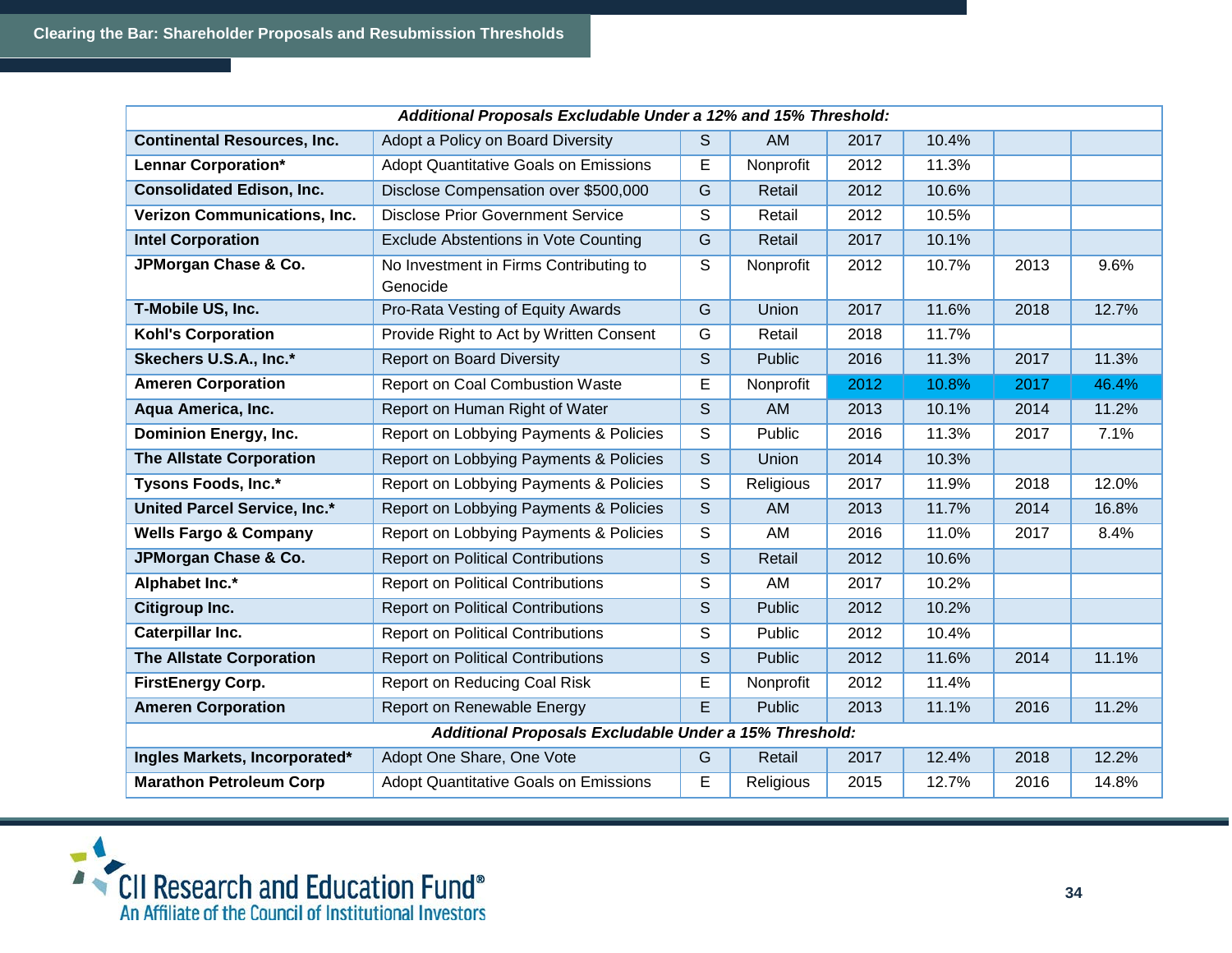| Tysons Foods, Inc.*              | <b>Adopt Policy on Water Quality</b>                 | E | Religious     | 2016 | 12.1% | 2017 | 14.7% |
|----------------------------------|------------------------------------------------------|---|---------------|------|-------|------|-------|
|                                  | Stewardship                                          |   |               |      |       |      |       |
| <b>PNM Resources, Inc.</b>       | Assess Impact of 2 Degree Scenario                   | Е | Nonprofit     | 2018 | 14.5% |      |       |
| Citigroup Inc.                   | Audit Oversight of Loan Policies                     | G | <b>Public</b> | 2012 | 14.3% |      |       |
| <b>Walmart Inc.</b>              | <b>Disclose Senior Executive Recoupment</b>          | G | Union         | 2014 | 14.7% | 2015 | 15.6% |
| The Western Union Company        | Establish Human Rights Board<br>Committee            | S | AM            | 2015 | 12.0% | 2016 | 3.2%  |
| <b>Baker Hughes, GE Company</b>  | <b>Exclude Abstentions in Vote Counting</b>          | G | Nonprofit     | 2017 | 14.6% |      |       |
| <b>Conagra Brands, Inc.</b>      | Exclude Abstentions in Vote Counting                 | G | Nonprofit     | 2014 | 12.6% |      |       |
| Darden Restaurants, Inc.         | Phase Out Non-Therapeutic Antibiotics                | E | AM            | 2017 | 12.8% |      |       |
| DaVita Inc.                      | Provide Right to Act by Written Consent              | G | Retail        | 2016 | 14.1% |      |       |
| The Kraft Heinz Company          | Reduce Deforestation in Supply Chain                 | E | Religious     | 2017 | 13.1% |      |       |
| The Kroger Co.                   | <b>Report on Extended Producer</b><br>Responsibility | G | Nonprofit     | 2013 | 12.5% | 2014 | 12.7% |
| Alphabet Inc.*                   | Report on Gender Pay Gap                             | S | AM            | 2017 | 12.7% | 2018 | 15.7% |
| <b>Motorola Solutions, Inc.</b>  | Report on Human Rights in Supply Chain               | S | Religious     | 2018 | 13.1% |      |       |
| Anthem, Inc.                     | Report on Lobbying Payments & Policies               | S | AM            | 2013 | 13.4% | 2016 | 9.3%  |
| Expedia Group, Inc.*             | <b>Report on Political Contributions</b>             | S | Public        | 2017 | 13.8% |      |       |
| <b>CNX Resources Corporation</b> | <b>Report on Political Contributions</b>             | S | Public        | 2014 | 14.0% | 2017 | 21.6% |
| <b>Duke Energy Corporation</b>   | <b>Report on Reducing Coal Risk</b>                  | E | Nonprofit     | 2012 | 12.0% |      |       |
| Avon Products, Inc.              | Report on Substitutes for Ingredients                | E | AM            | 2014 | 14.3% |      |       |
| The Kraft Heinz Company          | Report on Unrecyclable Packaging                     | E | Nonprofit     | 2017 | 13.1% | 2018 | 13.5% |
| Alphabet Inc.*                   | Require Independent Board Chair                      | G | Union         | 2016 | 13.4% |      |       |
| <b>PNM Resources, Inc.</b>       | Require Independent Board Chair                      | G | Retail        | 2018 | 12.8% |      |       |
| <b>UMB Financial Corporation</b> | Require Independent Board Chair                      | G | AM            | 2014 | 14.9% | 2015 | 24.8% |

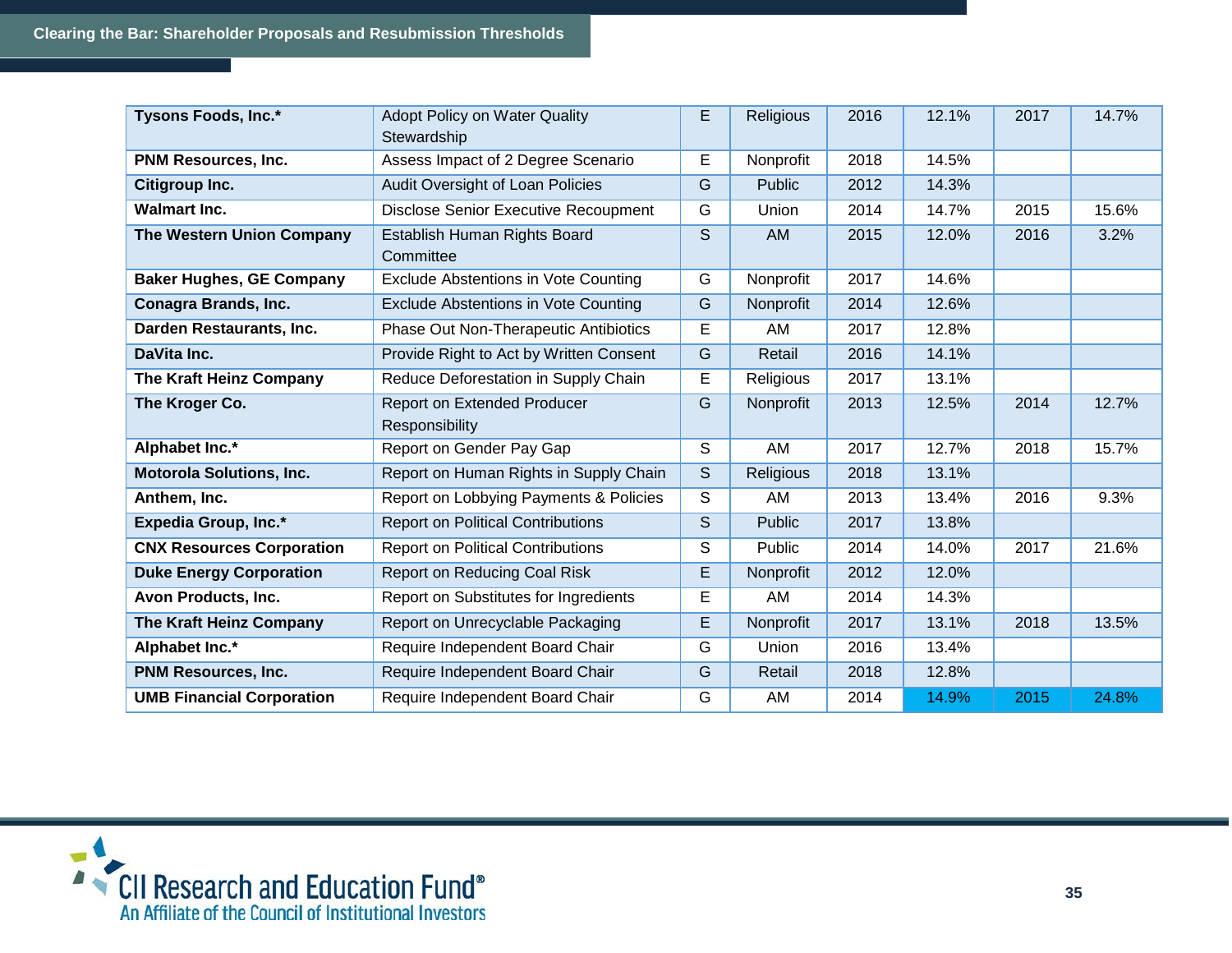Table 14 lists the specific proposals voted between 2011 and 2018 that would not satisfy the third-attempt resubmission threshold if it were raised to 15%, 20% or 30%. In this period, 15 proposals received between at least 3.0% first attempt, 6.0% on the second attempt, and between 10.0% and 14.9% on the third attempt. An additional 15 proposals received between 15.0% and 19.9%, and 86 more received between 20.0% and 29.9%. Of these, 64 (55%) were submitted a fourth time—38 received similar levels of support or lost support in the fourth attempt, but 26 went on to receive substantially higher support, highlighted in dark blue. The vast majority of proposals that went on to receive substantially higher support would only be excludable under the onerous 30% threshold, not the 15% or 20% scenarios.

| Company                                                   | Proposal                                     | <b>ESG</b> | Proponent        | <b>Attempt</b> | Attempt 3      | Attempt | Attempt 4      |  |  |
|-----------------------------------------------------------|----------------------------------------------|------------|------------------|----------------|----------------|---------|----------------|--|--|
|                                                           |                                              |            |                  | 3 Year         | <b>Support</b> | 4 Year  | <b>Support</b> |  |  |
|                                                           |                                              |            |                  |                |                |         |                |  |  |
| Proposals Excludable Under a 15%, 20%, and 30% Threshold: |                                              |            |                  |                |                |         |                |  |  |
| Ingles Markets, Incorporated*                             | Adopt One Share, One Vote                    | G          | Retail           | 2018           | 12.2%          |         |                |  |  |
| Tysons Foods, Inc.*                                       | <b>Adopt Policy on Water Quality</b>         | E          | Religious        | 2017           | 14.7%          | 2018    | 15.8%          |  |  |
|                                                           | Stewardship                                  |            |                  |                |                |         |                |  |  |
| <b>Marathon Petroleum Corp</b>                            | <b>Adopt Quantitative Goals on Emissions</b> | E          | Religious        | 2016           | 14.8%          |         |                |  |  |
| T-Mobile US, Inc.                                         | Pro-Rata Vesting of Equity Awards            | G          | <b>Union</b>     | 2018           | 12.7%          |         |                |  |  |
| Skechers U.S.A., Inc.*                                    | <b>Report on Board Diversity</b>             | S          | Public           | 2017           | 11.3%          |         |                |  |  |
| The Kroger Co.                                            | <b>Report on Extended Producer</b>           | G          | Nonprofit        | 2014           | 12.7%          |         |                |  |  |
|                                                           | Responsibility                               |            |                  |                |                |         |                |  |  |
| Facebook, Inc.*                                           | Report on Gender Pay Gap                     | S          | AM               | 2018           | 10.0%          |         |                |  |  |
| Aqua America, Inc.                                        | Report on Human Right of Water               | S          | AM               | 2014           | 11.2%          | 2015    | 7.5%           |  |  |
| Alphabet Inc.*                                            | Report on Lobbying Payments & Policies       | S          | AM               | 2016           | 12.2%          | 2017    | 12.7%          |  |  |
| Tysons Foods, Inc.*                                       | Report on Lobbying Payments & Policies       | S          | <b>Religious</b> | 2018           | 12.0%          |         |                |  |  |
| <b>Wynn Resorts, Limited</b>                              | <b>Report on Political Contributions</b>     | S          | Public           | 2016           | 14.6%          | 2017    | 29.7%          |  |  |
| <b>The Allstate Corporation</b>                           | <b>Report on Political Contributions</b>     | S          | <b>Public</b>    | 2014           | 11.1%          | 2016    | 25.0%          |  |  |
| <b>Ameren Corporation</b>                                 | Report on Renewable Energy                   | Е          | Public           | 2016           | 11.2%          | 2017    | 9.2%           |  |  |
| The Kraft Heinz Company                                   | Report on Unrecyclable Packaging             | Е          | Nonprofit        | 2018           | 13.5%          |         |                |  |  |

#### **Table 14–Specific Proposals Excludable Under Increased Third Attempt Resubmission Threshold**

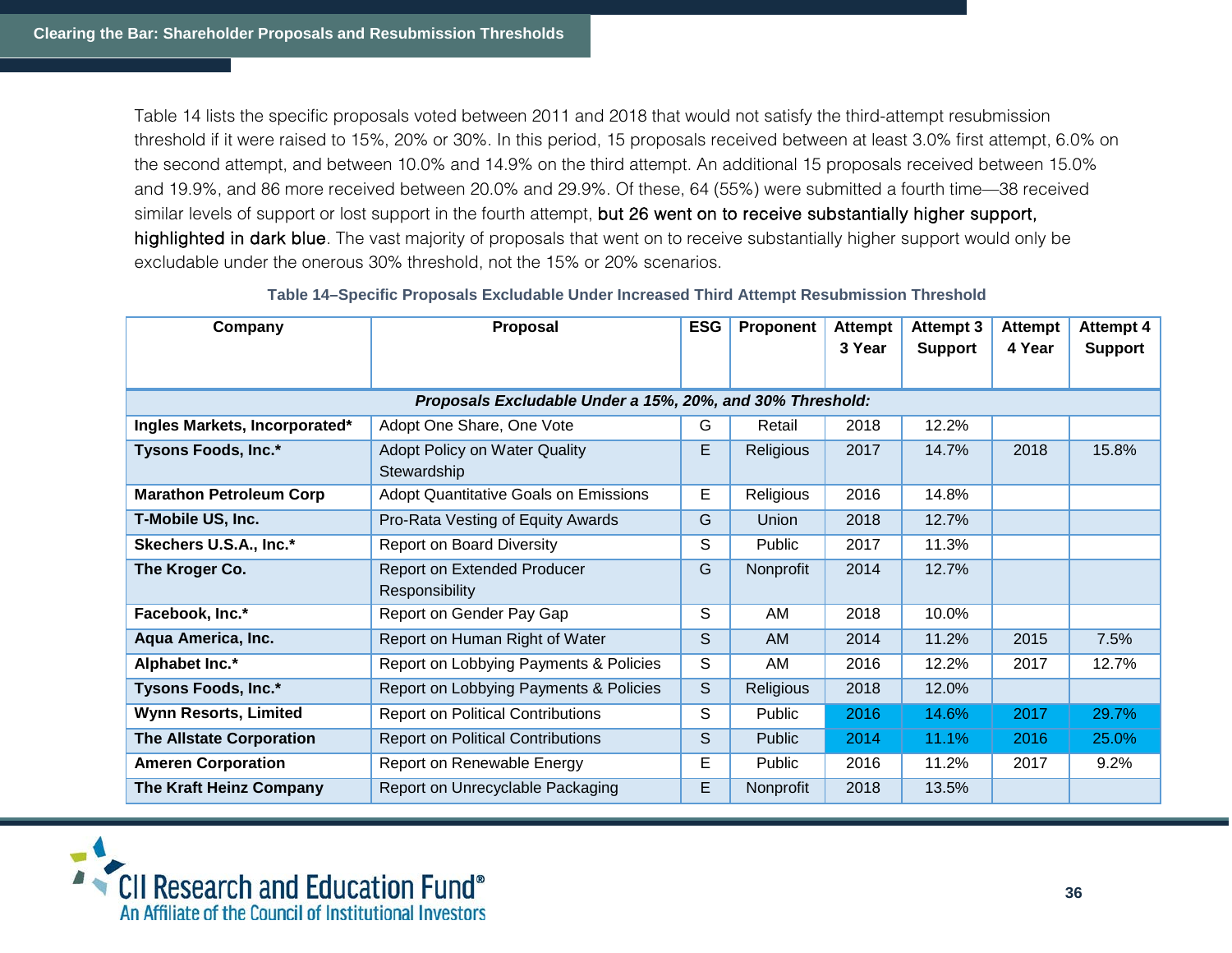| <b>General Dynamics Corp</b>          | Require Independent Board Chair                                | G              | Retail    | 2015 | 14.0% |      |       |
|---------------------------------------|----------------------------------------------------------------|----------------|-----------|------|-------|------|-------|
|                                       | Additional Proposals Excludable Under a 20% and 30% Threshold: |                |           |      |       |      |       |
| <b>Exxon Mobil Corporation</b>        | Adopt Anti-Bias Sexual Orientation Policy                      | S              | Public    | 2013 | 19.8% | 2014 | 19.5% |
| Facebook, Inc.*                       | Adopt One Share, One Vote                                      | G              | Union     | 2016 | 16.0% | 2017 | 20.2% |
| T-Mobile US, Inc.                     | <b>Adopt Proxy Access</b>                                      | G              | AM        | 2017 | 19.9% | 2018 | 22.8% |
| <b>Walmart Inc.</b>                   | <b>Disclose Senior Executive Recoupment</b>                    | G              | Union     | 2015 | 15.6% |      |       |
| Alphabet Inc.*                        | Report on Gender Pay Gap                                       | S              | AM        | 2018 | 15.7% |      |       |
| <b>Comcast Corporation*</b>           | Report on Lobbying Payments & Policies                         | S              | Religious | 2016 | 16.7% | 2017 | 16.6% |
| <b>United Parcel Service, Inc.*</b>   | Report on Lobbying Payments & Policies                         | S              | AM        | 2014 | 16.8% | 2015 | 15.9% |
| <b>Republic Services, Inc.</b>        | <b>Report on Political Contributions</b>                       | S              | Public    | 2014 | 18.9% | 2018 | 29.1% |
| <b>Walmart Inc.</b>                   | Require Independent Board Chair                                | G              | Union     | 2015 | 16.2% | 2016 | 15.1% |
| <b>American Express Company</b>       | Require Independent Board Chair                                | G              | Retail    | 2015 | 15.8% | 2016 | 37.0% |
| <b>U.S. Bancorp</b>                   | Require Independent Board Chair                                | G              | Retail    | 2015 | 16.3% | 2016 | 16.8% |
| <b>Zions Bancorporation</b>           | Require Independent Board Chair                                | G              | Retail    | 2015 | 15.8% | 2016 | 13.1% |
| <b>Sempra Energy</b>                  | Require Independent Board Chair                                | G              | Retail    | 2015 | 16.3% |      |       |
| Ford Motor Company*                   | Shareholders May Call Special Meeting                          | G              | Retail    | 2013 | 19.6% | 2014 | 22.0% |
| <b>Walgreens Boots Alliance, Inc.</b> | <b>Stock Retention/Holding Period</b>                          | $\overline{G}$ | Retail    | 2015 | 17.8% |      |       |
|                                       | Additional Proposals Excludable Under a 30% Threshold:         |                |           |      |       |      |       |
| <b>Oracle Corporation</b>             | <b>Adjust Comp Metrics for Performance</b>                     | G              | Public    | 2014 | 27.1% |      |       |
| Alphabet Inc.*                        | <b>Adopt Majority Voting for Directors</b>                     | G              | Public    | 2016 | 28.5% |      |       |
| Alphabet Inc.*                        | Adopt One Share, One Vote                                      | G              | Retail    | 2014 | 23.7% | 2015 | 25.8% |
| <b>United Parcel Service, Inc.*</b>   | Adopt One Share, One Vote                                      | G              | Retail    | 2015 | 24.9% | 2016 | 27.9% |
| First Citizens BancShares, Inc.       | Adopt One Share, One Vote                                      | G              | Retail    | 2015 | 20.2% | 2016 | 20.7% |
| Telephone and Data Systems*           | Adopt One Share, One Vote                                      | G              | Retail    | 2016 | 29.8% | 2017 | 36.1% |
| <b>Urban Outfitters, Inc.</b>         | <b>Adopt Proxy Access</b>                                      | G              | Public    | 2013 | 27.9% | 2014 | 33.4% |
| <b>Walgreens Boots Alliance, Inc.</b> | <b>Adopt Proxy Access</b>                                      | $\overline{G}$ | <b>AM</b> | 2017 | 25.4% |      |       |
| <b>Exxon Mobil Corporation</b>        | <b>Adopt Quantitative Goals on Emissions</b>                   | E              | Religious | 2013 | 26.7% | 2014 | 22.0% |
| <b>ConocoPhillips</b>                 | <b>Adopt Quantitative Goals on Emissions</b>                   | E              | Religious | 2013 | 29.4% | 2014 | 25.8% |

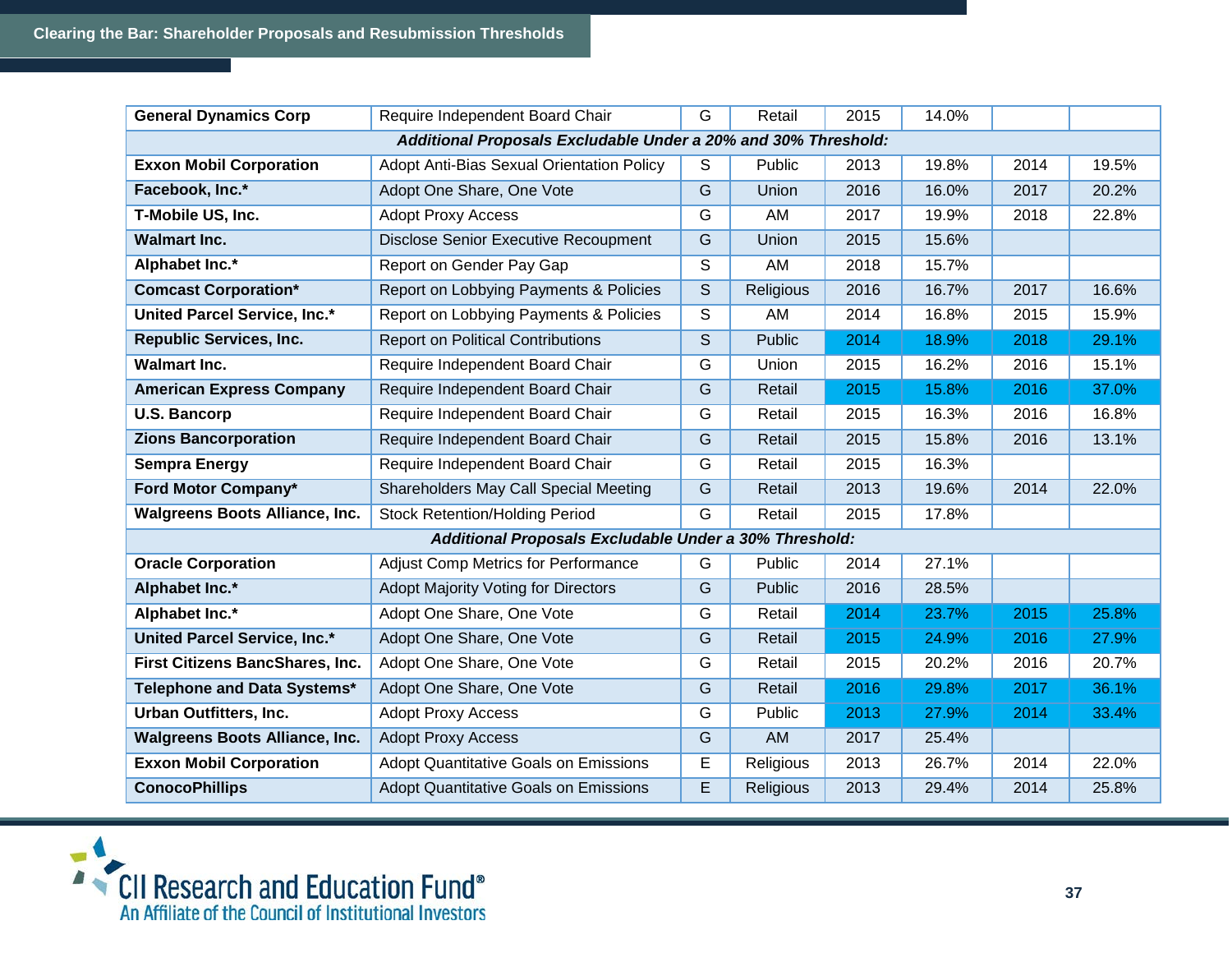| The Home Depot, Inc.             | Disclose EEO Data                             | S | AM        | 2013 | 26.0% |      |       |
|----------------------------------|-----------------------------------------------|---|-----------|------|-------|------|-------|
| Caterpillar Inc.                 | Improve Human Rights Policies                 | S | Religious | 2013 | 26.8% | 2014 | 26.3% |
| Aetna Inc.                       | Policy to Disclose Organization Payments      | S | Public    | 2016 | 25.5% |      |       |
| <b>Occidental Petroleum Corp</b> | Policy to Disclose Organization Payments      | S | AM        | 2016 | 27.9% |      |       |
| <b>Morgan Stanley</b>            | Pro-Rata Vesting of Equity Awards             | G | Union     | 2018 | 20.0% |      |       |
| <b>Comcast Corporation*</b>      | Pro-Rata Vesting of Equity Awards             | G | Union     | 2015 | 26.0% | 2016 | 27.0% |
| JPMorgan Chase & Co.             | Pro-Rata Vesting of Equity Awards             | G | Union     | 2018 | 29.3% |      |       |
| <b>McKesson Corporation</b>      | Pro-Rata Vesting of Equity Awards             | G | Union     | 2015 | 25.5% | 2016 | 27.6% |
| TEGNA, Inc.                      | Pro-Rata Vesting of Equity Awards             | G | Union     | 2015 | 25.8% |      |       |
| <b>General Electric Company</b>  | Provide for Cumulative Voting                 | G | Retail    | 2014 | 26.3% | 2015 | 11.3% |
| <b>Edwards Lifesciences Corp</b> | Provide Right to Act by Written Consent       | G | Retail    | 2018 | 23.8% |      |       |
| <b>General Electric Company</b>  | Provide Right to Act by Written Consent       | G | Retail    | 2014 | 21.0% | 2015 | 12.6% |
| <b>Dominion Energy, Inc.</b>     | Report on Climate Change Finance Risk         | E | Retail    | 2015 | 23.6% | 2016 | 22.8% |
| <b>Chevron Corporation</b>       | <b>Report on Country Selection Guidelines</b> | S | Union     | 2013 | 22.0% | 2014 | 23.1% |
| The Charles Schwab Corp          | <b>Report on Employment Diversity</b>         | S | Public    | 2016 | 24.3% | 2017 | 25.9% |
| <b>American Express Company</b>  | <b>Report on Employment Diversity</b>         | S | Public    | 2016 | 24.3% |      |       |
| <b>Omnicom Group Inc.</b>        | <b>Report on Employment Diversity</b>         | S | Public    | 2015 | 27.5% | 2016 | 29.2% |
| Citigroup Inc.                   | Report on Lobbying Payments & Policies        | S | Union     | 2014 | 25.8% | 2015 | 34.2% |
| <b>International Business</b>    | Report on Lobbying Payments & Policies        | S | AM        | 2013 | 24.5% | 2014 | 24.2% |
| <b>Machines</b>                  |                                               |   |           |      |       |      |       |
| <b>BlackRock, Inc.</b>           | Report on Lobbying Payments & Policies        | S | Union     | 2018 | 21.0% |      |       |
| Darden Restaurants, Inc.         | Report on Lobbying Payments & Policies        | S | Union     | 2015 | 23.7% |      |       |
| <b>The Boeing Company</b>        | Report on Lobbying Payments & Policies        | S | Public    | 2016 | 20.6% | 2017 | 20.6% |
| <b>Chevron Corporation</b>       | Report on Lobbying Payments & Policies        | S | Union     | 2014 | 24.1% | 2015 | 27.9% |
| <b>Exxon Mobil Corporation</b>   | Report on Lobbying Payments & Policies        | S | Union     | 2013 | 24.9% | 2014 | 21.1% |
| <b>General Electric Company</b>  | Report on Lobbying Payments & Policies        | S | Public    | 2018 | 21.2% |      |       |
| The Charles Schwab Corp          | Report on Lobbying Payments & Policies        | S | Union     | 2017 | 24.2% |      |       |
| <b>ConocoPhillips</b>            | Report on Lobbying Payments & Policies        | S | AM        | 2013 | 26.1% | 2014 | 25.3% |

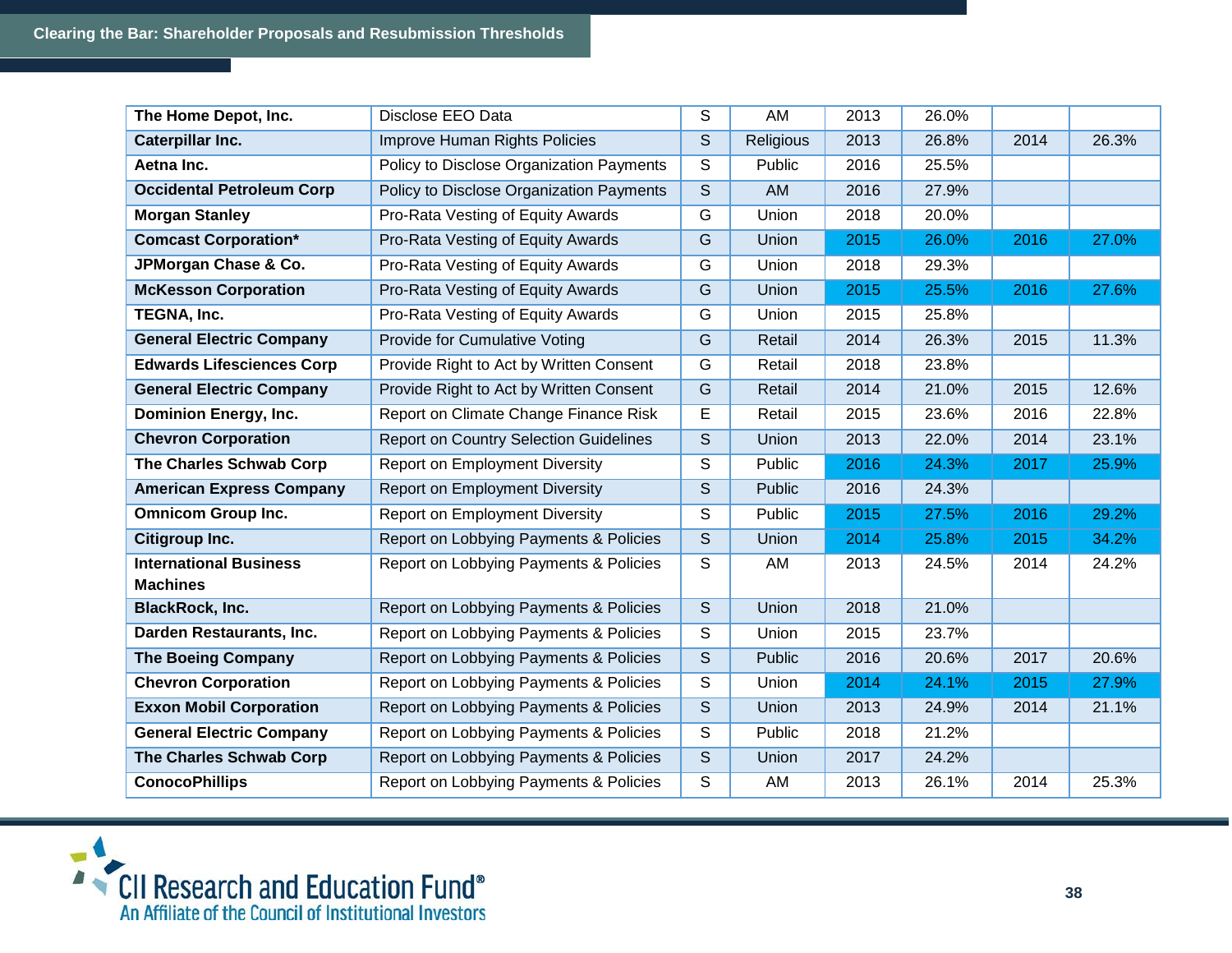| <b>Verizon Communications, Inc.</b> | Report on Lobbying Payments & Policies              | S | Public        | 2014 | 26.6% | 2016 | 34.6% |
|-------------------------------------|-----------------------------------------------------|---|---------------|------|-------|------|-------|
| AbbVie Inc.                         | Report on Lobbying Payments & Policies              | S | AM            | 2018 | 24.3% |      |       |
| UnitedHealth Group Inc.             | Report on Lobbying Payments & Policies              | S | Public        | 2014 | 24.2% | 2017 | 25.1% |
| <b>Devon Energy Corporation</b>     | Report on Lobbying Payments & Policies              | S | Public        | 2014 | 27.3% | 2015 | 30.8% |
| <b>FedEx Corporation</b>            | Report on Lobbying Payments & Policies              | S | <b>AM</b>     | 2017 | 25.0% |      |       |
| <b>Dominion Energy, Inc.</b>        | Report on Methane Emissions                         | E | Nonprofit     | 2017 | 23.7% |      |       |
| <b>Energen Corporation</b>          | Report on Methane Emissions                         | E | Public        | 2016 | 28.9% |      |       |
| <b>Verizon Communications, Inc.</b> | <b>Report on Net Neutrality</b>                     | S | Nonprofit     | 2015 | 23.2% |      |       |
| <b>American Express Company</b>     | Report on Oversight of Data and Privacy             | G | <b>AM</b>     | 2016 | 22.0% |      |       |
| <b>AutoNation, Inc.</b>             | <b>Report on Political Contributions</b>            | S | Public        | 2014 | 27.6% |      |       |
| NIKE, Inc.*                         | <b>Report on Political Contributions</b>            | S | Public        | 2015 | 27.2% | 2016 | 28.5% |
| CarMax, Inc.                        | <b>Report on Political Contributions</b>            | S | Union         | 2018 | 29.2% |      |       |
| Amazon.com, Inc.                    | <b>Report on Political Contributions</b>            | S | Nonprofit     | 2014 | 22.9% | 2015 | 20.3% |
| <b>FedEx Corporation</b>            | <b>Report on Political Contributions</b>            | S | Public        | 2013 | 25.4% | 2014 | 27.9% |
| <b>CNX Resources Corporation</b>    | <b>Report on Political Contributions</b>            | S | Public        | 2017 | 21.6% |      |       |
| <b>Anadarko Petroleum Corp</b>      | <b>Report on Political Contributions</b>            | S | Public        | 2013 | 20.3% | 2014 | 21.2% |
| <b>Express Scripts Holding Co</b>   | <b>Report on Political Contributions</b>            | S | <b>Public</b> | 2015 | 29.8% | 2016 | 30.5% |
| <b>Northern Trust Corporation</b>   | <b>Report on Political Contributions</b>            | S | Union         | 2018 | 24.0% |      |       |
| <b>The Charles Schwab Corp</b>      | <b>Report on Political Contributions</b>            | S | Public        | 2013 | 25.3% | 2014 | 26.6% |
| AT&T Inc.                           | <b>Report on Political Contributions</b>            | S | Religious     | 2013 | 25.4% | 2014 | 24.6% |
| The J. M. Smucker Company           | Report on Renewable Energy                          | E | AM            | 2017 | 27.5% |      |       |
| The Ensign Group, Inc.              | <b>Report on Sustainability</b>                     | Е | AM            | 2017 | 25.2% |      |       |
| Mondelez International, Inc.        | Report on Unrecyclable Packaging                    | E | Nonprofit     | 2015 | 27.9% | 2016 | 26.7% |
| The Kroger Co.                      | Report on Unrecyclable Packaging                    | Е | Nonprofit     | 2017 | 24.0% | 2018 | 29.4% |
| <b>Chevron Corporation</b>          | <b>Require Director Environmental</b><br>Experience | E | Public        | 2013 | 21.7% | 2014 | 21.4% |
| Freeport-McMoRan Inc.               | Require Director Environmental<br>Experience        | E | Public        | 2013 | 29.6% | 2014 | 6.7%  |